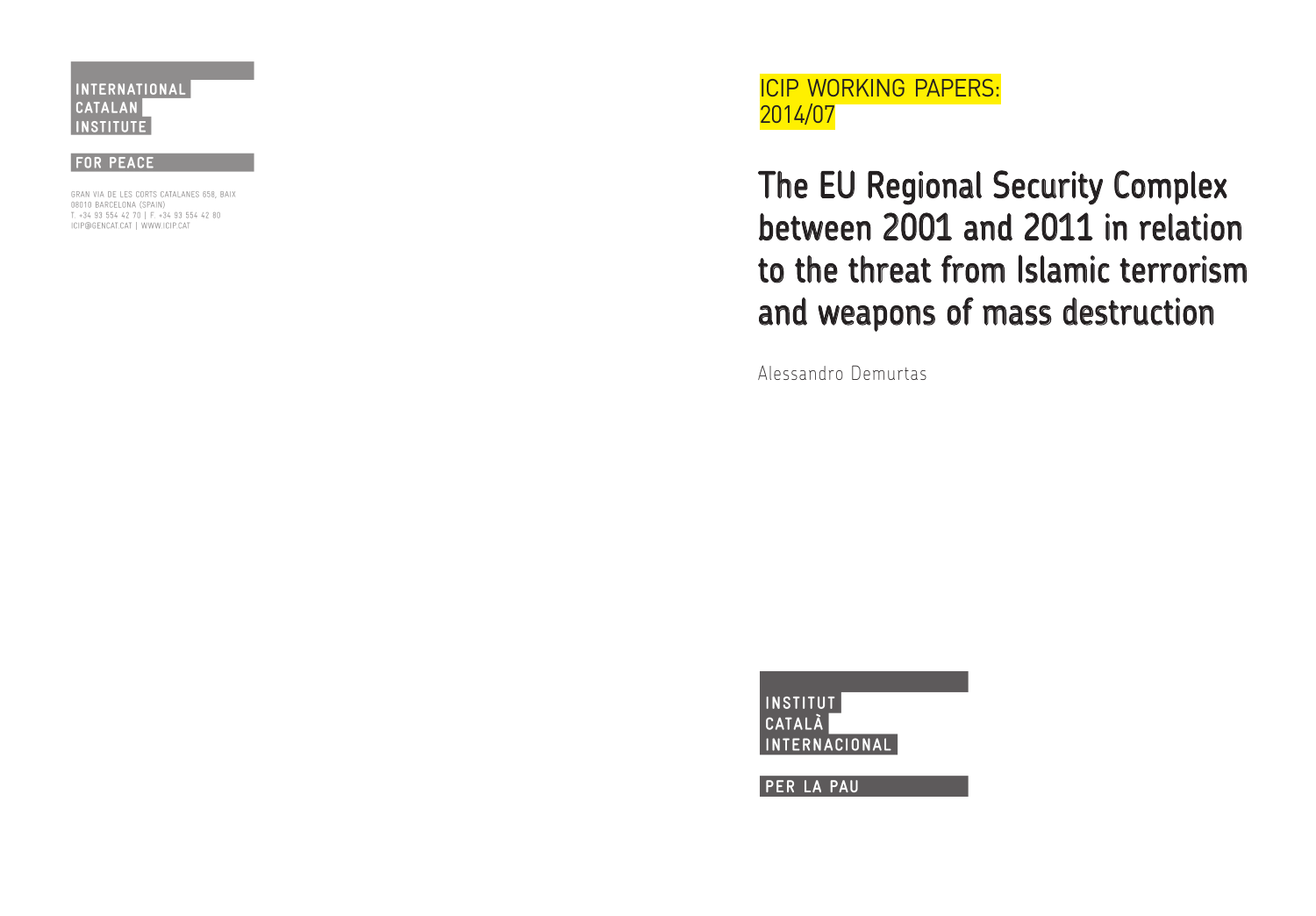# The European Regional Security Complex between 2001 and 2011 in relation to the threat from Islamist terrorism and weapons of mass destruction

Alessandro Demurtas

Universidad Autónoma de Barcelona

alessandro.demurtas@uab.cat

**International Catalan Institute for Peace Barcelona, november 2014**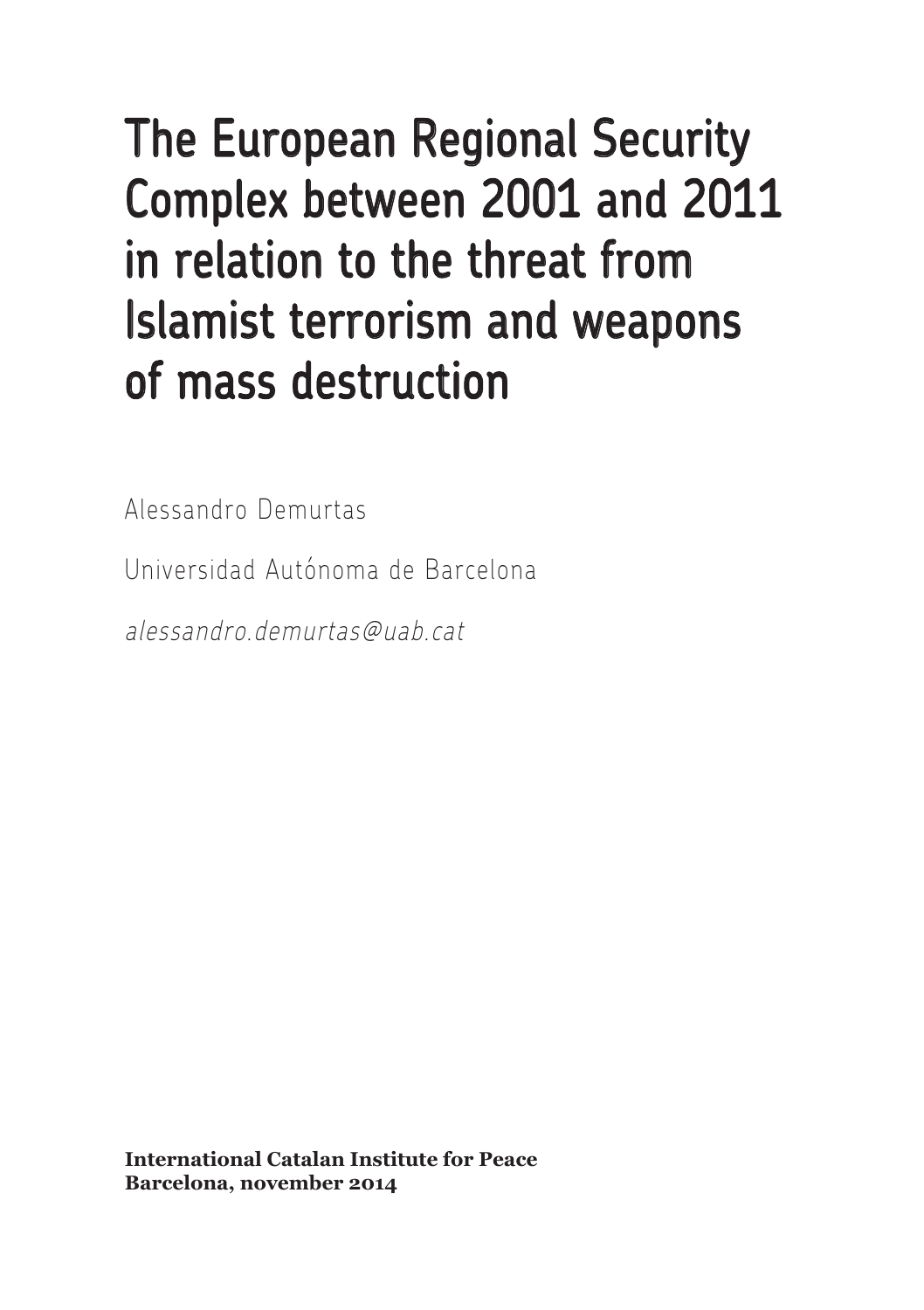#### **Institut Català Internacional per la Pau**

**Editores** T. +34 93 554 42 70 | F. +34 93 554 42 80 Javier Alcalde y Rafael Grasa *recerca.icip@gencat.cat* | http://*www.icip.cat* Gran Via de les Corts Catalanes 658, baixos · 08010 Barcelona

#### **Consejo Editorial Editors**

Javier Alcalde and Rafael Grasa

#### **Editorial Board**

Pablo Aguiar, Laia Balcells, Alfons Barceló, Gema Collantes-Celador, **Corrector** Mònica Sabata, Jaume Saura, Josep Maria Terricabras and Léonie Van Tongeren Caterina Garcia, Abel Escribà, Tica Font, Antoni Pigrau, Xavier Pons,

#### **Typesseting and printing**

Atona Víctor Igual, S. L.

**ISSN ISSN** 2014-5793 (online edition)

#### **DL DL** B. 26545-2014

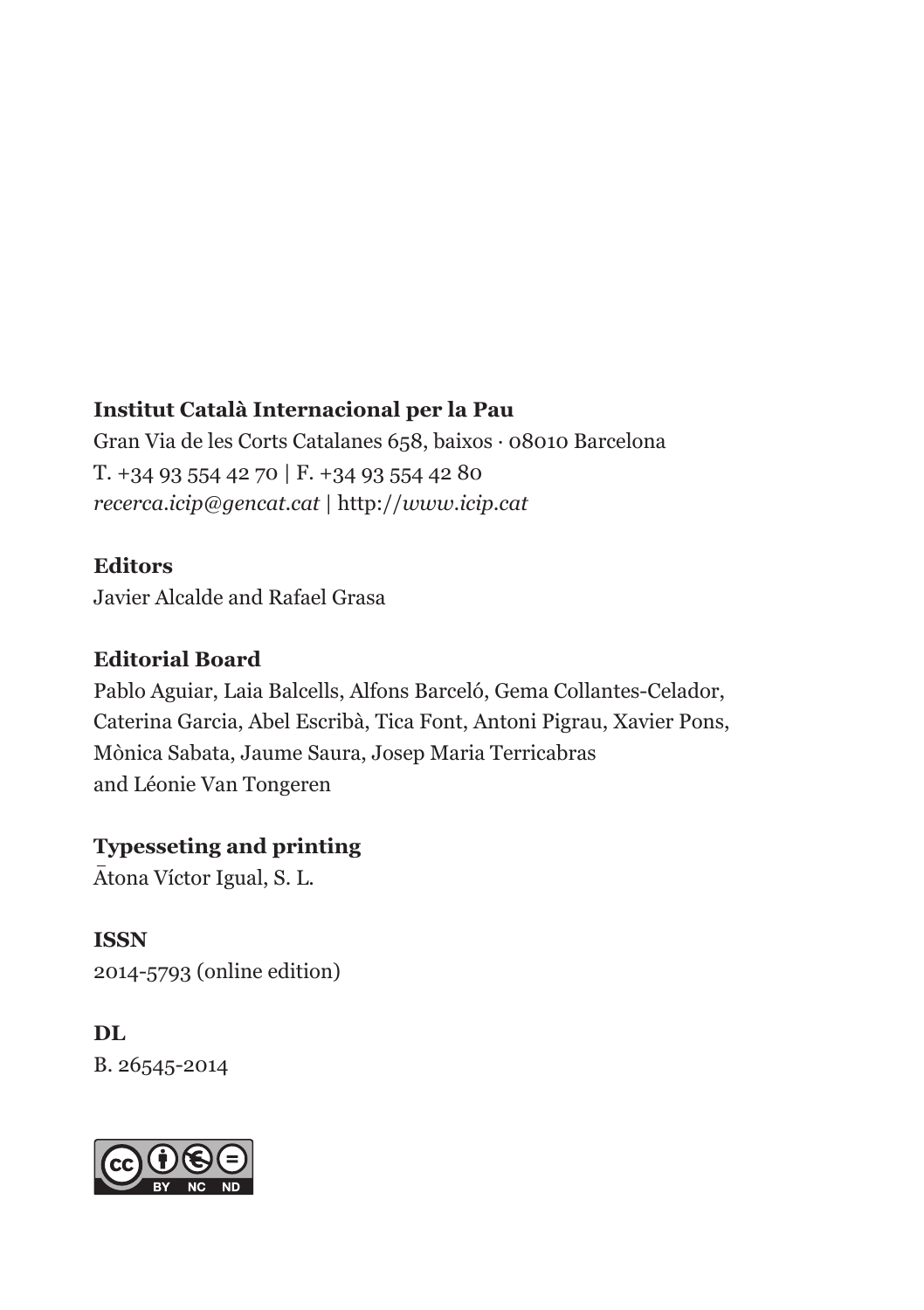#### THE AUTHOR

Alessandro Demurtas is an researcher on international and European relations and international peace and security. This paper is based on the doctoral thesis of its author: «The European Regional Security Complex between 2001 and 2011 in relation to the Islamist terrorist threat and weapons of mass destruction» defended in November, 2014 at the Public Law and Historical and Legal Sciences Department of the Universidad Autónoma de Barcelona.

#### ABSTRACT

This work draws on a theory formulated by the Copenhagen School in order to determine if the European Union (EU) can be characterized as a regional security complex (RSC) in relation to the threats of Islamist terrorism and weapons of mass destruction (WMD). To accomplish this task, this research combines the use of two theories developed by the Copenhagen School: the RSC theory of Barry Buzan and Ole Waever (2003) and the securitisation theory as described by both authors and Jaap de Wilde in 1998.

On the basis of the three-fold need to (a) expand studies on security, (b) to use a regional approach to address the most important security dynamics and, (c) to explain the changes experienced by the international system of the post-cold war period, the fundamental objective of the research is to determine the viability and applicability of RSC theory to the EU. This work applies to the study of the security practices of actors capable of regional influence – the EU, NATO, France, United Kingdom, Spain, Italy and Germany – to the military sector of multidimensional security focus as envisaged by the Copenhagen School. In this way, it explains how the European security system evolved at the beginning of the 21st century in relation to two specific threats: Islamist terrorism and weapons of mass destruction (WMDs). This work is divided into four sections. The Overview outlines the issues regarding objectives and research. The second section provides an explanation of the Methodology used and of the patterns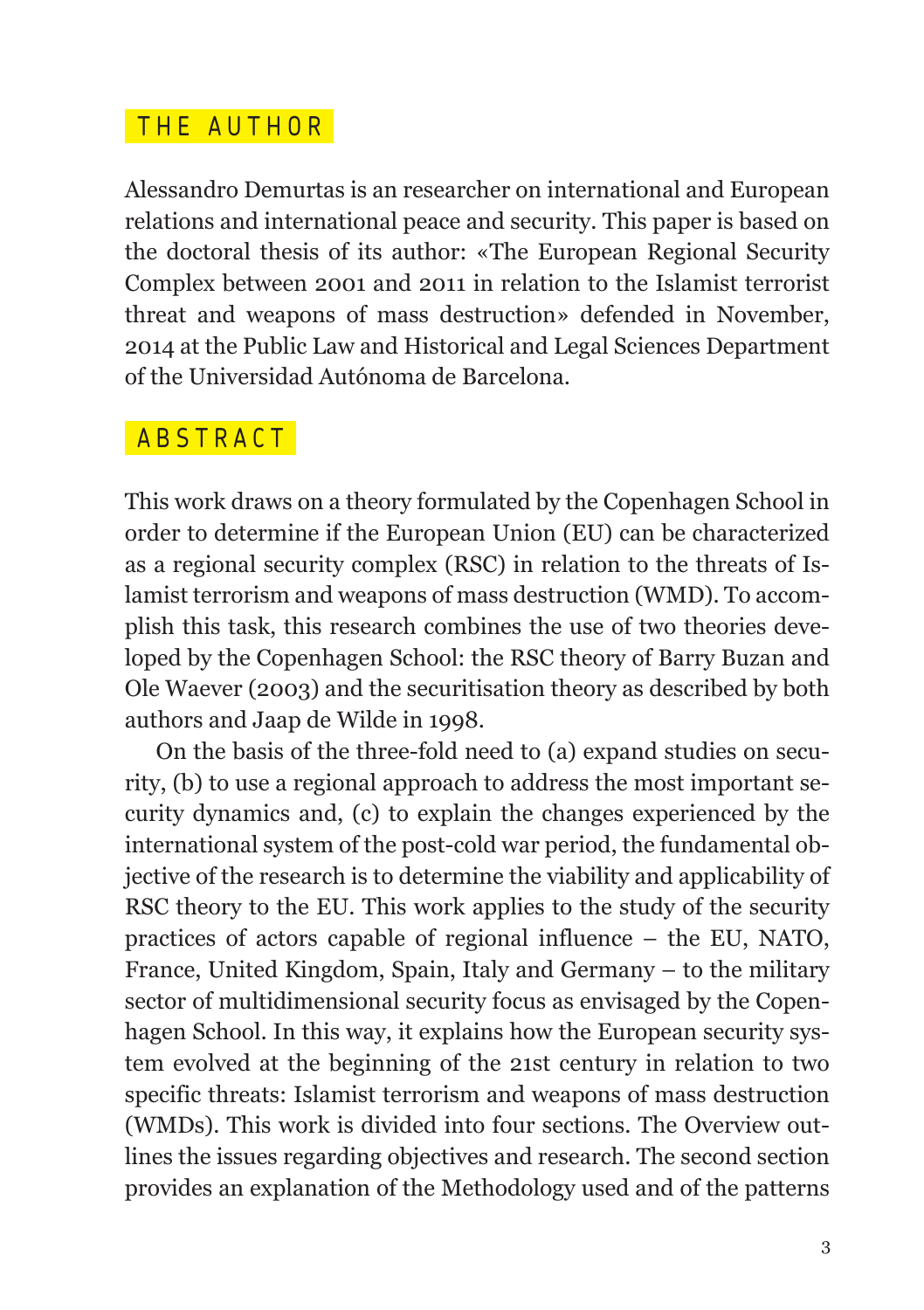of analysis. The third section details the Results achieved at the operational level and finally, the Conclusions put forward some general considerations regarding the applicability of the theories selected for research, the European RSC and, the possible future applications of the RSC theory.

**Subjects:** securitisation, regional security complex, terrorism, weapons of mass destruction

#### **RESUM**

Aquest treball utilitza una teoria emmarcada als estudis de l'Escola de Copenhaguen amb l'objectiu de determinar si la Unió Europea (UE) pot caracteritzar-se com un complex de seguretat regional (RSC en el seu acrònim anglès) en relació a les amenaces del terrorisme de matriu islamista i de les armes de destrucció massiva (ADM). Per realitzar aquesta tasca, la present investigació fa un ús combinat de dues teories elaborades per l'Escola de Copenhaguen: la teoria dels RSC de Barry Buzan i Ole Waever de l'any 2003 i la teoria de la securitització que els dos autors elaboren juntament amb Jaap de Wilde el 1998.

Partint de la triple necessitat d'ampliar els estudis sobre seguretat, d'utilitzar un enfocament regional per abordar les més importants dinàmiques securitàries i d'explicar els canvis que ha viscut el sistema internacional de la postguerra freda, l'objectiu fonamental de la recerca és determinar la viabilitat i l'aplicabilitat dels resultats de la teoria dels RSC a la UE. Aquest treball aplica l'estudi de les pràctiques de seguretat dels actors amb capacitat Regional —UE, OTAN, França, Regne Unit, Espanya, Itàlia i Alemanya— al sector militar de la seguretat multidimensional que preveu l'enfocament de l'Escola de Copenhaguen. D'aquesta manera, s'explica com ha evolucionat el sistema europeu de seguretat en relació a dues amenaces a principis del segle xxi: el terrorisme de matriu islamista i les ADM.

El treball està dividit en quatre apartats. En la presentació general es detallen els objectius i les preguntes d'investigació. En el segon apartat s'ofereix una explicació de la metodologia utilitzada i de les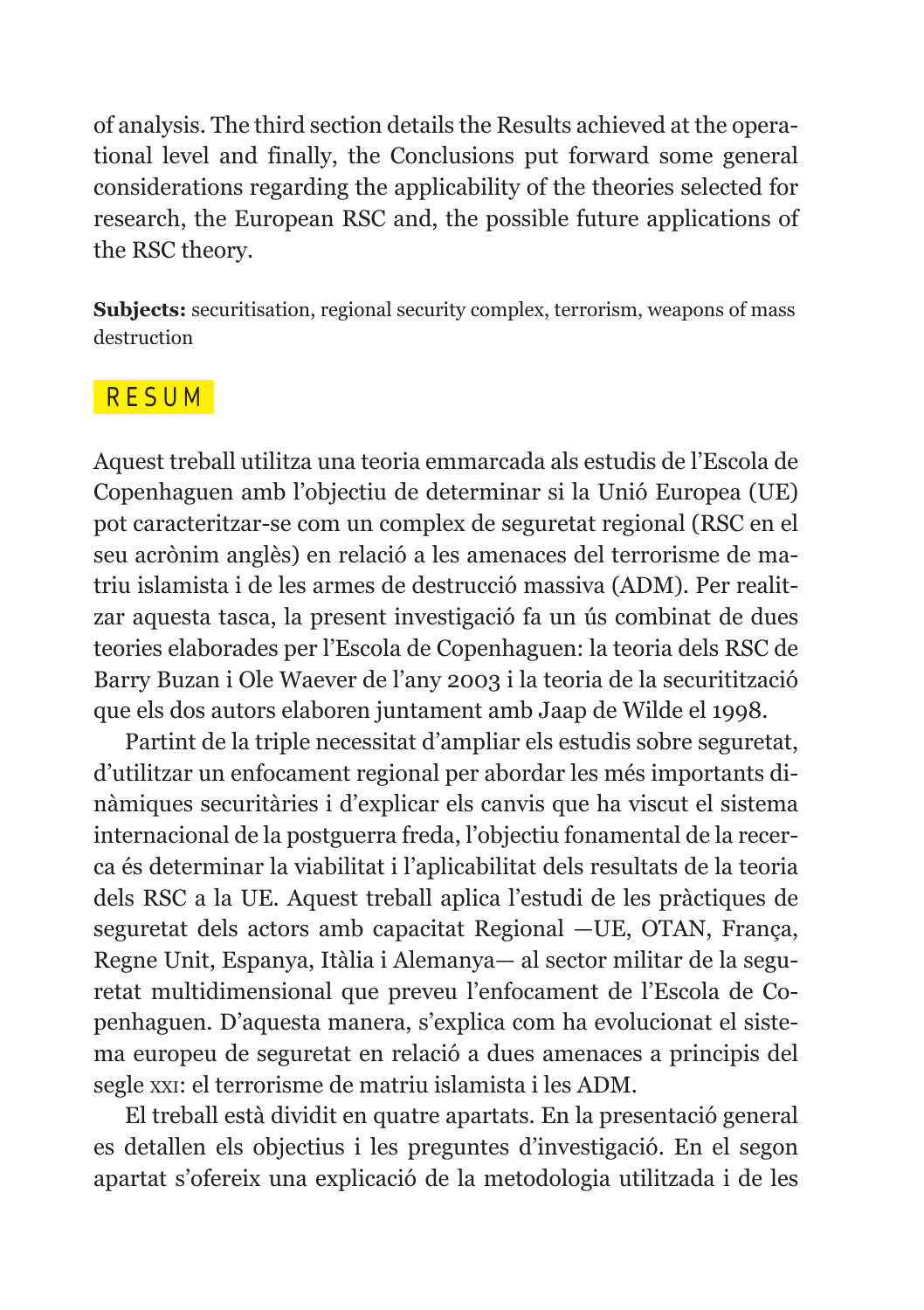pautes d'anàlisi. En el tercer apartat es detallen els resultats aconseguits a nivell operatiu. En les conclusions es fan algunes consideracions generals sobre l'aplicabilitat de les teories triades per a la investigació, sobre el complex europeu de seguretat regional i sobre les possibles aplicacions futures de la teoria del complex de seguretat regional.

**Descriptors:** securitització, complex de seguretat regional, terrorisme, armes de destrucció massiva

#### RESUMEN

Este trabajo utiliza una teoría enmarcada en los estudios de la Escuela de Copenhague con el objetivo de determinar si la Unión Europea (UE) puede caracterizarse como un complejo de seguridad regional (RSC en su acrónimo inglés) en relación a las amenazas del terrorismo de matriz islamista y de las armas de destrucción masiva (ADM). Para realizar esta tarea, la presente investigación hace un uso combinado de dos teorías elaboradas por la Escuela de Copenhague: la teoría de los RSC de Barry Buzan y Ole Waever del año 2003 y la teoría de la securitización que los dos autores elaboran junto con Jaap de Wilde en 1998.

Partiendo de la triple necesidad de ampliar los estudios sobre seguridad, de utilizar un enfoque regional para abordar las más importantes dinámicas securitarias y de explicar los cambios que ha vivido el sistema internacional de la posguerra fría, el objetivo fundamental de la investigación es determinar la viabilidad y la aplicabilidad de los resultados de la teoría de los RSC a la UE. Este trabajo aplica el estudio de las prácticas de seguridad de los actores con capacidad regional —UE, OTAN, Francia, Reino Unido, España, Italia y Alemania— al sector militar de la seguridad multidimensional que contempla el enfoque de la Escuela de Copenhague. De esta manera, se explica cómo ha evolucionado el sistema europeo de seguridad en relación a dos amenazas específicas a principios del siglo xxi: el terrorismo de matriz islamista y las ADM.

Este trabajo está dividido en cuatro apartados. En la presentación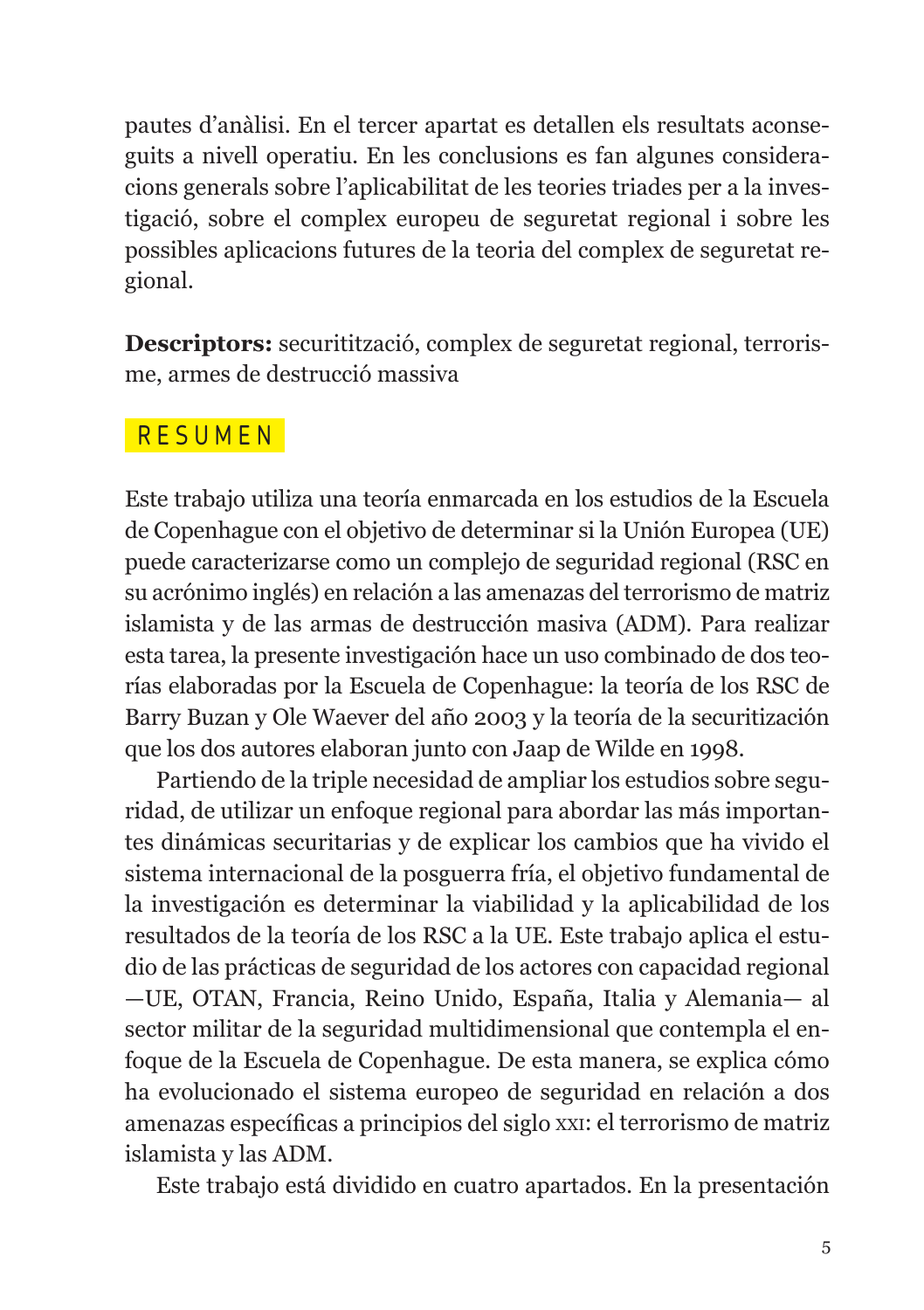general se detallan los objetivos y las preguntas de investigación. En el segundo apartado se ofrece una explicación de la metodología utilizada y de las pautas de análisis. En el tercer apartado se detallan los resultados conseguidos a nivel operativo. En las conclusiones se hacen algunas consideraciones generales sobre la aplicabilidad de las teorías elegidas para la investigación, sobre el complejo europeo de seguridad regional y sobre las posibles aplicaciones futuras de la teoría de los complejos de seguridad regional.

**Descriptores:** securitización, complejo de seguridad regional, terrorismo, armas de destrucción masiva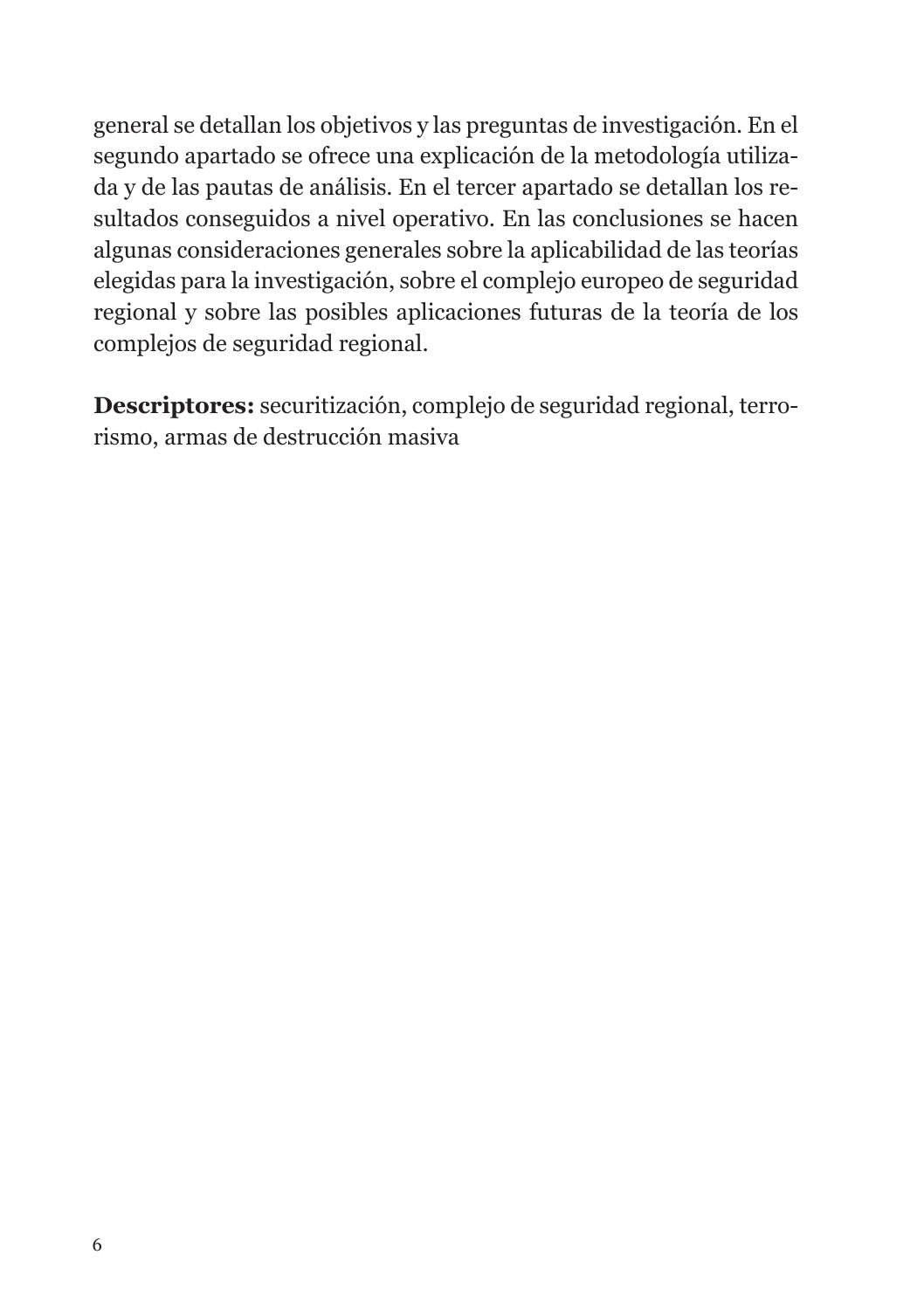## LIST OF ACRONYMS

| <b>AQAP</b>  | Al Qaeda in the Arabian Peninsula              |
|--------------|------------------------------------------------|
| <b>AQIM</b>  | Al Qaeda in Islamic Maghreb                    |
| <b>CBRN</b>  | Chemical, biological, radiological and nuclear |
| EU           | <b>European Union</b>                          |
| <b>IAEA</b>  | <b>International Atomic Energy Agency</b>      |
| <b>NATO</b>  | North Atlantic Treaty Organization             |
| <b>CFSP</b>  | EU Common Foreign Security Policy              |
| <b>RSC</b>   | Regional security complex                      |
| <b>UN</b>    | The United Nations                             |
| <b>USA</b>   | <b>United States of America</b>                |
| <b>WMD</b>   | <b>Weapon of Mass Destruction</b>              |
| <b>CFSDP</b> | Common Foreign Security and Defence Policy     |
|              |                                                |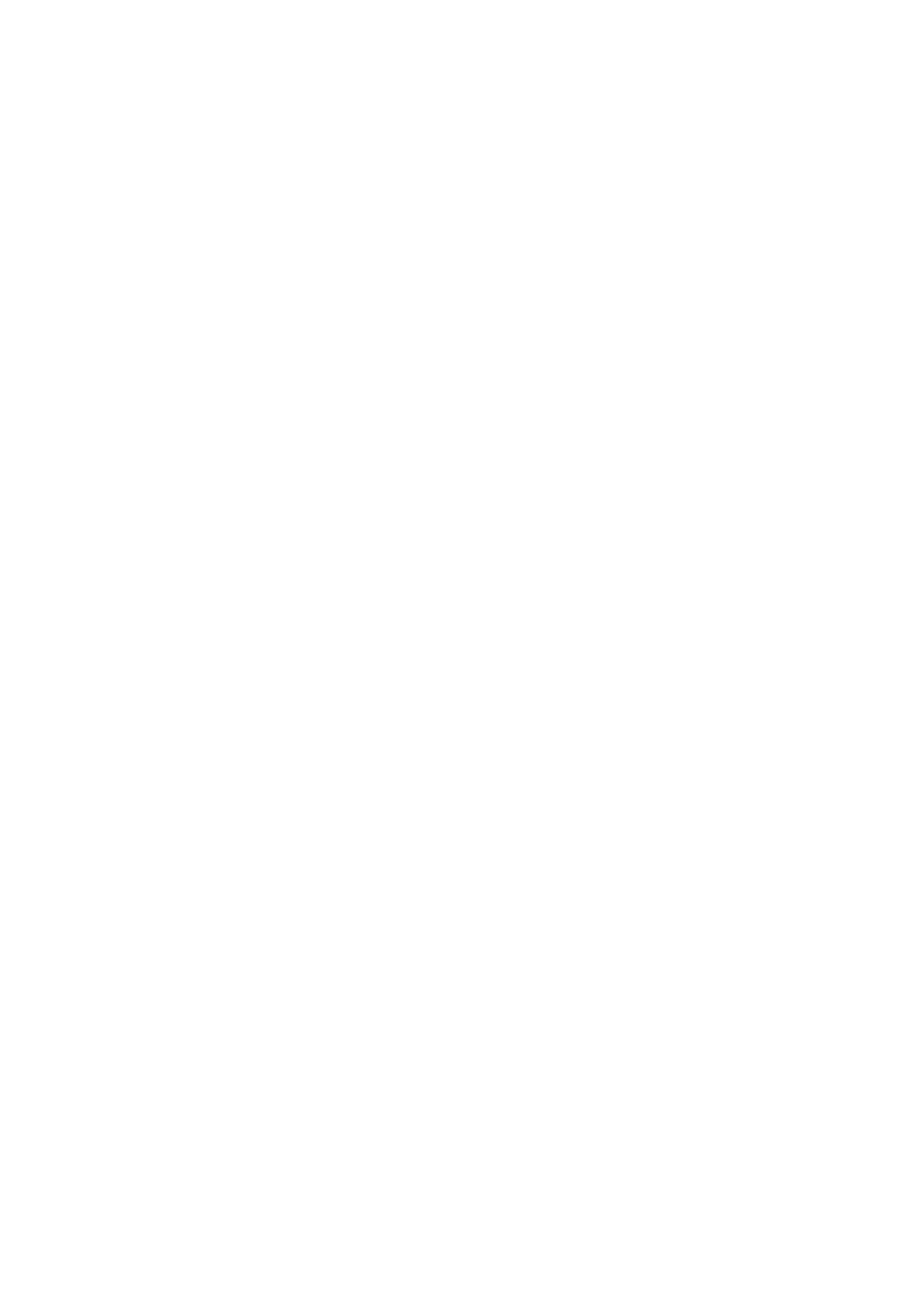### CONTENTS

| 1. GENERAL PRESENTATION                                    | 11 |
|------------------------------------------------------------|----|
| 1.1 RESEARCH OBJECTIVES                                    | 11 |
| 1.2 RESEARCH QUESTIONS                                     | 11 |
| 2. METHODOLOGY AND ANALYSIS GUIDELINES                     | 13 |
| 2.1 METHODOLOGY                                            | 13 |
| 2.2 THE SUBDIVISION AND TEMPORIZATION OF THREATS           | 16 |
| 2.3 ELABORATION OF THE VARIABLES BASED ON CONTENT ANALYSIS | 22 |
| 3. RESULTS OF THE INVESTIGATION                            | 29 |
| 31 FUROPEAN RSC IN RELATION                                |    |
| TO THE ISLAMIST TERRORIST THREAT                           | 29 |
| 3.2 EUROPEAN RSC IN RELATION TO THE THREAT                 |    |
| FROM WEAPONS OF MASS DESTRUCTION                           | 37 |
| 4 FINAL CONCLUSIONS                                        | 45 |
| 4.1 GENERAL CONSIDERATIONS REGARDING                       |    |
| THE APPLICABILITY OF RSC AND SECURITISATION THEORIES       | 45 |
| 4.2 GENERAL CONCLUSION CONCERNING EUROPEAN RSC             | 47 |
| 43 POTENTIAL FUTURE APPLICATIONS OF RSC THEORY             | 50 |
| <b>REFERENCES</b>                                          | 53 |
|                                                            |    |
| <b>APPENDIX A</b>                                          | 55 |
| <b>APPENDIX B</b>                                          | 63 |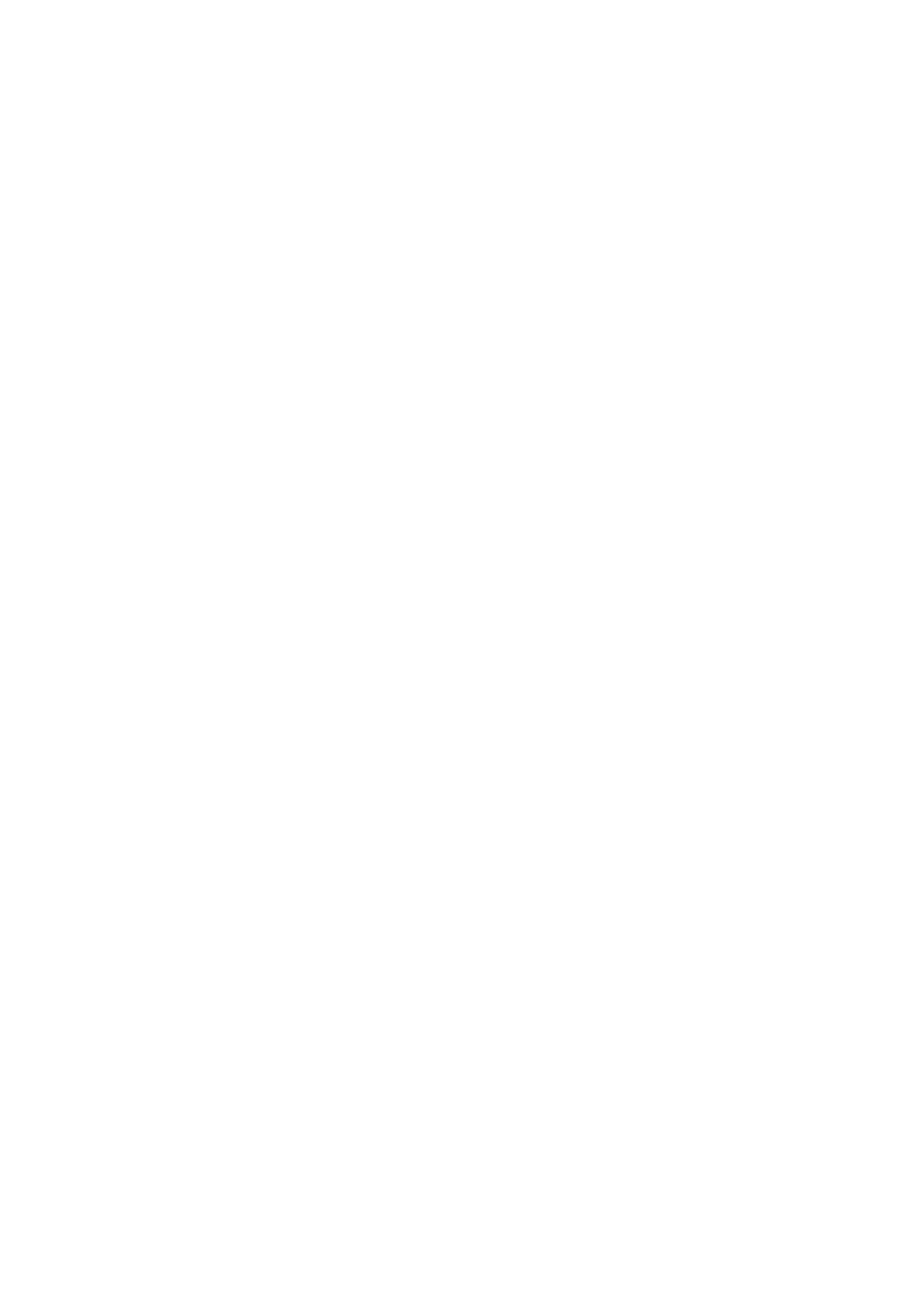## 1. GENERAL PRESENTATION

#### 1.1. RESEARCH OBJECTIVES

The objectives of the investigation were twofold. In the first place, using the theory of securitisation, it strives to determine the relationship between the security dynamics of the units analysed, treating the EU as a dependant variable, the States chosen as independent and explicative variables and NATO as an intervening variable. In the second place, concentrate within the security interrelations framework of the units to describe and explain the eventual existence of the European Regional Security Complex (European RSC), the variables that make it up and the tendencies towards the maintenance of the status quo or change it has experienced between 2001 y 2011.

In summary, the idea is to confirm the explanatory potential of Regional Security Complex Theory (RSCT), with a constructivist slant/bias and several institutional elements, as opposed to other more classical explanations in International Relations, based on intentions, interests and the context. In other words, the present work proposes to study the EU's strategic and security practices, of NATO and of Spain, France, Italy, United Kingdom and Germany during a ten-year period (2001-2011). Using operational instruments and guidelines for analysis afforded by RSCT, once the similarities and differences, compatibilities and incompatibilities have all been surveyed, the objective is to corroborate the existence of a correlation between these practices and the securitisation processes derived thereof.

#### 1.2. RESEARCH QUESTIONS

The principal questions steering the investigation are the following:

1. Based on the analysis of discourse and of the EU's strategic and security practices, of NATO and the States analysed, can we con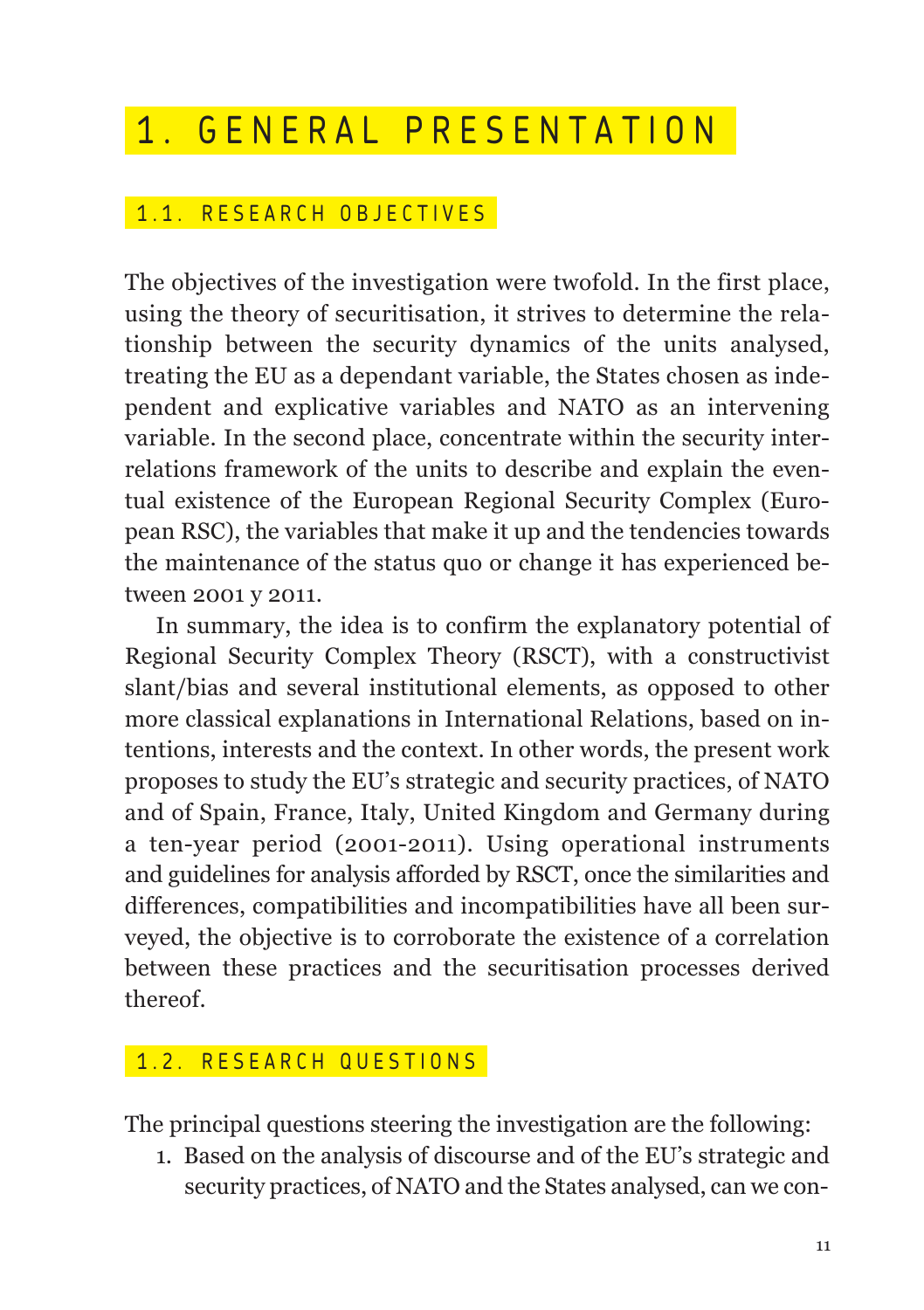firm the existence of the European RSC in relation to the threat of Islamist terrorism and the proliferation of WMDs?

- 1. If this is so, what is the eventual structure of the European RSC?
- 2. In the specific cases, do the EU and its member states share the threats? And which specific actions and acts have the units studied undertaken to ensure their security?
- 3. In the environments where the perceived threat is shared, is it possible to find a common initiative or does the division between the States and the EU persist? And, how does NATO influence these environments?

The principal research questions and the set of three sub-questions, serve to determine whether in the chosen states and in the EU – which provides the institutional framework around which the European RSC must be structured – share the most important Islamist terrorism and WMDs securitisation processes. Moreover, the role played by NATO in the structuring and consolidation of the European RSC is studied, treating it as an intervening variable. In other words, thanks to the analytical tools and the conceptual framework offered by RSC securitisation theory, the thesis tries to determine whether it is possible to verify the existence of a significant level of exchange and interdependence of the principal security processes and dynamics between the States analysed, the EU and NATO.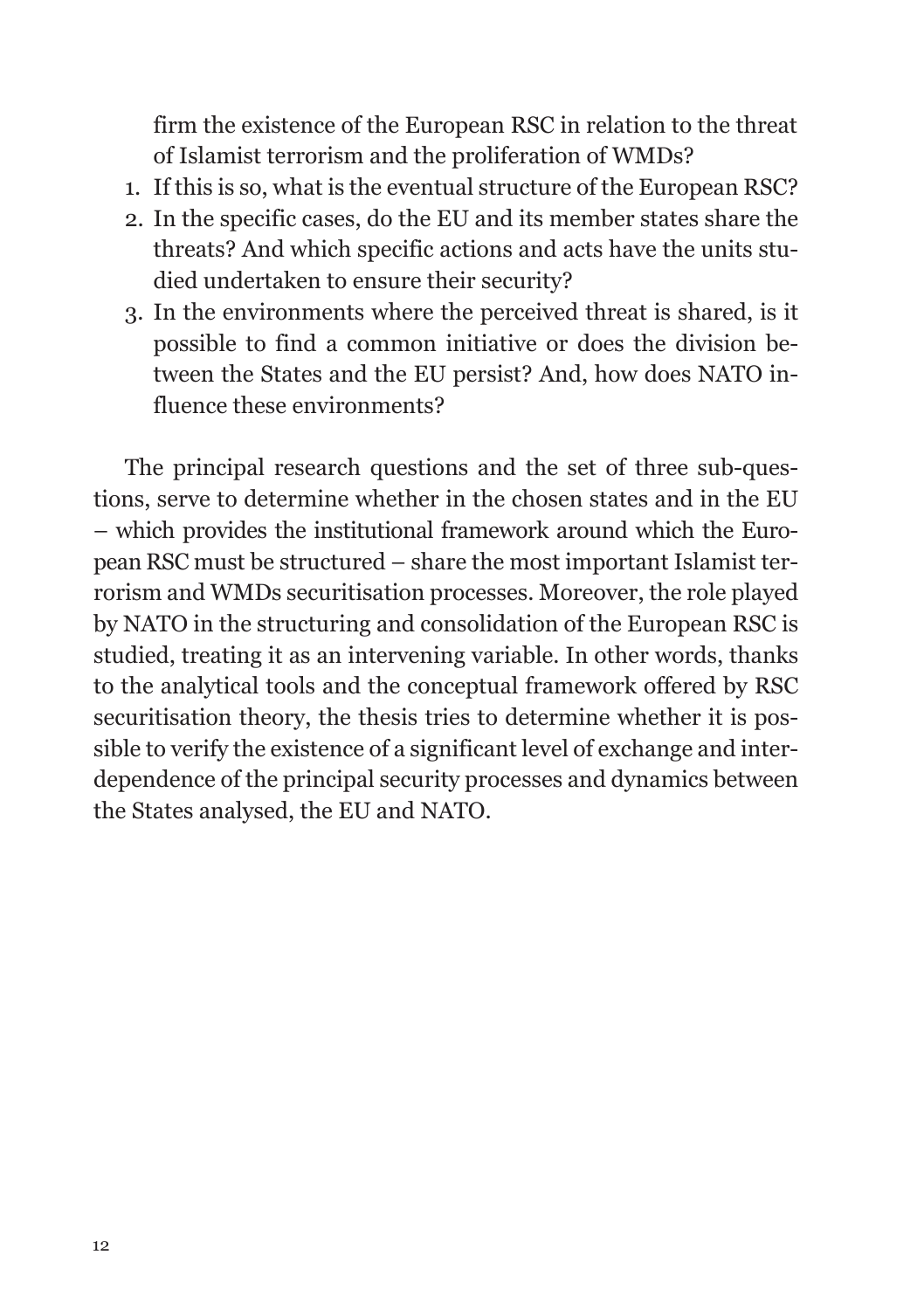## 2. METHODOLOGY AND ANALYTICAL GUIDELINES

#### 2.1. METHODOLOGY

In order to proceed with the methodology, it is firstly necessary to establish certain operational criteria to enable the application of the chosen theories. The work applies the theory of securitisation to each state analysed, the EU and NATO, carrying out a study organized over different stages, whose numbers vary depending on the unit analysed.

In general, in order to determine whether securitisation exists, we must be able to corroborate the existence of the politicisation of the chosen threat:<sup>1</sup> for the five States, we study the spoken statements given by public authorities (Head of state or of Government and Minister of Foreign Affairs) and articles taken from a leading nationally distributed newspaper. For the EU and NATO, the existence of politicisation is corroborated through the analysis of public speeches and statements respectively of the EU's High Representative for CFSP and NATO Secretary General. There are no newspapers distributed among all EU or NATO member states. For this reason, the second stage of politicisation is not applied to the two principal organisations responsible for security in Europe.

The next stage of securitisation concerns the adoption of certain specific emergency measures to counteract the threat studied. In order to do this, measures adopted by the national Governments of five States, the European Council and NATO are studied. The final phase consists in corroborating whether or not public opinion accepts the politicisation of the threat managed by public authorities,

<sup>1.</sup> By politicisation of the threat we refer to the discursive process (speech acts) by which an authority considered legitimate by public opinion deals with an issue concerning security as a threat. The politicised issue, and converted into a threat, is no longer dealt with by the standard instruments of public policy instead it begins to be dealt with by the actor in question's security and defence policy instruments.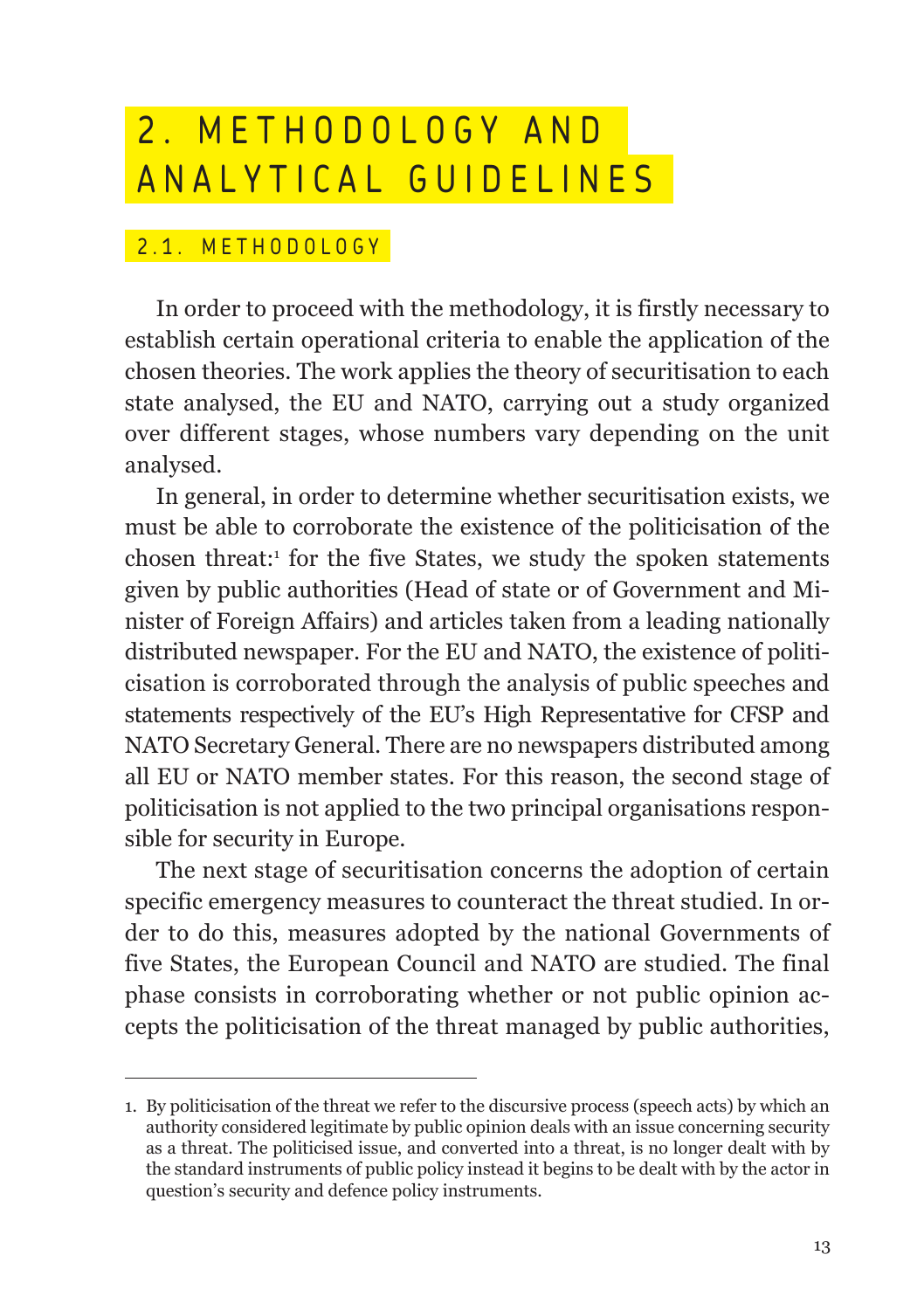through the analysis of national public opinion surveys and, in the case of EU, the *Eurobarometer.* As there are no public opinion surveys regarding NATO, this stage is not applied to the Atlantic Alliance.

Table 1 summarizes the stages that allow us to apply the securitisation theory operationally to the units used as a case study. We should remember that the analysis consists of 4 stages for the states, 3 stages for the EU and two stages in the case of NATO.

This study allows us to determine the existence of a securitisation process in the units chosen for the study, being the first methodological step required in order to be able to confirm the existence of the European RSC in relation to each point of inflection chosen to study the threat of Islamist terrorism and WMDs.

In order to complete the investigation, we must add an analytical dimension to the theory of securitisation applied individually to the States, the EU and NATO. Our objective is to determine whether or not there is a sufficient degree of interrelation and interdependence of the securitisation processes between the units analysed, which represents a required condition for the existence of European RSC. As we stated previously, it is necessary to answer the following questions:

- 1. Are security issues regarding security. Is it successfully securitised by any of the actors?
- 2. If the answer is yes, it is then necessary to trace the relationships and interconnections between it and the remaining units in the system: Are there any consequences for the security of the remaining actors and for other security-related issues?
- 3. What response do the other actors in the system offer?
- 4. We must compile the interrelations between the system units as if they were a coherent group of security concerns, evidencing the interrelations and determining whether the existence of European RSC can be confirmed. Interrelations and exchanges of security dynamics may occur in accordance with a horizontal logic between States or according to a double vertical logic, from top to bottom and vice versa.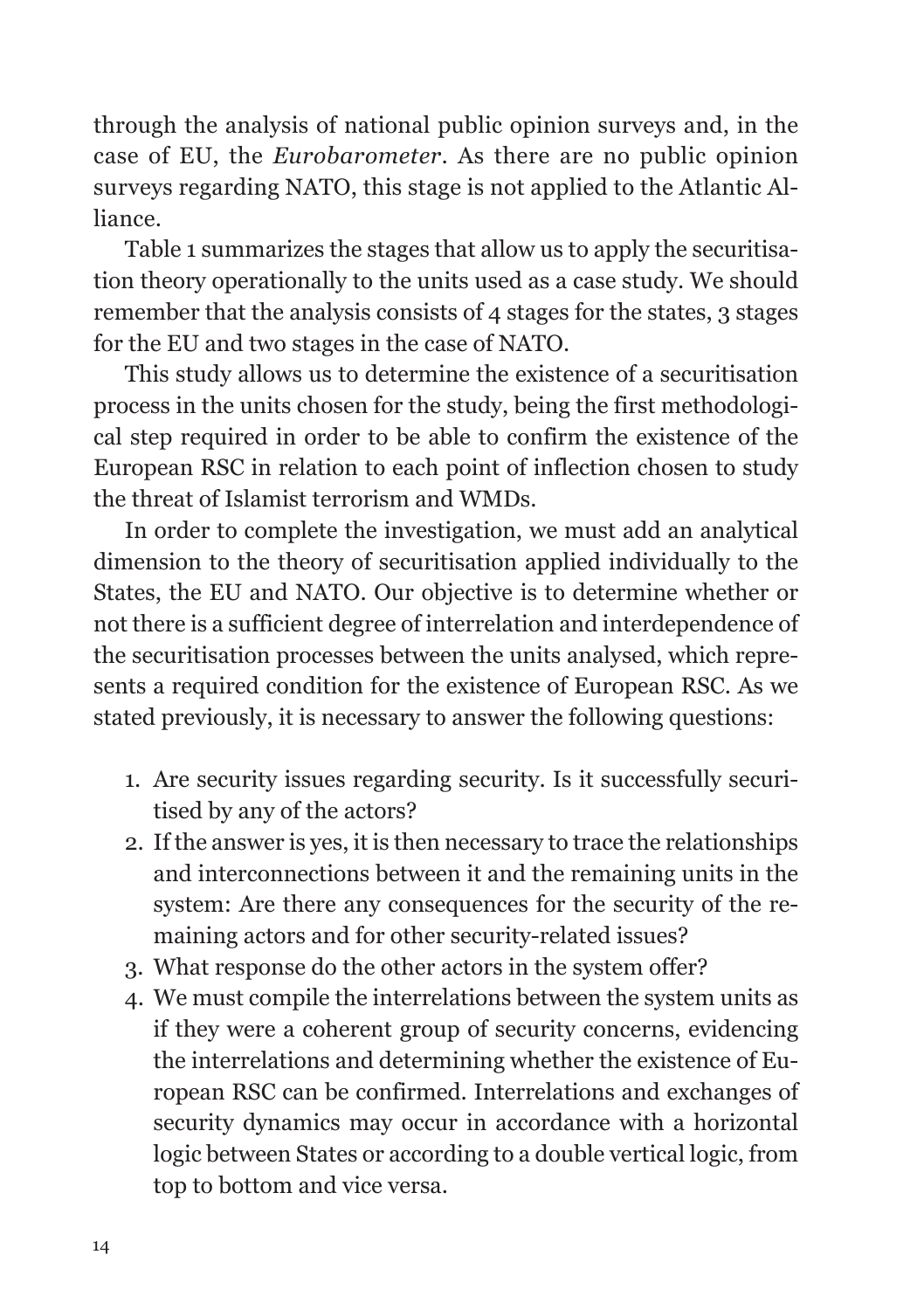|                                                       |                                          |                                                                 |                                                                                        |                                        |                                                 | THE CONSTRUCT OF THE CHARGE OF THE CONSTRUCTION OF THE CONSTRUCTION OF THE CONSTRUCTION OF THE CONSTRUCTION OF THE CONSTRUCTION OF THE CONSTRUCTION OF THE CONSTRUCTION OF THE CONSTRUCTION OF THE CONSTRUCTION OF THE CONSTRU |                      |
|-------------------------------------------------------|------------------------------------------|-----------------------------------------------------------------|----------------------------------------------------------------------------------------|----------------------------------------|-------------------------------------------------|--------------------------------------------------------------------------------------------------------------------------------------------------------------------------------------------------------------------------------|----------------------|
| $UNITS$ <sup>+</sup><br>Stages                        | <b>GERMANY</b>                           | <b>SPAIN</b>                                                    | <b>FRANCE</b>                                                                          | ITALY                                  | KINGDOM<br>UNITED                               | EU                                                                                                                                                                                                                             | NATO                 |
| speeches or<br>authorities<br>statements<br>1. Public | Chancellor +<br>Foreign Aff.<br>Minister | + Foreign Aff.<br>Government<br>President<br>Minister<br>of the | President de Prime<br>la Republic<br>Foreign Aff.<br>Minister +<br>Minister<br>/ Prime | Foreign Aff.<br>Minister +<br>Minister | Foreign Aff.<br>Minister +<br>Minister<br>Prime | Representative<br>for the CFSP<br>High                                                                                                                                                                                         | Secretary<br>General |
| newspapers<br>2. National                             | Süddeutsche El País<br>Zeitung           |                                                                 | Le Monde                                                                               | della Sera<br>Corriere                 | Telegraph<br>The Daily                          |                                                                                                                                                                                                                                | I                    |
| 3. Adoption<br>of specific<br>measures                | YES                                      | YES                                                             | <b>YES</b>                                                                             | <b>YES</b>                             | <b>YES</b>                                      | YES                                                                                                                                                                                                                            | YES                  |
| 4. Public<br>opinion<br>surveys                       | YES                                      | <b>YES</b>                                                      | <b>YES</b>                                                                             | <b>YES</b>                             | YES                                             | Eurobarometer                                                                                                                                                                                                                  |                      |
|                                                       |                                          |                                                                 |                                                                                        |                                        |                                                 |                                                                                                                                                                                                                                |                      |

**Table 1:** How to determine the existence of the securitisation processes in the different units chosen as case studies **Table 1:** How to determine the existence of the securitisation processes in the different units chosen as case studies

Source: prepared by the authors. *Source:* prepared by the authors.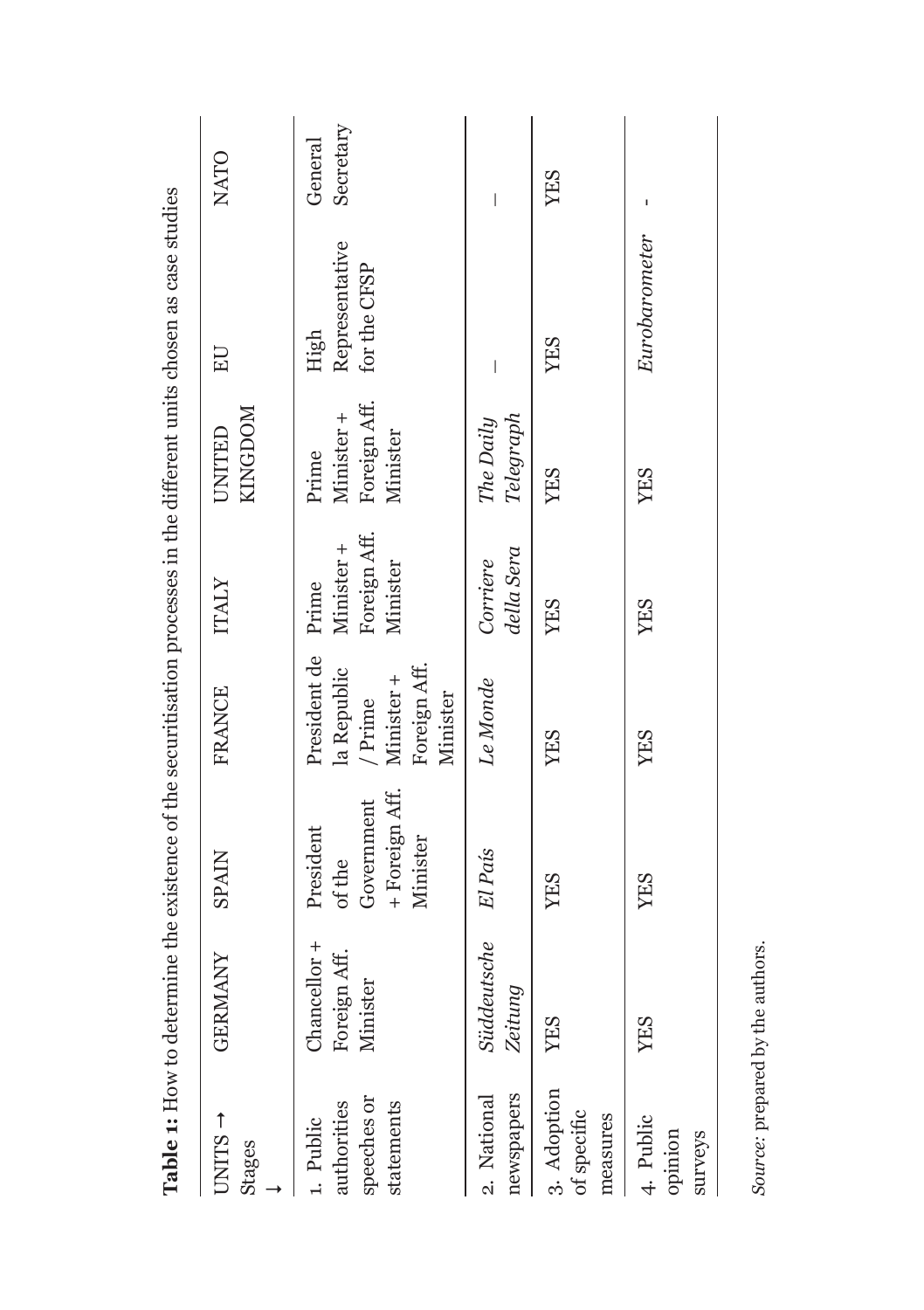5. In the latter part of the investigation we analyse the four variables that constitute the European RSC structure: patterns of amity and enmity; the anarchic structure and the effects derived from the balance of power; the distance effect and the pressures derived from the geographic proximity of the threat; the borders of the RSC. In addition, we strive to determine whether the European RSC has an evolution towards internal, external transformations, or towards the status quo.

In summary, the methodology used is based on two lines of investigation. The first line attempts to corroborate whether, in the units chosen as case studies, there is a successful securitisation for the threat studied. The second line is designed to determine whether or not there is a sufficient level of interdependence between the individual securitisation processes and whether or not it is possible to demonstrate the formation and consolidation of the logics and dynamics particular to regional security. These features are a required condition for us to be able to confirm the existence of European RSC in relation to each point of inflection chosen to study the threats from Islamist terrorism and WMD.

#### 2.2. THE SUBDIVISION AND TEMPORIZATION OF THREATS

In order to determine the existence of the European RSC at an operational level in relation to the threat of Islamist terrorism and WMDs, we believe that it is necessary to make a double methodological clarification. Firstly, it would have been physically impossible to perform an uninterrupted analysis over a ten-year period for both threats due to the prodigious amount of data involved. Because of this, we consider it necessary to perform a double subdivision of the threats studied that enables greater flexibility in the analysis.

We refer to a double subdivision of threats because, firstly, Islamist terrorism and WMDs are divided into **subcategories** or sub-dimensions that permit greater simplicity in the delimitation of the field of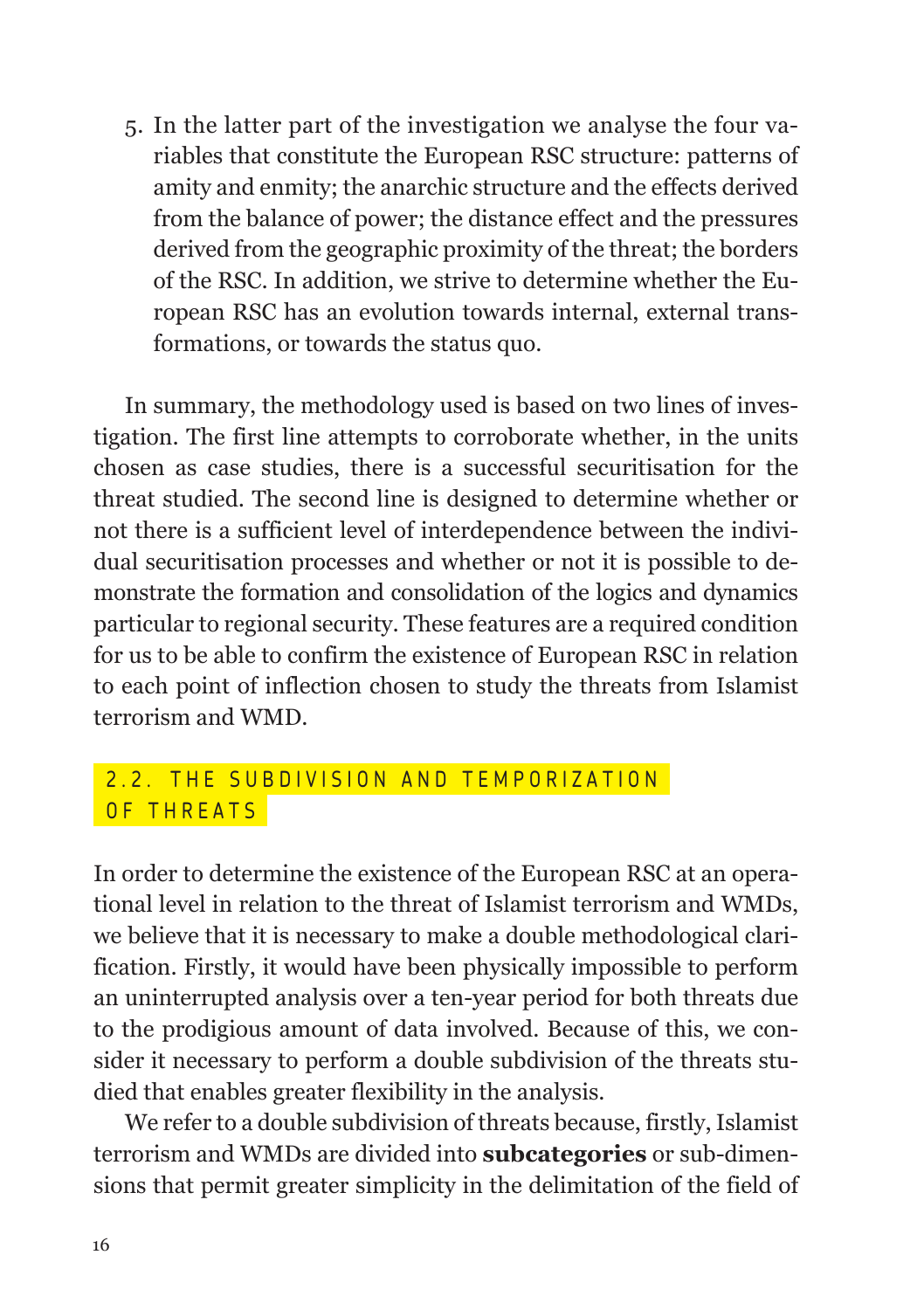research and facilitate operative application of the chosen theories. Furthermore, we consider the sub-dimensions selected allow us to study the more important aspects of each threat.

The **Islamic terrorist threat** shall be studied therefore from the following sub-dimensions:

- 1. Islamist terrorism associated with the organization of central Al Qaeda, led by Osama bin Laden, responsible for the September 11, 2001 attacks against the US;
- 2. regional franchises of Al Qaeda in Islamic Maghreb (AQIM) and Al Qaeda in the Arabian Peninsula (AQAP) that allows us to study the Islamic terrorist threat placing the emphasis on its huge geographic nature;
- 3. the threat derived from Islamic terror cells on European soil, whose actions are justified by way of a discourse inspired by the ideology of Al Qaeda and its leader, Osama bin Laden;
- 4. the Afghan issue and its importance in the fight against terrorism.

The study of the **threat of weapons of mass destruction** is also based on a division into four sub-categories. The first category is related to the proliferation of chemical and biological weapons amongst non-state actors, which include terrorist organisations. This enables us to relate the terror threat with that of WMDs. The remaining three categories refer to three specific States, included in the «axis of evil» as per the President of the USA, George W. Bush, in the «US National Security Strategy» (George W. Bush, 2002).

The following are the four sub-categories which are used as a basis for studying the threat of WMDs:

1. the fight against the proliferation of WMDs, which is focused around the anthrax terror attacks carried out on US soil after September 18, 2001 (known as *Amerithrax*) and on the discovery of a laboratory for manufacturing ricin oil in London on January  $5<sup>th</sup>$ , 2003 (known as the castor oil «ricin plot»). The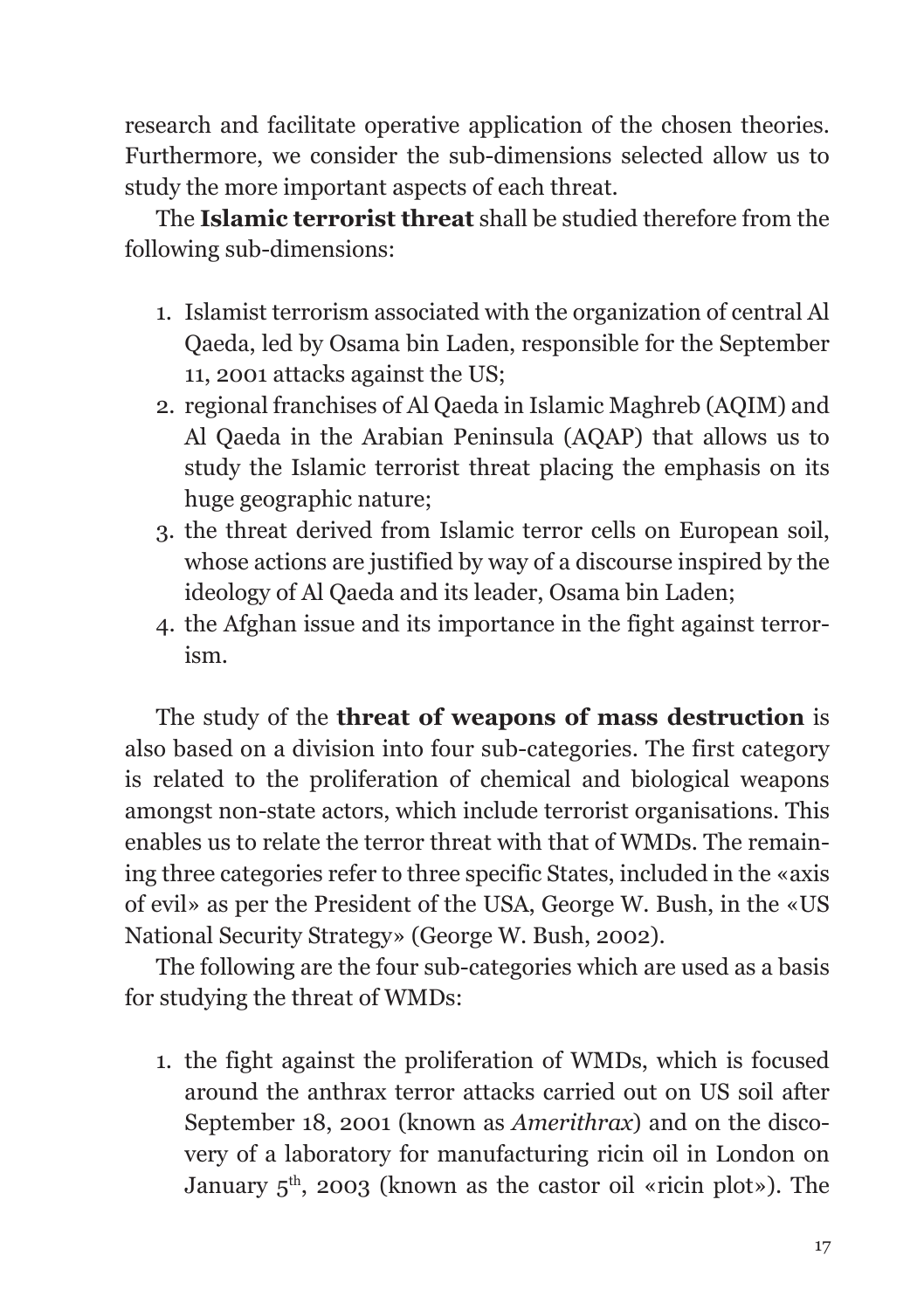study of this category enables us to stress the threat derived from phenomena such as the so-called, «bio-terrorism» and «chemical terrorism»;

- 2. the Iraqi threat, after the US led invasion of Iraq together with its allies in March, 2003, without prior authorization from the UN Security Council. Within the framework of the «Bush Doctrine» priority is given to the need to combat «Rogue States», responsible for offering support to terrorist groups and to developing WMD production capability, including the possibility of exercising a preemptive strike against them (George W. Bush, 2002);
- 3. the threat from the proliferation of the Iranian nuclear program;
- 4. the North Korean nuclear threat.

As we have already stated, we perform a double sub-division of the threats studied. The first one is concerned with the sub-category of each threat we have just mentioned. The second sub-division consists in selecting certain significant «inflection point» events that took place between 2001 and 2011, relative to the threats. We refer to these events as «inflection points». Each of these has significant implications for European security in relation to the threats of Islamist terrorism and the proliferation of WMDs. We selected seven inflection points in relation to each threat, capable of encompassing the four sub-categories into which the two threats are sub-divided.

In other words, the thesis before you does not intend to perform a ten-year uninterrupted analysis of the selected material, but rather concentrates on the weeks or months prior to and after each inflection point. In this way, it will be easier to register the presence of changes in the European security context and determine the interrelations and interdependence between the different securitisation processes which occur within the States analysed, the EU and NATO. This decision is justified by the same authors from the Copenhagen School who, in *Regions and Powers,* state that «regional security complexes [...] are built socially because they depend on *the security practices* of their actors. Depending on what or who the actors secu-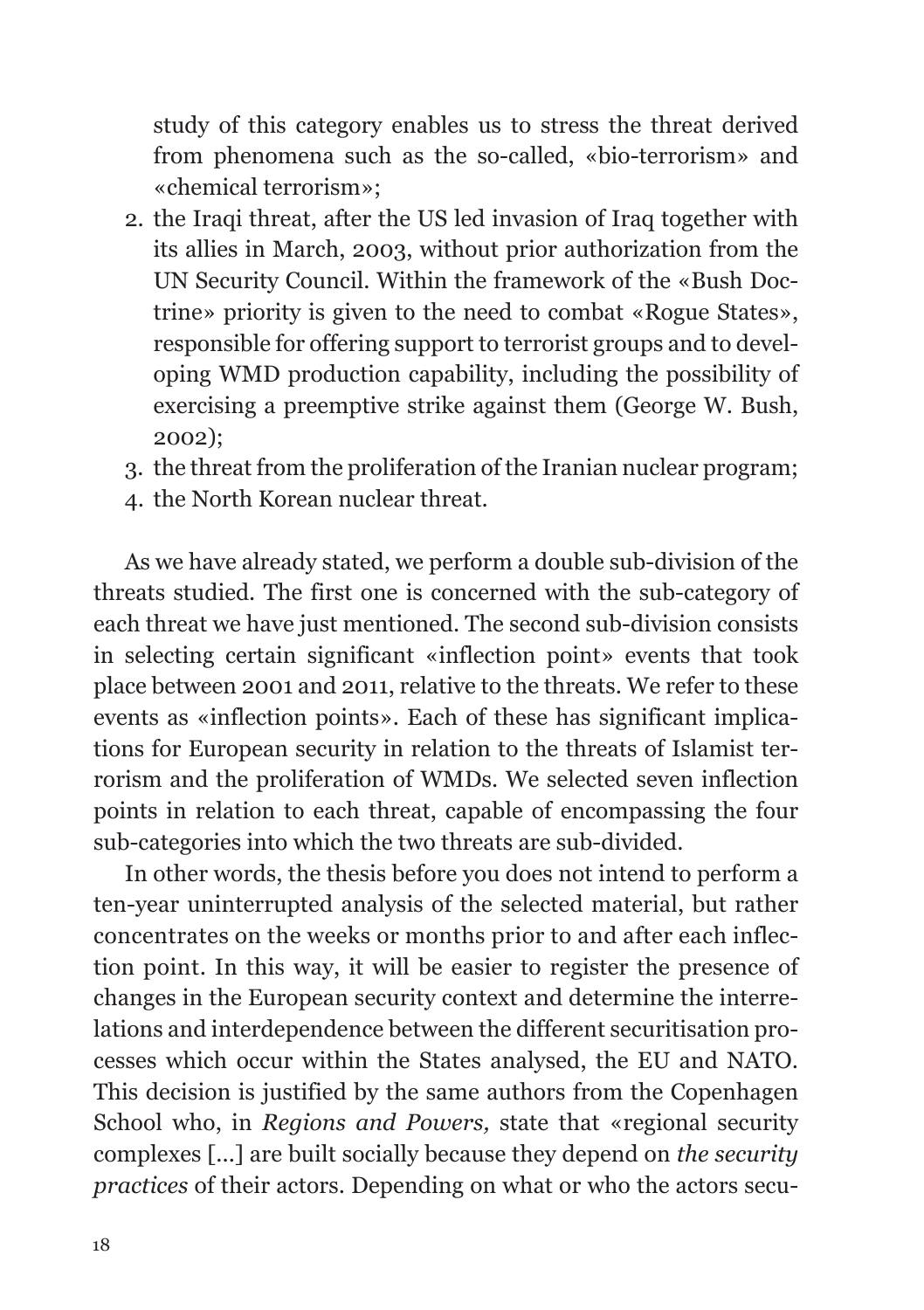ritice, the region may reproduce or change» (Buzan and Waever, 2003: 48). Because of this, the investigation aims to corroborate the eventual existence of the European RSC at seven specific moments relative to each threat and, in the event of having an affirmative response, to describe how the European RSC is structured at each point in time.

The chosen **inflection points** in relation to the Islamic terrorist threat are the following:

- 1. 2001: the terrorist attacks of September 11 in the USA carried out by Al Qaeda, which triggered a global war on terrorism and the intervention in Afghanistan on October  $7<sup>th</sup>$ ;
- 2. 2004: the terrorist attacks of March  $11^{th}(11-M)$  in Madrid:
- 3. 2005: the terrorist attacks of July  $7<sup>th</sup>$  (7-J) in London;
- 4. 2009-2011: the kidnapping of European citizens by Al Qaeda in the Islamic Maghreb region (AQIM);
- 5. 2009: December 2nd, Barack Obama announces at West Point the new strategy for Afghanistan, which foresees the deployment of a further 30,000 US troops in the region;
- 6. 2010: October 29<sup>th</sup> (29-O), two letter bombs are intercepted at two different airports in Dubai and in the United Kingdom, in an attack prepared by Al Qaeda in the Arabian Peninsula (AQAP) and targeting the USA;
- 7. 2011: the death of Osama bin Laden on May 2nd.

The **inflection points** chosen to study the threat of WMDs are the following:

- 1. 2001: between September  $18<sup>th</sup>$  and November  $16<sup>th</sup>$  several terror attacks involving anthrax are carried out in the USA, in what has come to be known as *Amerithrax*;
- 2. 2003: in January, police in London discover a laboratory where allegedly ricin is being developed to be used in a terrorist attacks;
- 3. 2003: the war in Iraq on March  $20^{th}$ :
- 4. 2005: the Iranian government decides to recommence its ura-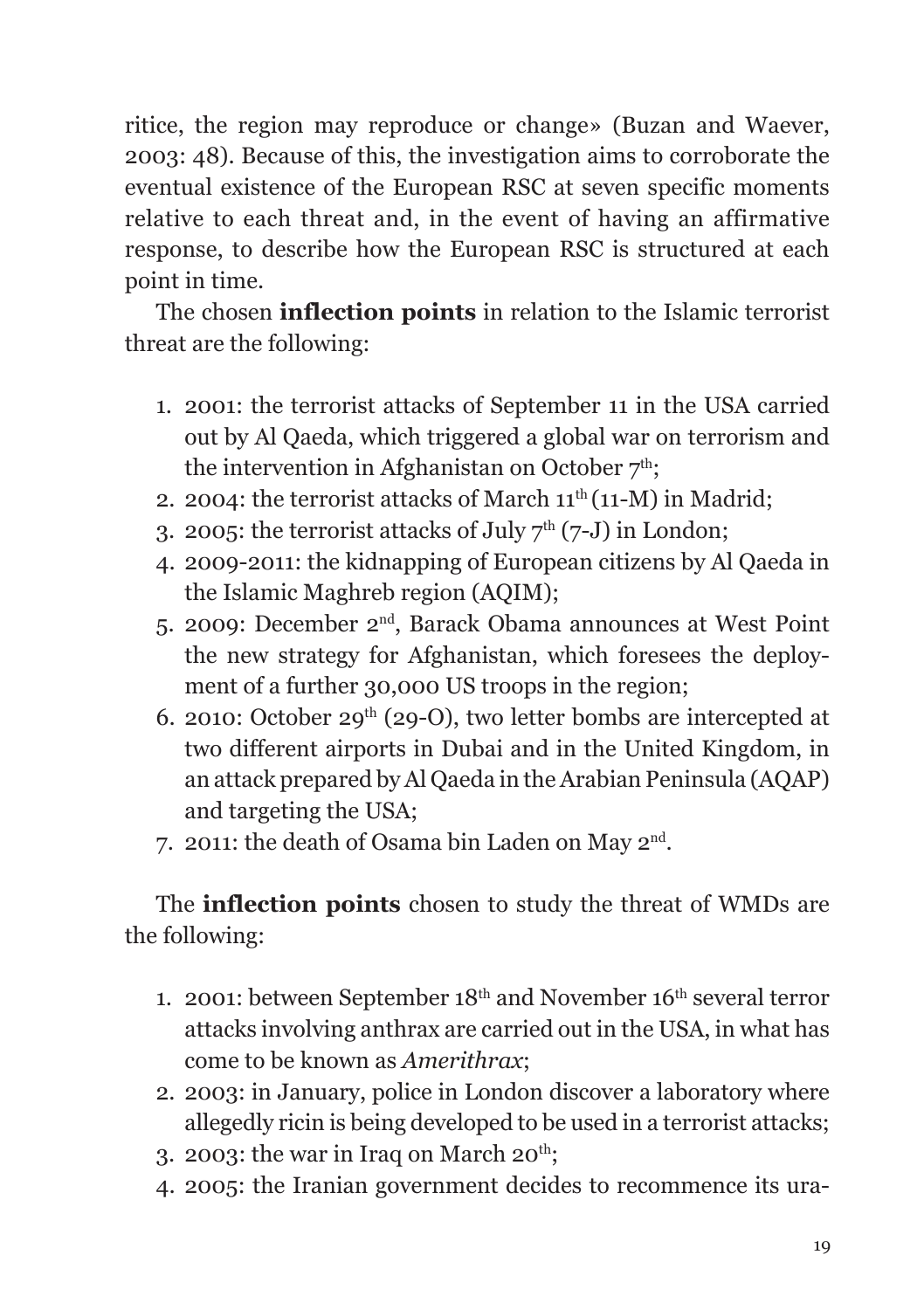nium enrichment program in August despite the International Atomic Energy Agency's (IAEA) recommendations to the contrary;

- 5. 2006: first North Korean nuclear test since October  $9^{th}$ ;
- 6. 2009: second North Korean nuclear test on May  $25<sup>th</sup>$  and UN Security Council resolution  $n^{\circ}$  1874 on June 12<sup>th</sup> imposing tougher sanctions;
- 7. 2010: as a consequence of the worsening situation with the Iran crisis, on June 9<sup>th</sup> the UN Security Council adopts a new resolution (nº 1929) imposing tougher sanctions on Iran. These include powers designed to introduce a total arms embargo, greater scrutiny over the country's financial and banking activities and transactions and the drafting of a blacklist of Iranian companies who are forbidden from investing abroad.

After this analytical task, we continue applying RSC theory going to great lengths to ensure precision. In other words, we attempt to determine which type of regional security complex corresponds to the European RSC (standard, centred, of the major powers, super-RSC) or do we eventually register its absence (overlapping or unstructured RSC). We place special emphasis on determining whether or not Buzan and Waever's thesis would be confirmed. These two authors, in *Regions and Powers. The Structure of International Security* (Buzan and Waever, 2003) state that the EU complex is characterised as being a sub-type known as institutionalized RSC centred around the EU.

In addition, we describe the structure of the European RSC based on an analysis of its four structural variables (patterns of amity and enmity, anarchy, distance effect and confines) to determine its development between 2001 and 2011: internal transformation, external transformation or maintaining the status quo. In summary, the investigation implements the following analysis guidelines:

1. Creation of a database as described below that would enable operational implementation of the theory of securitisation to the actors studied.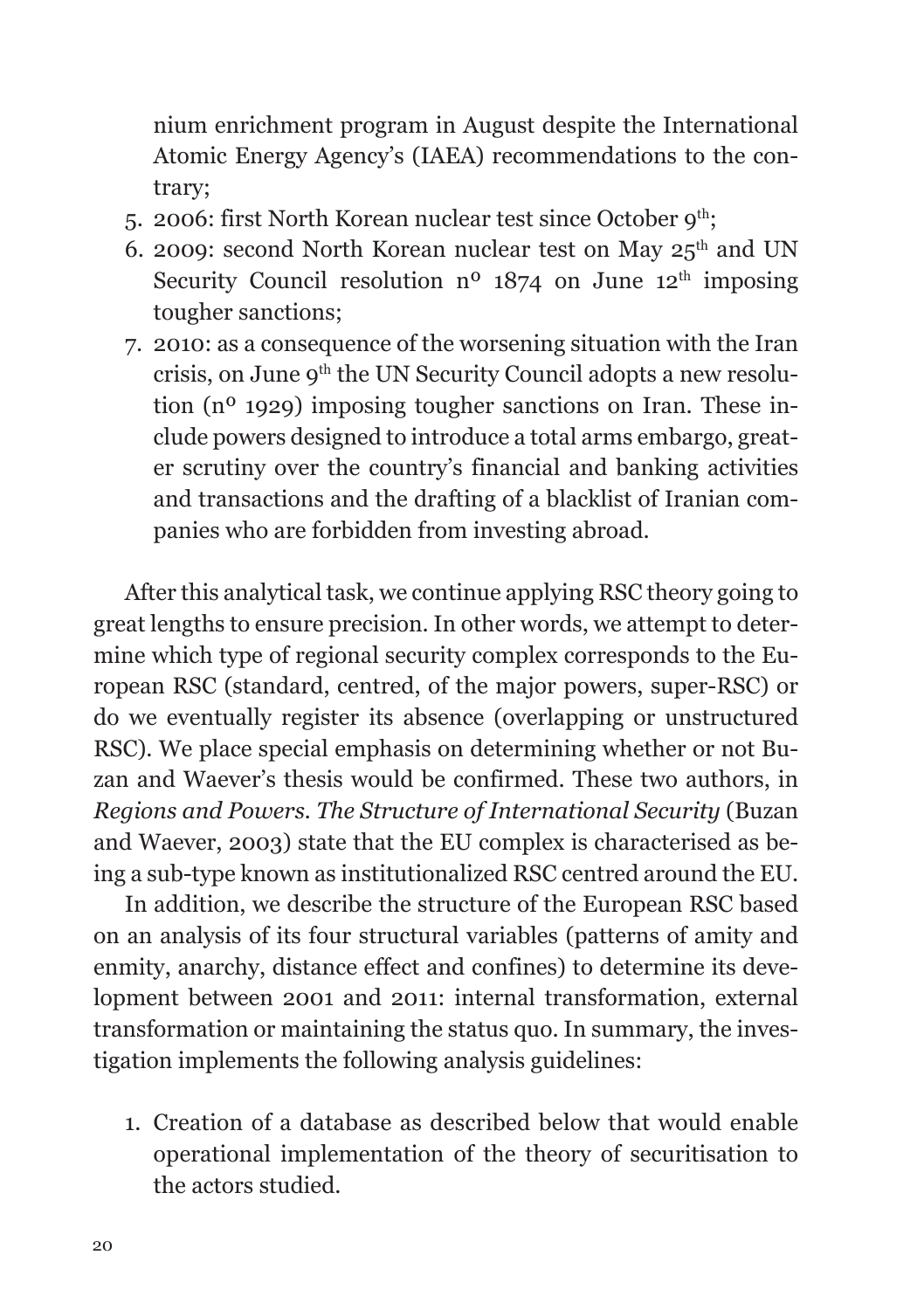- 2. Operational implementation of the theory of securitisation to each unit chosen as a case study.
- 3. Corroboration, for each inflection point of the existence of the European RSC in relation to the threat from Islamist terrorism and WMDs.
- 4. Analysis of the four variables that make up the European RSC in relation to each point of inflection, if its existence is confirmed at an operational level.
- 5. Study of the evolution of the European RSC between 2001 and 2011 in relation to the threat of Islamist terrorism and WMDs.

To perform the investigation we analysed a total of 2076 documents: 662 speeches, interventions, parliamentary appearances and interviews (speech acts) from elected public representatives; 1206 articles from five nationally distributed newspapers; 131 legal acts and other official documents and 77 public opinion polls. These documents enable us to study each stage of the securitisation process of the threat from Islamist terrorism and WMDs in the units chosen as a case study.

The following Table indicates the total amount of document sources used in order to carry out the investigation:

| <b>SOURCES CONSULTED</b>          | <b>OUANTITY</b>     |
|-----------------------------------|---------------------|
| Speech acts of public authorities | 662                 |
| Articles in national press        | 1206                |
| Specific emergency measures       | 131                 |
| Public opinion polls              | 77                  |
|                                   | <b>TOTAL: 2,076</b> |

| Table 2: Documentary sources used for the investigation |  |
|---------------------------------------------------------|--|
|---------------------------------------------------------|--|

*Source:* prepared by the authors.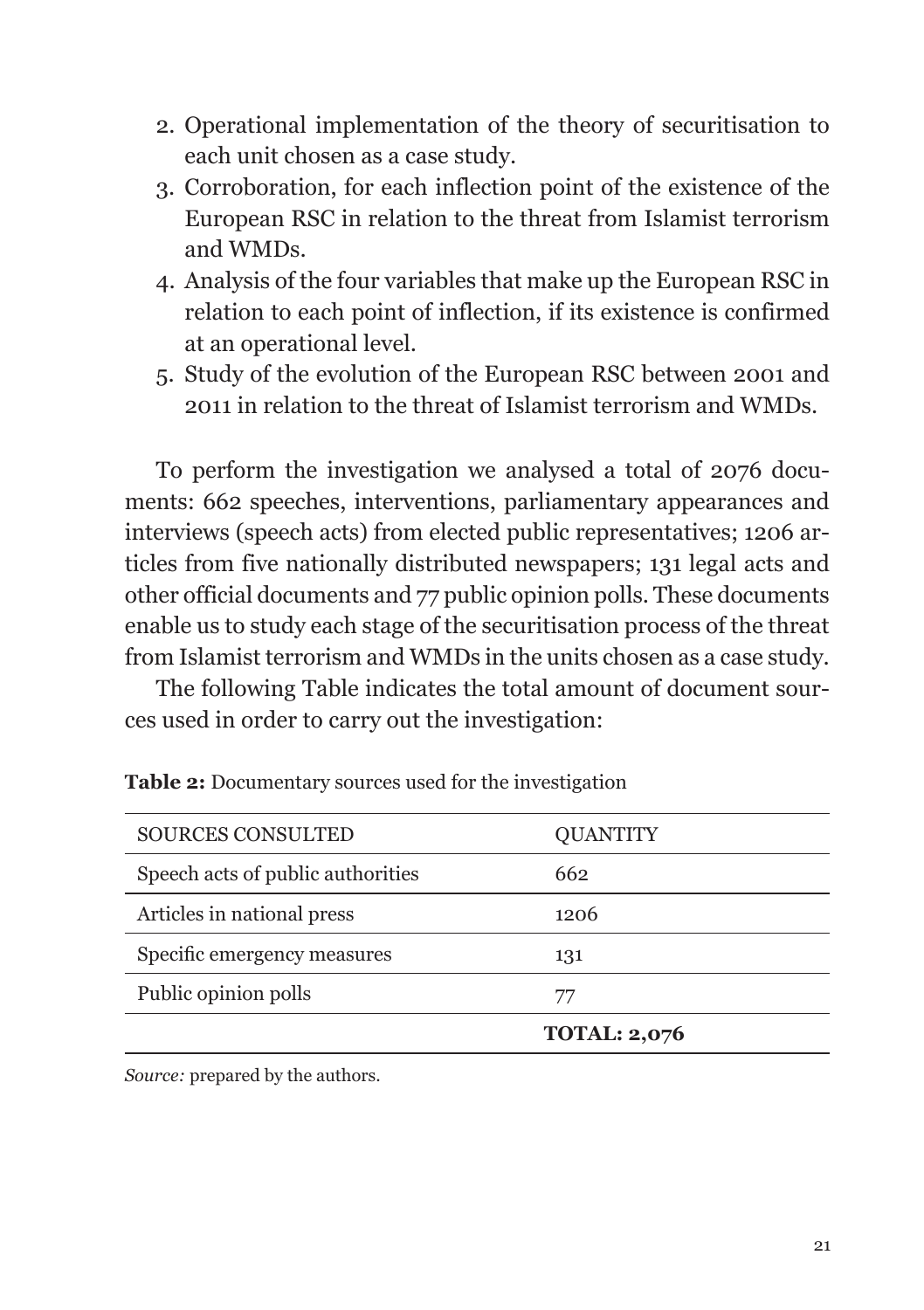#### 2.3. ELABORATION OF THE VARIABLES BASED ON CONTENT ANALYSIS

In order to perform an operational analysis on such a huge amount of data it is necessary to call on conceptual and methodological tools made available by content analysis, which can be defined as «a systematic, objective and quantitative analysis of the characteristics of a message», a useful analysis tool for the study of news reported by the media, for politicians speeches and for legal acts which authorize specific actions (Neuendorf, 2002: 1).

The investigation follows the specific steps intended for the content analysis (Neuendorf, 2002: 50-51), as detailed below. In the first place, the RSC and securitisation theories are selected which allow us to establish the objective of the study (the EU RSC in relation to the threat of Islamist terrorism and WMDs).

The second step is to select the material to be used in the study:

- 1. During the weeks, and in some cases, months prior to and after the inflection points, selecting state public authorities' speech acts, the EU and NATO which make explicit mention of the existence of a derived threat from Islamist terrorism and WMDs, or by the symbiosis the two threats. From all the speeches given by the authorities, the analysis is based exclusively on those which refer to at least one of two threats studied.
- 2. During the weeks, and in some cases, months prior to and after the events chosen as inflection points, we select the articles from the nationally distributed newspapers which relate terrorism and WMDs with the security of the units studied. In other words, of all the articles from newspapers that mention the events chosen for the study, only the ones that link or relate the threat of Islamist terrorism and WMDs with the security of the actors in question are analysed.
- 3. The emergency measures adopted by actors are chosen for their direct response in the face of the constituted threat. They must fulfil the following criteria: these must be measures adopted by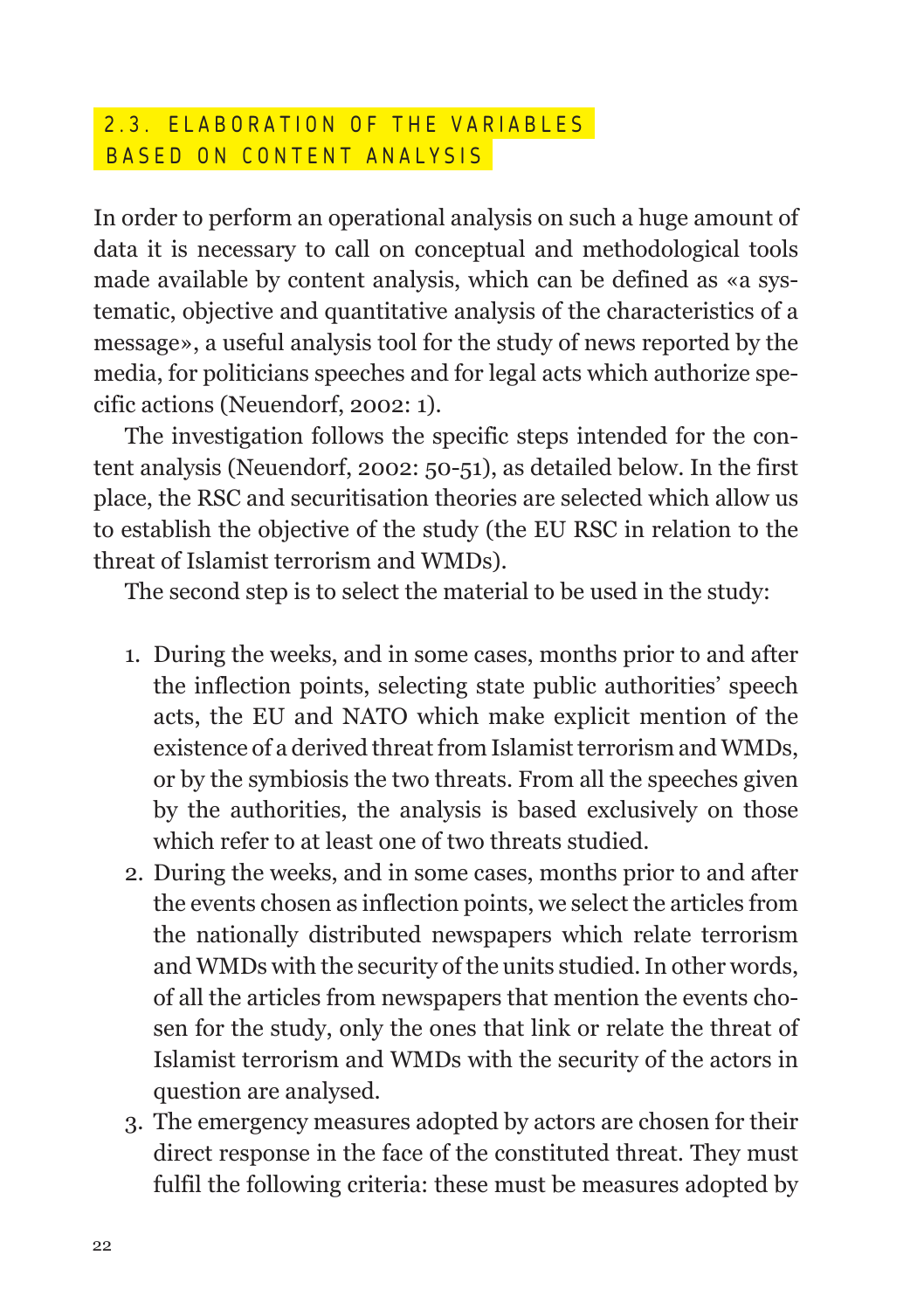the national Government, the European Council and NATO; they must be of an operational or legislative nature, in other words, that they must have legal value; their existence must be capable of being corroborated in official acts which are legally valid (such as laws, decrees, documents from the European Council, statements or NATO action plans, etc.); the adoption of measures must be a direct consequence of the threat being studied in the chosen point of inflection.

4. The national public opinion polls and *Eurobarometer* data selected deal specifically with the issues of Islamist terrorism and WMDs in periods subsequent to inflection points and the securitisation of the threat. This is because their function is to determine whether public opinion effectively shares the politicisation of the threat conveyed in speech acts by public authorities and in articles in the national press.

Successively the variables are conceptualized, by way of a detailed analysis of the material studied. The third step consists in making these variables operational, in other words in the establishment of the necessary criteria in order to measure the variables through precise indicators and mutually excluding categories.

Next, we undertake the elaboration of a codebook and an analysis file, which provides all the detailed instructions required to proceed with making these variables operational. The fifth step consists in the selection of a sample of the content to be analysed, which enables us to test the efficiency of the coders and the reliability of the chosen variables (sixth stage). We select a total of 300 documents for the sampling, which corresponds to about 15% of all the material used for the investigation. All categories and indicators have demonstrated their validity and have been confirmed.

The seventh stage is the coding of the material studied, respecting the instructions established in the codebook and in the analysis file (please see Appendix A and B at the end of this study). The eighth step is the final analysis of all the data and the elaboration of a definitive investigation report, detailing the relationships between variables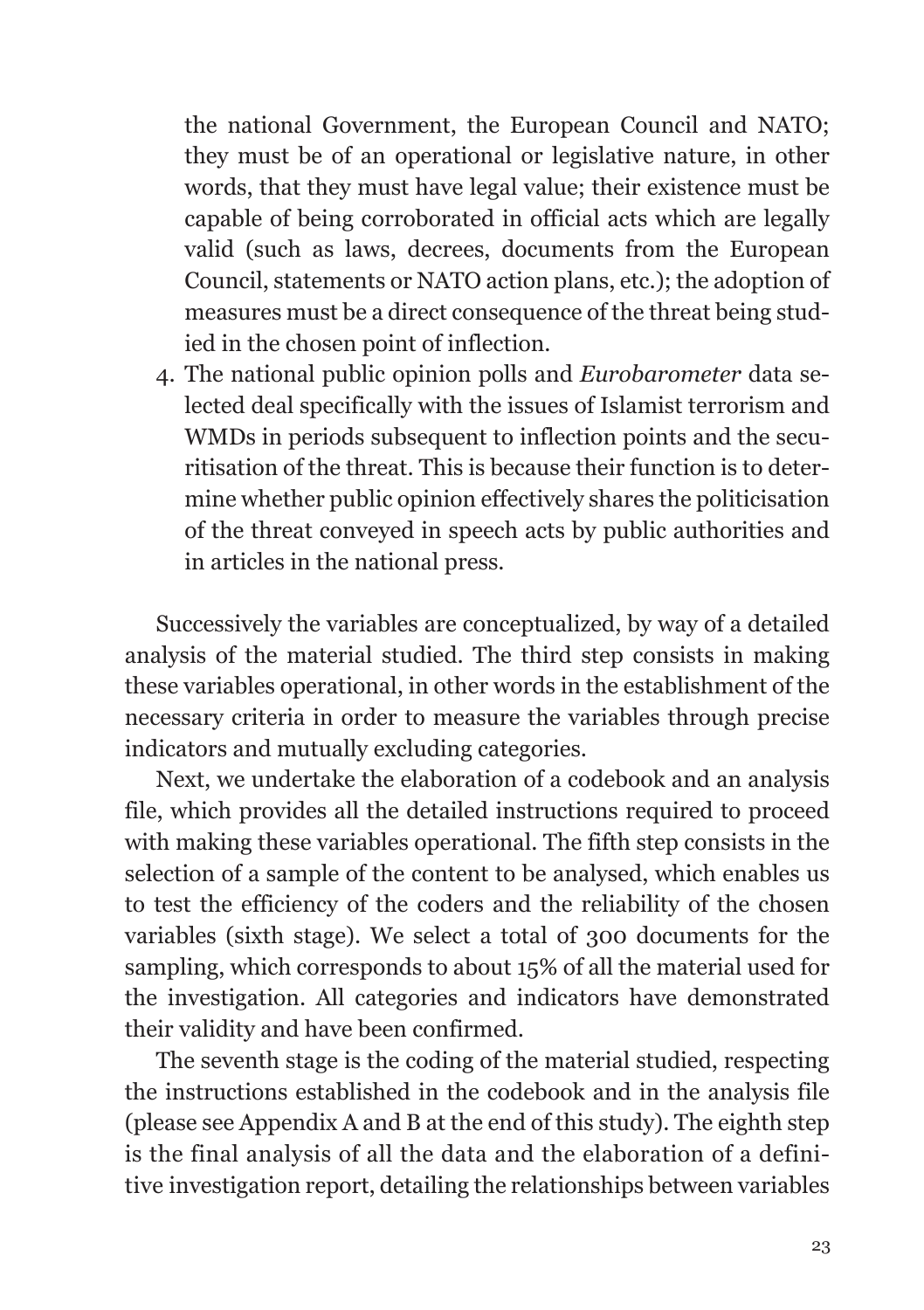to determine the applicability of the theories chosen to the cases analysed.

The elaboration of the variables is performed based on three different analytical dimensions, each of which is constituted by different sub-dimensions or indicators: this conceptual distribution has enabled the elaboration of a database comprising 21 operational variables. The first analytical dimension is purely descriptive, given that it exclusively contains variables relative to basic identification data, thanks to which it is possible to clearly catalogue the material employed in the study, allowing other individuals to use the database. The second and third dimensions relative to the construction of the threat and the adoption of emergency measures contain the operational and explicative variables that allow for the effective application of the chosen theories to the case studies.

The Table below provides the coding diagram that summarizes the entire apparatus relative to the variables elaboration process:

| <b>DIMENSION</b>                   | <b>DIMENSION</b><br>SUB-                | VARIABLE<br>NAME              | VARIABLE<br>NUMBER                  | CODED DATA                                                                                |
|------------------------------------|-----------------------------------------|-------------------------------|-------------------------------------|-------------------------------------------------------------------------------------------|
| 1. Basic<br>identification<br>data | 1. Speeches<br>by public<br>authorities | DIS_ACT<br>DIS_FEC<br>DIS_AUT | $\mathbf{1}$<br>$\overline{2}$<br>3 | Unit studied (States,<br>EU, NATO)<br>Date of speech<br>Public authority of<br>speech act |
|                                    | 2. Press articles                       | <b>ART PER</b><br>ART_FEC     | $\overline{4}$                      | Name of newspaper<br>Date of article                                                      |
|                                    |                                         | <b>ART_NUM</b>                | 5<br>6                              | Page number                                                                               |

**Table 4:** Coding diagram of the principle variables of the study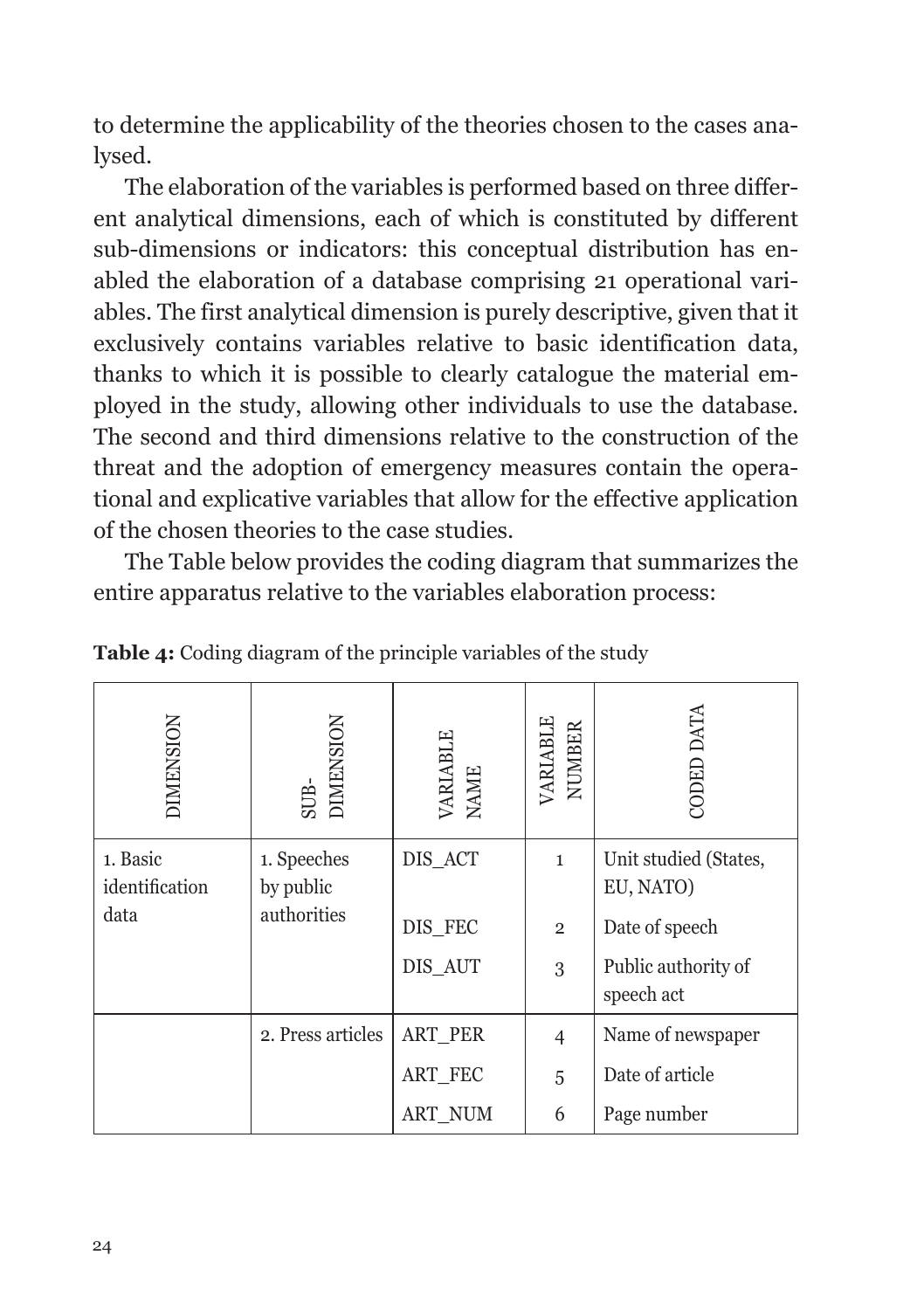| 2. Construction             | 1. Identification        | AME_TER  | $\overline{7}$ | Terrorist threat                                                   |
|-----------------------------|--------------------------|----------|----------------|--------------------------------------------------------------------|
| of threat                   | of threat                | AME_WMDs | 8              | <b>WMD</b> threat                                                  |
|                             |                          | AME_DOS  | 9              | Symbiosis between two<br>threats                                   |
|                             | 2. Securitized<br>object | OBJ_MIL  | 10             | The object securitised<br>is military security                     |
|                             |                          | OBJ_CIU  | 11             | The object securitised<br>is public security                       |
|                             |                          | OBJ_VAL  | 12             | The objects securitised<br>are values and way<br>of life           |
|                             |                          | OBJ_ECO  | 13             | The objects securitised<br>are strategic and<br>economic interests |
| 3. Adoption<br>of emergency | 1. Adoption<br>level of  | NIV_EST  | 14             | State level adoption of<br>measures                                |
| measures                    | measures<br>adopted      | NIV_REG  | 15             | Regional level adoption<br>of measures                             |
|                             |                          | NIV_INT  | 16             | Extra-European and<br>international level<br>adoption of measures  |
|                             | 1. Type of<br>measures   | MED_MIL  | 17             | Use of military<br>personnel                                       |
|                             | adopted                  | MED_PRE  | 18             | Increase in prevention<br>or intelligence                          |
|                             |                          | MED_CON  | 19             | Increase in internal<br>controls                                   |
|                             |                          | MED_SAN  | 20             | Imposition of sanctions                                            |
|                             |                          | MED_DER  | 21             | Restrictions of human<br>rights and individual<br>freedoms         |

*Source:* prepared by the authors.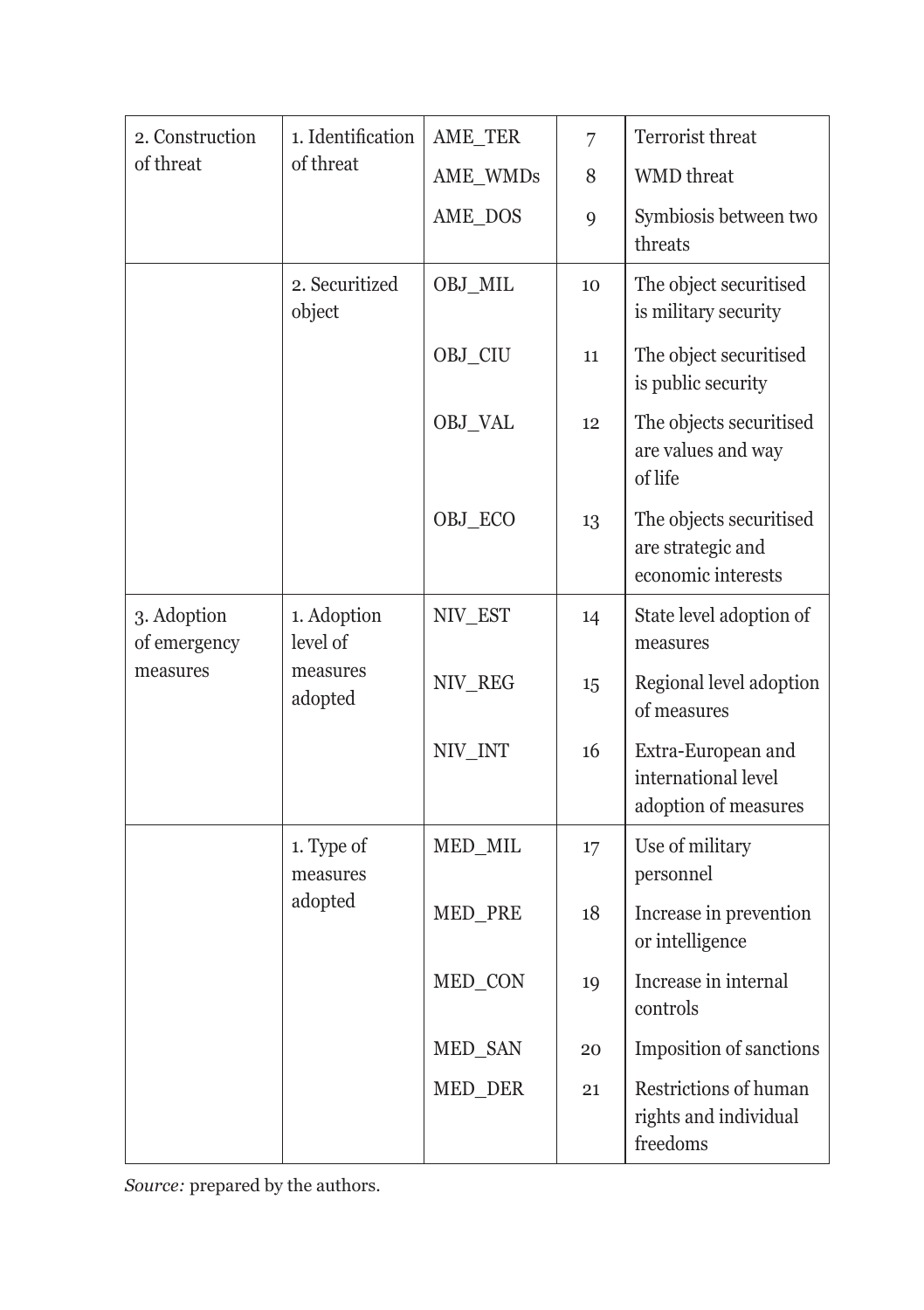The coding diagram above allows for the descriptive and exploratory regrouping of the data collected. Nevertheless, in order to reach higher measurement levels which guarantees greater scientific rigour in the investigation, we must establish a subsequent coding diagram for the aforementioned variables, especially in the cases where we are not dealing with dichotomous variables – whose value can be yes or no. In this way, we can represent the different associated variables used for the statistical analysis which are not reflected by the foregoing 21 principle variables, which represent a regrouped value which does not allow for a high margin of operationalization and abstraction.

This task is indispensable for the second analytical dimension for the investigation, relative to the construction of the threat, within which there are numerous nominal variables that represent the regrouped value of other associated variables, which are vital in order to perform the analysis according to the selected methodology. More specifically, the sub-dimension relative to the securitised object is the only one that presents variables that are a result of the combination of two or more associated variables (variables from 10 to 12).

As we have previously stated, variable 10, referring to military security as a securitised object is the result of the association of three dichotomous variables that indicate the presence or absence of a phenomenon, explaining whether the actor whose security is presented as being under threat, is a state, the EU or NATO.

Variable 11, concerning public security, can be measured at a practical level only after it has been broken down into two dichotomous variables that indicate whether the securitised object is the individuals' life or the continuation of day-to-day social life, which is interrupted when people begin to «live in fear». Variable 12, which registers the eventual danger for the values of a specific reference community, is made up of three dichotomous variables that specify whether we are dealing with the state, European or western values community. In any case, the principle variables from 10 to 12 can measure the presence of a specific phenomenon every time it is possible to register a reference to each one of the original variables associated with them.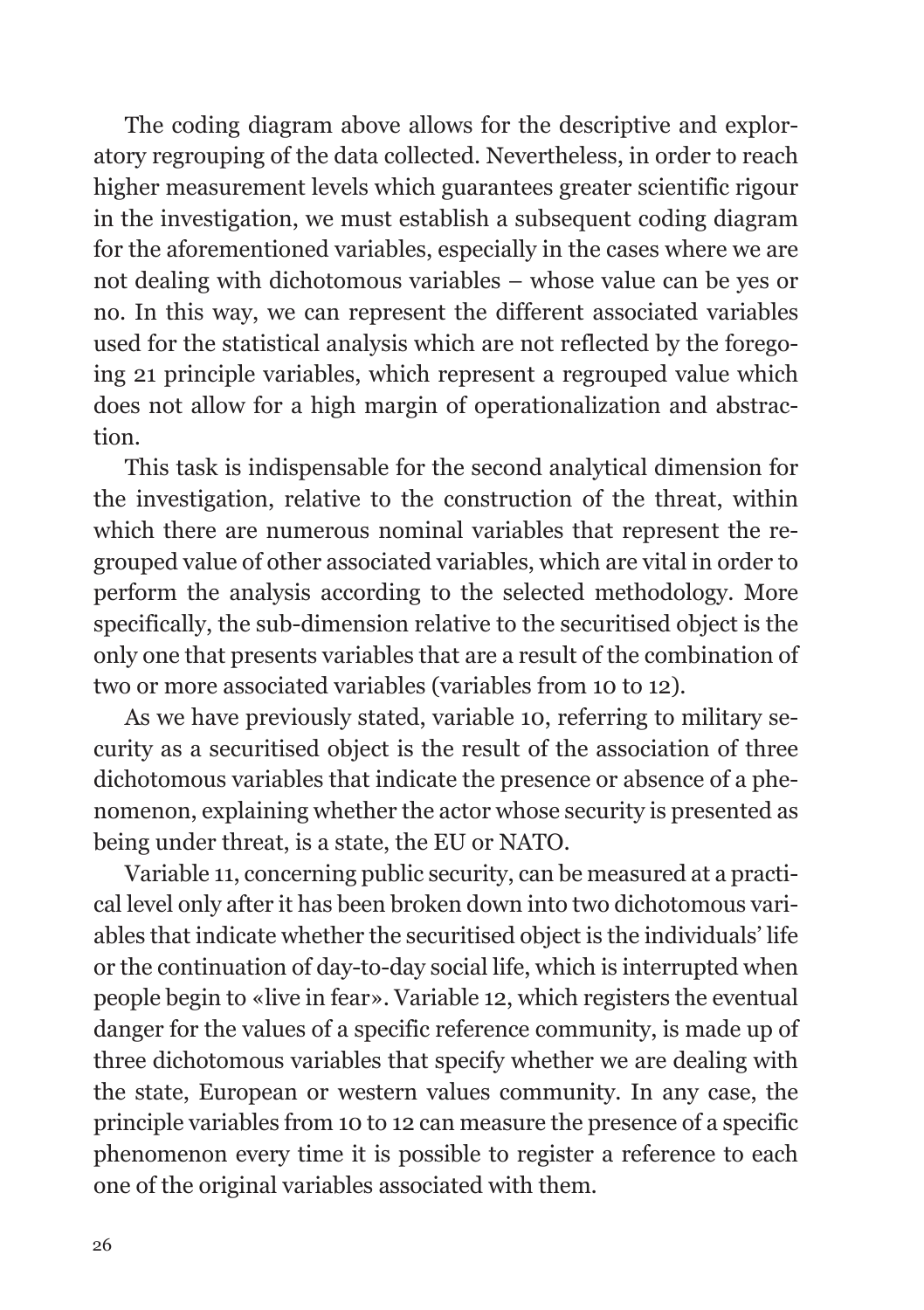Table 5 describes the regrouping of the variables for a statistical analysis:

| <b>DIMENSION</b> | <b>DIMENSION</b><br>$SUB-$      | <b>ARIABLE</b><br><b>NAME</b> | VARIABLE<br>NUMBER | ORIGINAL<br>ASSOCIATEI<br><b>ARIABLES</b>                                                                                                  |
|------------------|---------------------------------|-------------------------------|--------------------|--------------------------------------------------------------------------------------------------------------------------------------------|
| Construction of  | 1.                              | AME_TER                       | 7                  | ÷                                                                                                                                          |
| the threat       | Identification                  | AME_WMDs                      | 8                  |                                                                                                                                            |
|                  | of the threat                   | AME_DOS                       | 9                  |                                                                                                                                            |
|                  | 2. The<br>securitised<br>object | OBJ_MIL                       | 10                 | 10-a Threat to EU<br>security:<br>OBJ SUE<br>10-b Threat to state<br>security:<br>OBJ_NAC<br>10-c Threat to NATO<br>security: OBJ_OTA      |
|                  |                                 | OBJ_CIU                       | 11                 | 11-a Danger for the<br>lives of individuals:<br>OBJ_VID<br>11-b Rupture of<br>day-to-day social life:<br>OBJ_RUT                           |
|                  |                                 | OBJ_VAL                       | 12                 | 12-a Threat to values<br>of a state: OBJ_EST<br>12-b Threat to<br>European values:<br>OBJ_EUR<br>12-c Threat to western<br>values: OBJ_OCC |
|                  |                                 | OBJ_ECO                       | 13                 |                                                                                                                                            |

**Table 5:** regrouping of the variables for a statistical analysis

*Source:* prepared by the authors.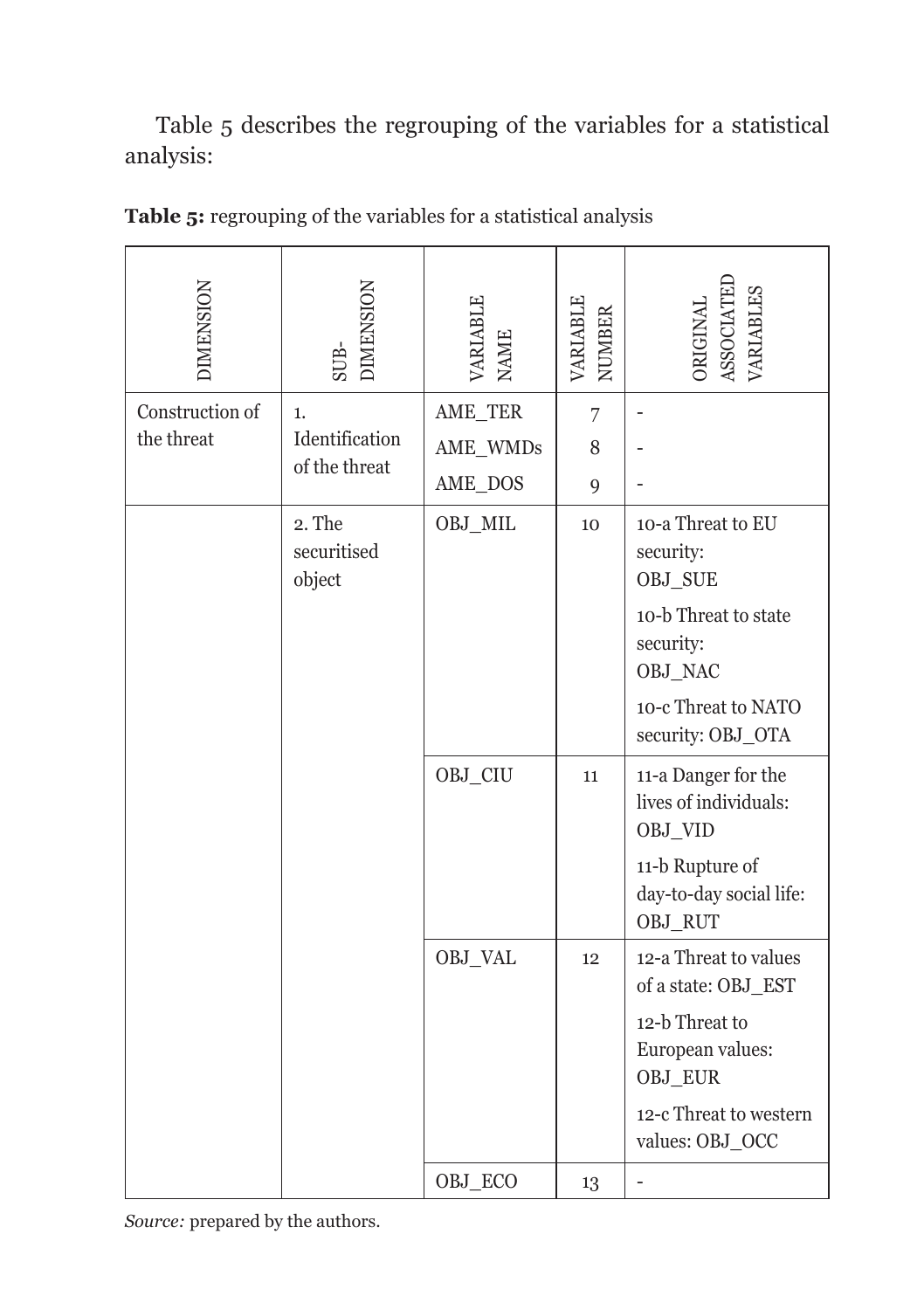Once the statistical analysis of the data used has been performed, the theory of securitisation encounters its operational implementation in each one of the actors chosen for the study, in other words the five States (Germany, Spain, France, Italy and the United Kingdom), the EU and NATO. The next stage of the investigation consists in applying the RSC theory.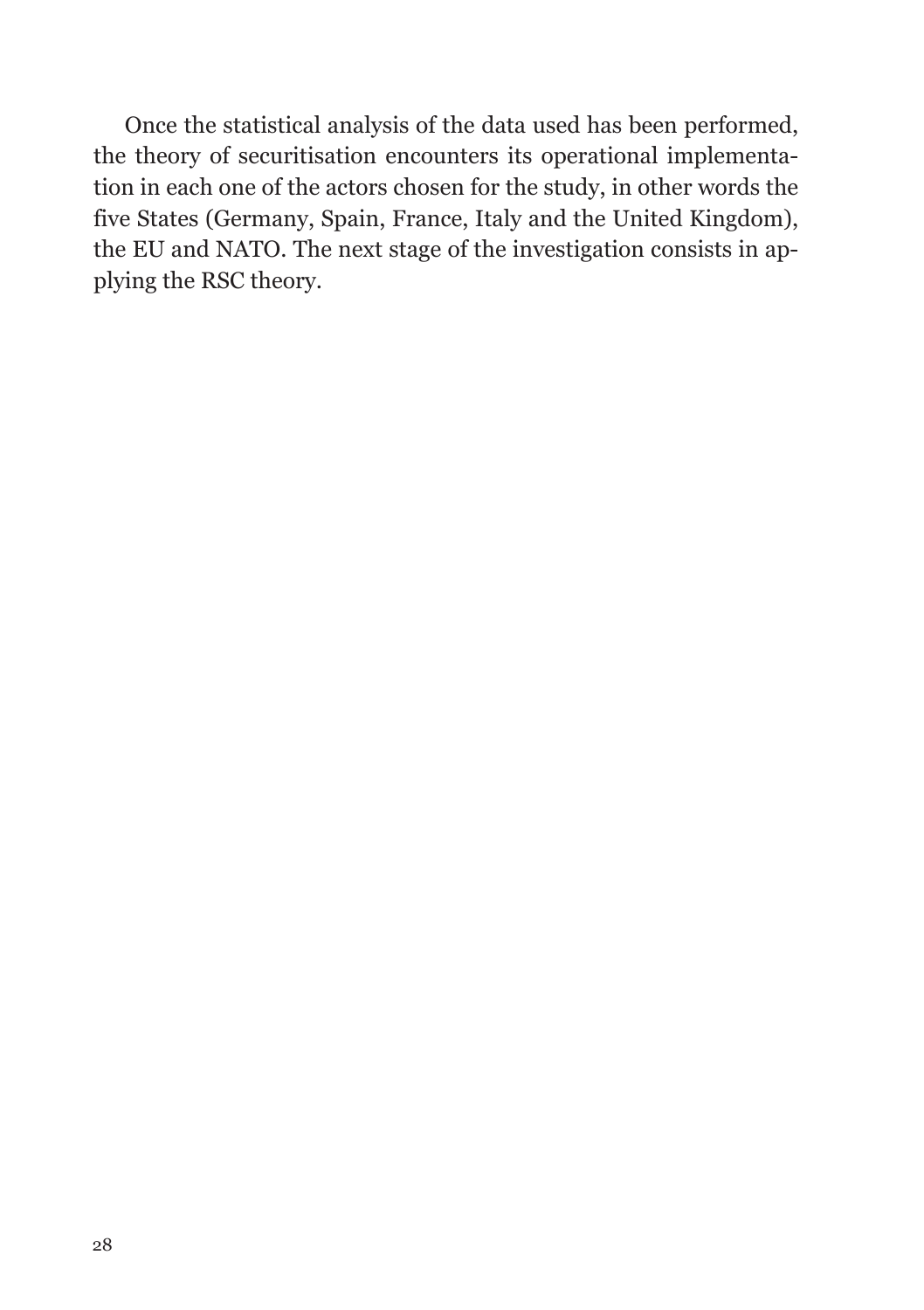## 3. RESULTS OF THE INVESTIGATION

There are four specific questions about the EU RSC which act as guidelines for the investigation:

- 1. How is the EU RSC arising from each point of inflection structured?
- 1. How does each threat evolve between 2001 and 2011?
- 2. How does the EU RSC evolve in relation to each threat studied between 2001 and 2011?
- 3. What general considerations can be deducted from a comparative analysis of the different stages of the EU RSC relating to each threat?

3.1. EU RSC IN RELATION TO THE ISLAMIC TERRORIST THREAT

We use 1261 documents to carry out the analysis: 346 speech acts from the public authorities; 786 articles from the five chosen national newspapers; 86 specific emergency measures adopted by state governments, the EU and NATO; 10 public opinion surveys from *Eurobarometer* and 33 national public opinion polls.

The following table shows a summary of the types of EU RSC arising from each point of inflection:

**Table 6:** Type of EU RSC arising from each inflection point in relation to the threat of Islamic matrix terrorism

| <b>INFLECTION POINT</b>                                               | <b>TYPE OF EU RSC</b>                                |
|-----------------------------------------------------------------------|------------------------------------------------------|
| 11-S terrorist attacks, 2001 and armed<br>intervention in Afghanistan | Institutional European RSC, centred<br>around the EU |
| 11-M terrorist attacks, 2004 in Madrid                                | Institutional European RSC, centred<br>around the EU |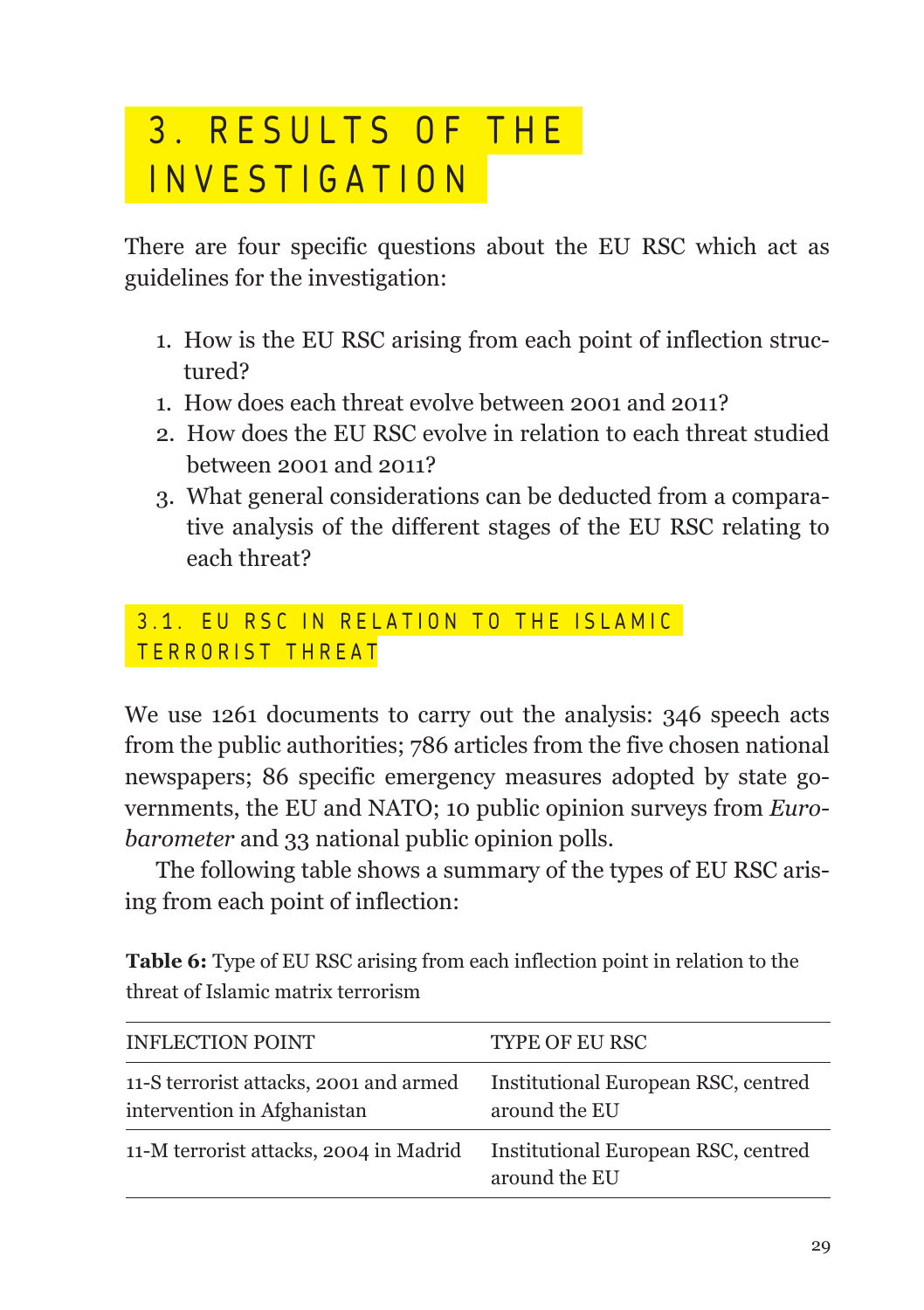| Terrorist attacks of 7-J, 2005 in<br>London                                | Institutional European RSC, centred<br>around the EU                                            |
|----------------------------------------------------------------------------|-------------------------------------------------------------------------------------------------|
| Kidnapping of European hostages by<br>AQIM between 2009 and 2011           | Partial evidence of the existence of an<br>Institutional European RSC, centred<br>around the EU |
| December 1, 2009: program at West<br>Point about Afghanistan               | Partial evidence of the existence of an<br>Institutional European RSC, centred<br>around the EU |
| 29-O, 2010 terrorist attacks using<br>letter bombs by AQAP against the USA | Inapplicability of RSC theory                                                                   |
| May 2, 2011: death of Osama bin<br>Laden                                   | Inapplicability of RSC theory                                                                   |

*Source:* prepared by the authors.

The **evolution of the terrorist threat from Islamist terrorism** can be divided into three major stages between the years 2001 and 2011. In the initial stages, which cover the years between 2001 and early 2004, the study is focused on the terrorist threat represented by Al Qaeda as a consequence, principally, of the September 11, 2001 attacks against the USA.

During the second stage of the development of the study (from March 2004 until 2008), the analysis focuses on the threat derived from terrorist cells present on European soil, which carried out attacks in Madrid (March 11, 2004) and London (July 7, 2005). During this second stage, the threat from Islamist terrorism by Al Qaeda is characterized by being internal to European territory.

During the third stage of the study (2009-2011), the construction of the terrorist threat is structured around two main concepts. The first concept is the activities of the regional franchises of Al Qaeda which are active in Islamic Maghreb (the kidnapping of European hostages between 2009 and 2011 by AQIM) and on the Arabian Peninsula (the attack using letter bombs sent from Yemen on October 29th, 2010 by AQAP). In the second place, there is a need to strengthen the fight and international cooperation in the area of counterterror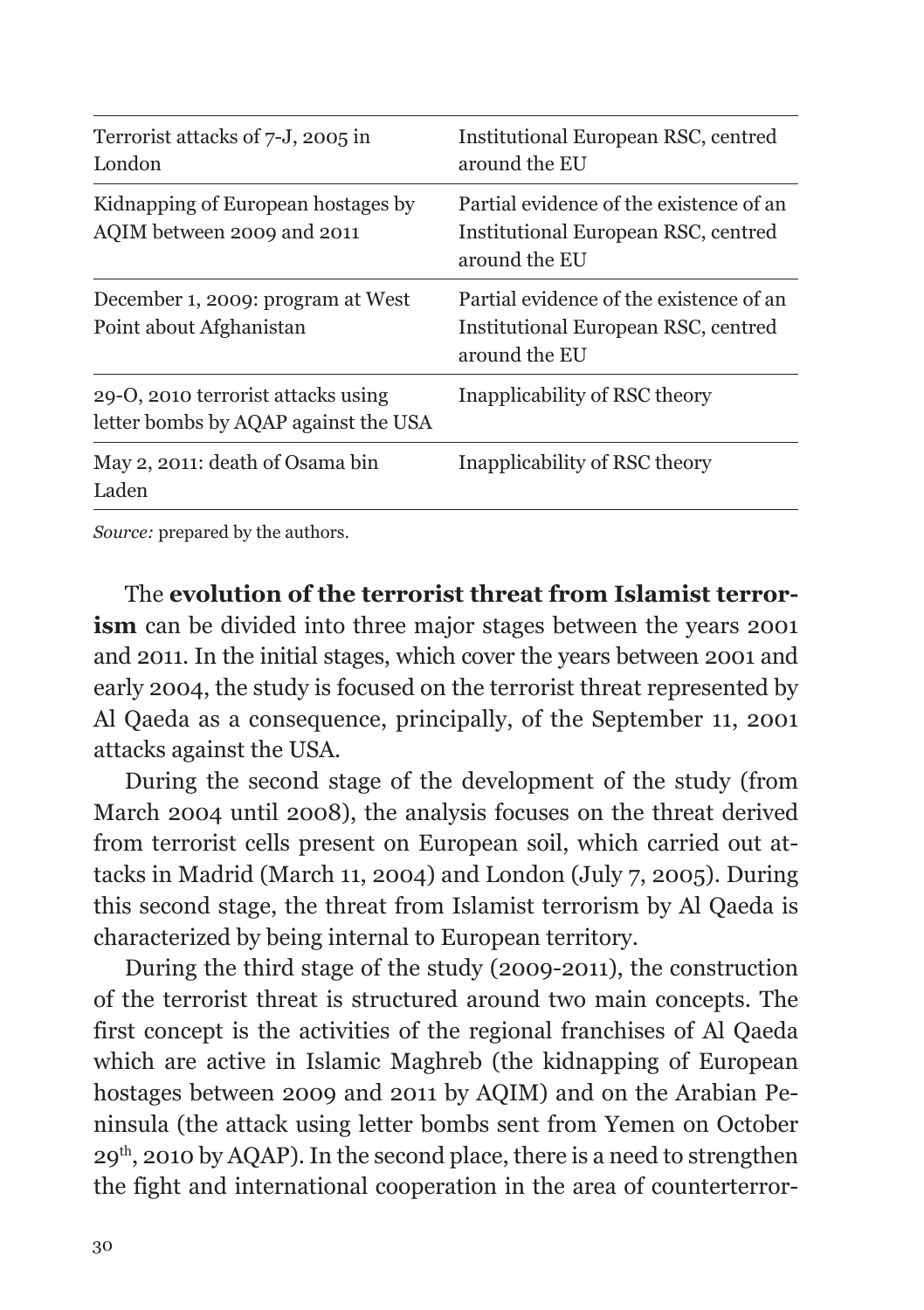ism, studied in the inflection points relating to the speech at West Point by Barack Obama (December 2, 2009) and the death of Osama bin Laden (May 2, 2011).

The first five inflection points analysed securitize a real and concrete danger, which is materialized in the terrorist attacks they provoke (or intend to provoke, as is the case with 29-O) casualties and material damages for the European states: these are the terrorist attacks of 11-S, 2001, 11-M, 2004, 7-J, 2005; of the foiled terrorist attempts of 29-O, 2010 and of the kidnapping of European hostages by AQIM between 2009 and 2011.

Unlike these others, the last two inflection points make reference to a potential threat for European countries. The securitisation of Afghanistan (West Point speech) is based on the possible unsettling effects on the stability and regional security of the Broader Middle  $East<sup>2</sup>$  – with direct consequences for European security – derived from the loss of control of the Asian country. The potential threat securitised is that Afghanistan could once again become a sanctuary for Al Qaeda in the event that it falls under the aegis of the Taliban. The securitisation of the terrorist threat derived from the death of Osama bin Laden arises from the possible reprisals which groups associated with Al Qaeda could carry out in revenge for their leader being eliminated.

In the final stage of the decade studied, relating to the four inflection points between 2009 and 2011, the security agenda of European countries is focused on the need to strengthen the prevention efforts in the face of a threat perceived, in a double sense, as being more diffuse, In the first place, the perception is disseminated that the threat of Al Qaeda might represent a danger to security in several areas around the globe: Maghreb, Arabian Peninsula and Afghanistan. The central axis of the threat is no longer only its capacity to strike in European or US territory: due to its geographic dispersion, the focal point of the fight against Al Qaeda shifts to the regions and states

<sup>2.</sup> Term officially used with the launch of the «G8 Broader Middle East and North Africa initiative» (BMENA) in 2004.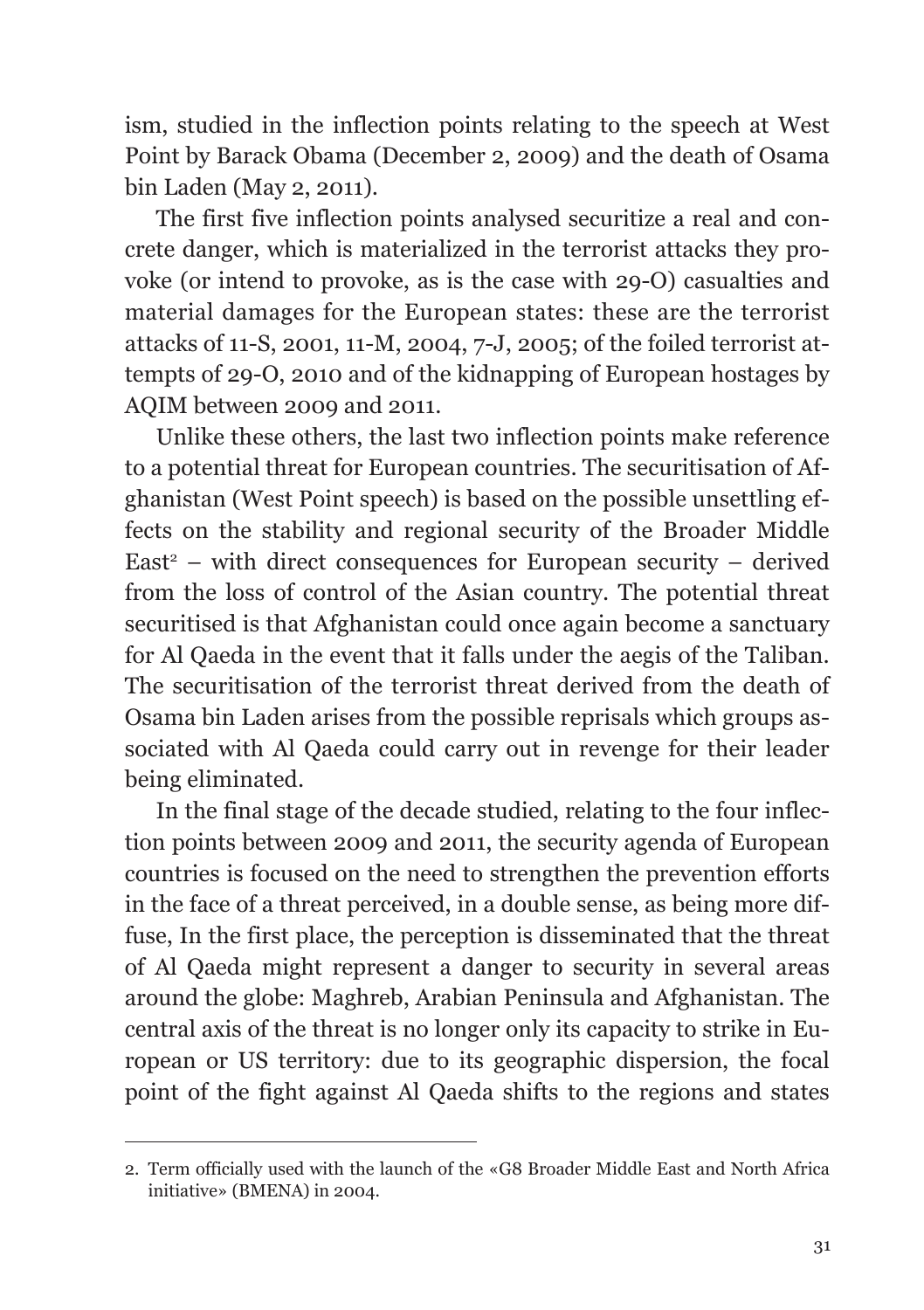where their greatest bases have been established, such as the Sahel, Yemen or Afghanistan.

In second place, the potential goals and securitised objectives are various: the lives of European nationals abroad (kidnapped by AQIM), European air safety (foiled terrorist attacks of October 29, 2010 perpetrated by AQAP), the stability of Afghanistan and its potential consequences for security in European countries (speech at West Point in 2009) and a widespread fear of reprisals from Al Qaeda for the killing of bin Laden in 2011, both within and outside European territory.

The **evolution of EU RSC** arising out of the threat of Islamist terrorism between 2001 and 2011 follows a pattern in relation to the evolution of the threat studied. As we have already seen above, the terrorist threat arising out of the September  $11<sup>th</sup>$ , 2001 terrorist attacks favours the formation and the development of an European institutional RSC, centred around the EU. The second stage of evolution of the terrorist threat, relating to cells present in Europe, is focused around the 11-M terrorist attacks in 2004 and of 7-J in 2005. The European RSC arising out of these two inflection points continues to be institutional, around the EU.

In relation to the third stage of the evolution of the terrorist threat (2009-2011), we have varying results, depending on the inflection point analysed. We find partial evidence of the existence of the European institutional RSC, centred around the EU, in relation to two inflection points: the kidnapping of European hostages by AQIM between 2009 and 2011 and the securitisation of Afghanistan generated by the speech by Barack Obama in West Point, December 2, 2009.

We refer to partial evidence of the existence of the European RSC due to the impossibility of registering successful securitisations in all of the units chosen as case studies. The evidence found allows us to conclude that the development of the European RSC follows the same pattern adopted in the two stages prior to the evolution of the terrorist threat: the EU continues to represent the institutional centre around which all political, legal, economic and financial cooperation between member states designed to combat the Islamic terrorist threat is structured.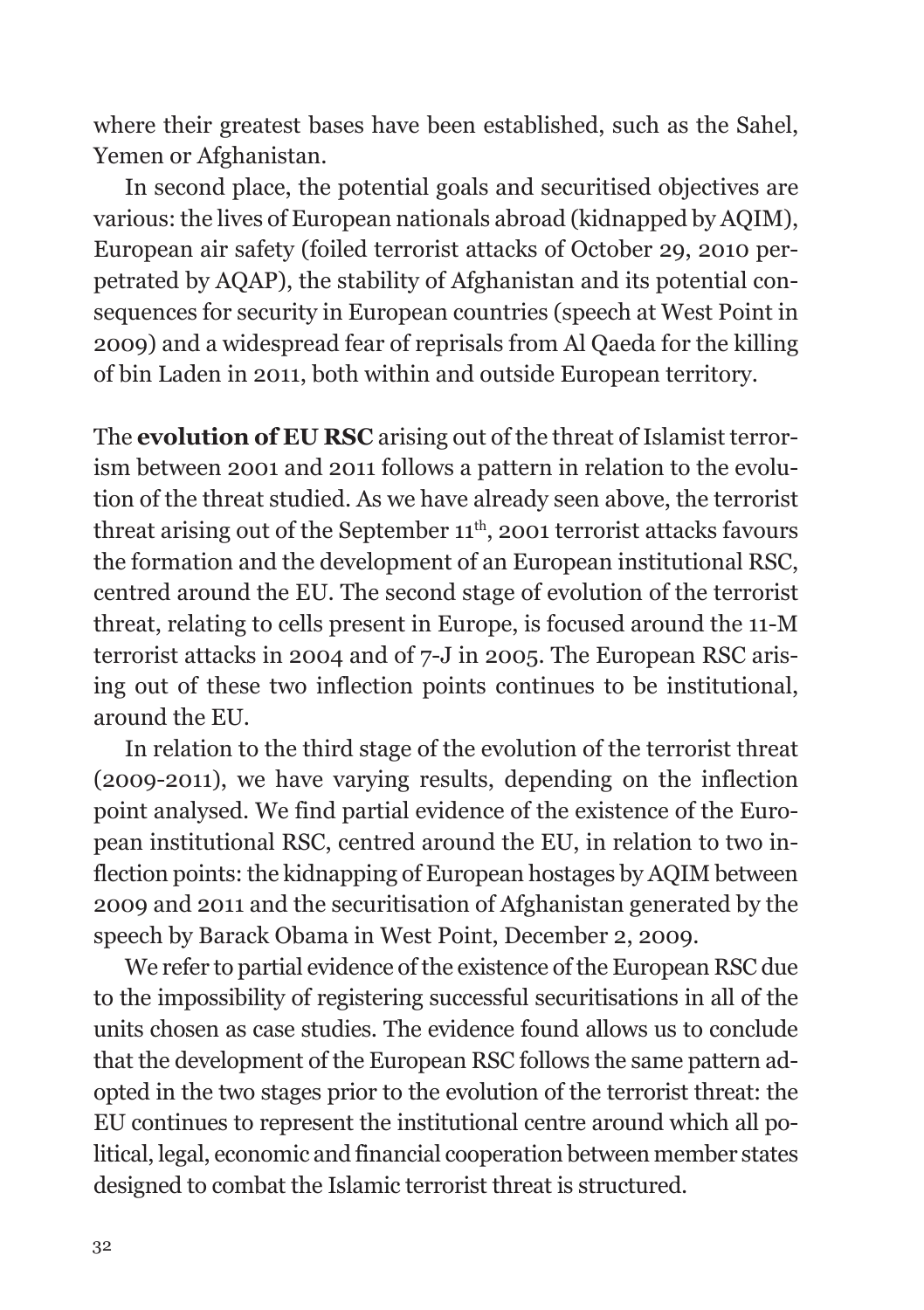In relation to the last two inflection points analysed, the attacks of October 29, 2010 and bin Laden's death on May 2nd, 2011, we find ourselves faced with the impossibility of applying RSC theory in the case of the EU. This is because none of the units chosen as case studies successfully securitise the terrorist threat. As we have already stated on several occasions, one of the required conditions for the existence of a RSC is the interdependence of securitisation processes between the units in the complex.

The first two developmental stages of the threat from Islamist terrorism (attacks of 11-S, 11-M, and 7-J) spark the forming and consolidation of an institutional European RSC, centred around the EU. Progress made during these years (2001-2008) continues to represent today the political, legal-normative and institutional framework where strategic practices of the units comprising the European RSC are developed, which enables us to discuss logic and the regional security's own dynamics.

During the third developmental stage of the Islamist terrorism threat (2009-2011) there are political and institutional developments in the regional European environment, however they remain insufficient to be able to state categorically that the regional security dynamics prevail over state dynamics. The impossibility to corroborate the existence of the European RSC in the third stage of the development of the terrorist threat can be explained by two factors. Firstly because institutional development of a regional security dynamics undergone between 2001 and 2008 offers us the tools and framework for action sufficient in order to fight against Islamist terrorism. The second factor is relating to the nature of the threat itself. The first two developmental stages of the threat from Islamist terrorism (2001-2008) are focused on the attacks perpetrated against the US and its European allies. Due to these three attacks, (11-S, 11-M y 7-J), terrorism appears as a multi-dimensional threat (having consequences for military, political, economic safety as well as the societal security), geographically diffuse and ever-present, capable of striking its enemies from within its borders at any time and in any place. This new trait of the threat forces European states to restructure their antiterrorist policies.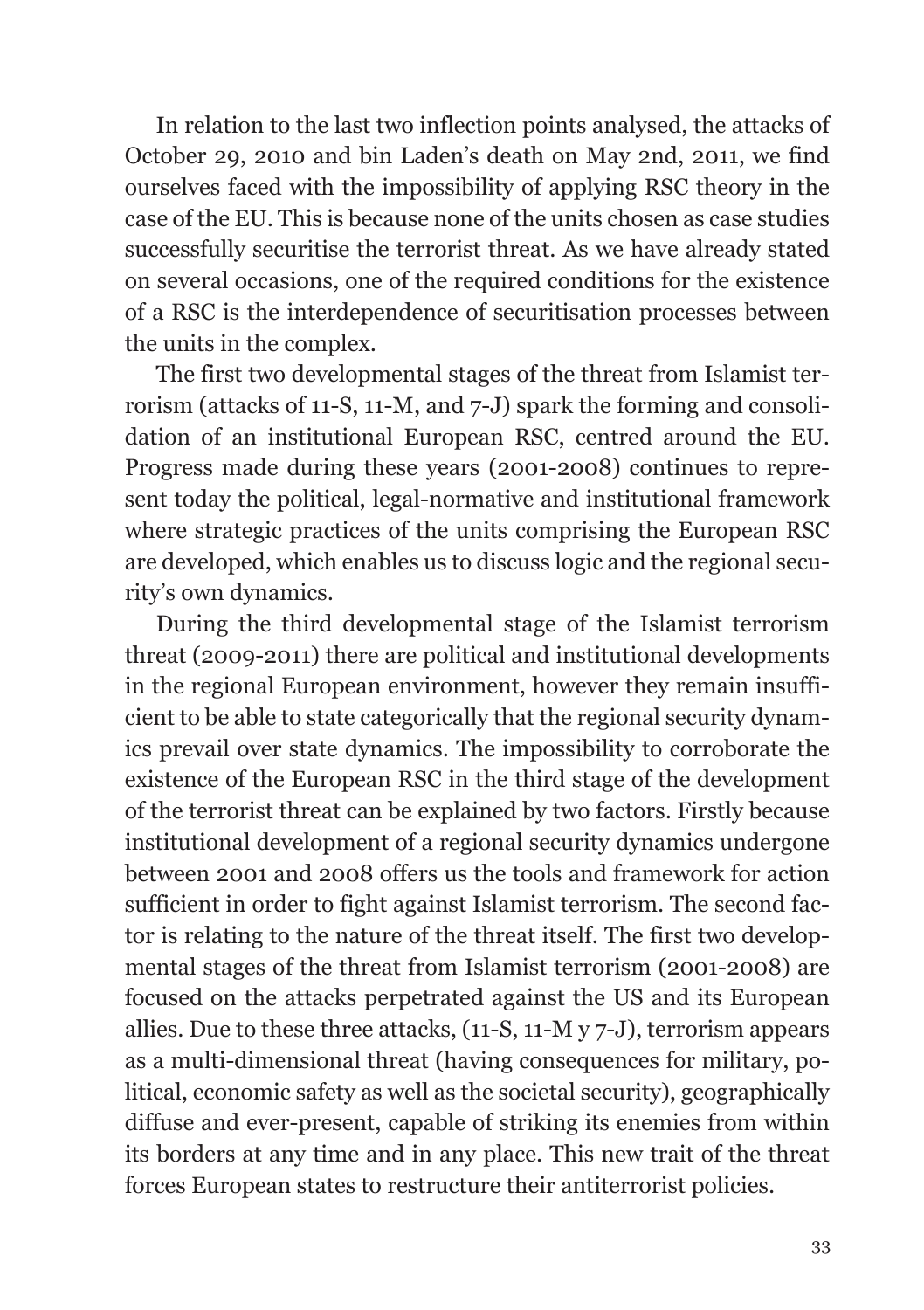The threat from Islamist terrorism analysed in the third stage (2009- 2011) is different in two ways. In relation to regional franchises of Al Qaeda (AQIM and AQAP) and in Afghanistan, the geographic location places them in a specific area, outside European territory. Despite the fact that the letter bombs used in the attacks of 29-O were also discovered in the English airport of East Midlands, the attacks were unsuccessful. In relation to Afghanistan and the death of Osama bin Laden, as we have already stated, the terrorist threat is of a potential nature.

The results obtained enable us to divide the development of the EU RSC arising in relation to the Islamic terrorist threat into two phases. The first phase covers the period from 2001 to 2008 and is related to the following inflection points: 11-S, 2001, 11-M, 2004 and 7-J, 2005. These three terrorist attacks spark the formation of an institutional European RSC, centred around the EU. We define this first stage as the «institutionalist stage» of the European regional security logic: the response from the European RSC units to the terrorist attacks on the US, Spain and United Kingdom is one of progressive institutionalization of the regional security dynamics in the face of the terrorist threat.

The EU is the central actor around which regional security dynamics are institutionalized in different areas. Among these, we wish to highlight cooperation between police forces, judiciary, intelligence community, border control bodies (through Schengen visas), prevention in the face of new attacks and air security. On the other hand, NATO strengthens the formation of regional security logic, by representing the principal institution where European states decide to cooperate militarily in order to guarantee their security in the face of the threat of Islamist terrorism.

The second stage of EU RSC evolution covers the period between 2009 and 2011. We refer to this second stage as the «stage of rational and limited cooperation» between EU member states. These decide to cooperate in specific areas related to the Islamic terrorist threat, in other words, in relation to a demarcated geographic area and outside EU territory (Maghreb and Afghanistan) or in relation to specific aspects of security (air security). Progress made during this «institutionalist stage» continue to lay the foundations for the development of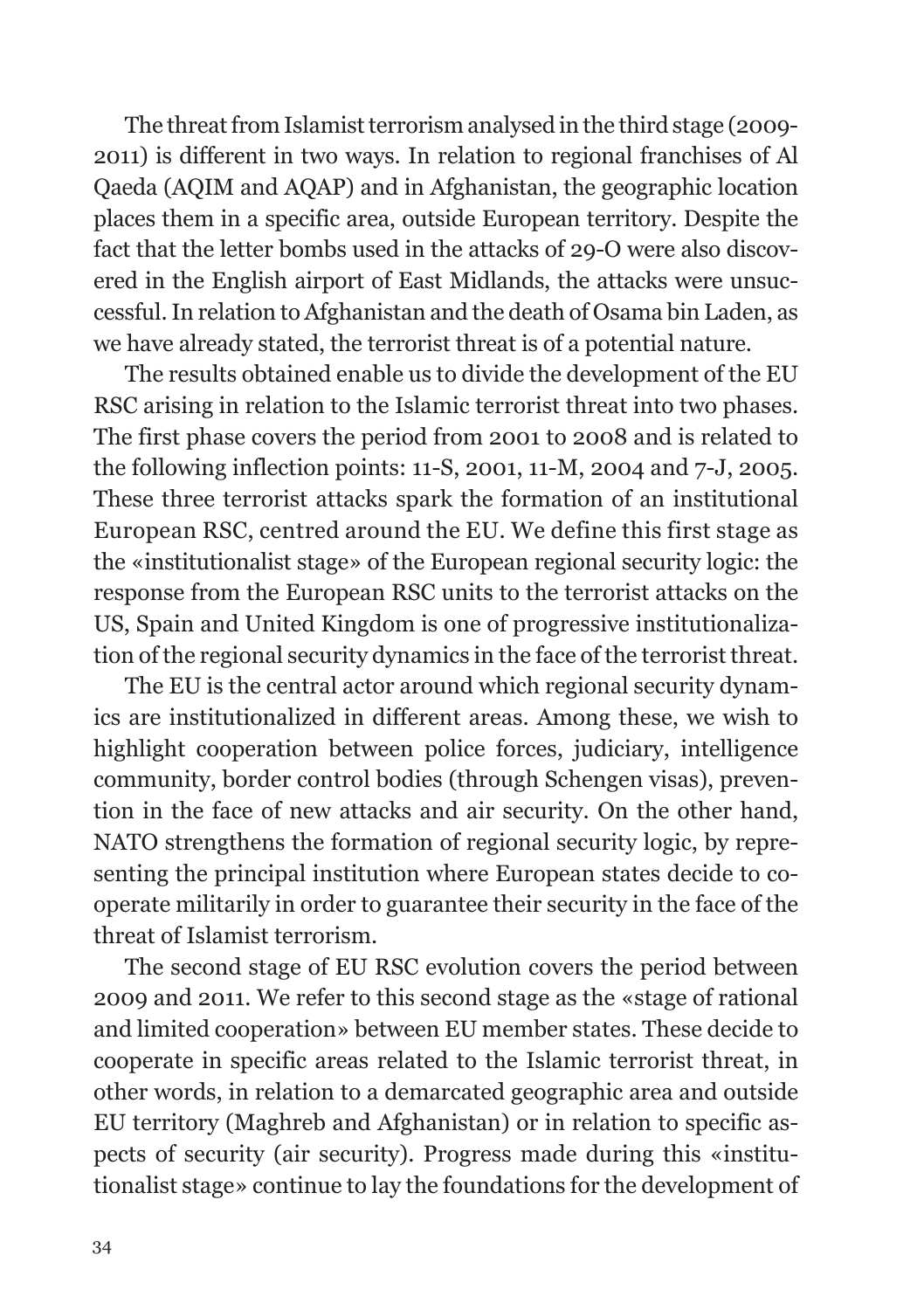a dynamic specific to regional security, however these are focused on specific aspects of the terrorist threat and they have a complementary character with regard to state security dynamics.

Due to the changes in the four variables which constitute the essential structure of an RSC (patterns of amity and enmity, distance effect, anarchy, confines), this might have three possible developments: the first is the maintenance of the status quo. The second is internal transformation, characterized by structural changes within the borders of the RSC. The third is the external transformation, when there are changes in the borders, due to expansion or contraction, or of the members of the RSC.

We corroborate the existence of the EU RSC arising from the terrorist threat only between the years from 2001 to 2008. The comparative analysis of these years enables us to demonstrate two complementary tendencies relative to the evolution of the EU RSC. The first is the maintenance of the status quo in qualitative terms: there is a progressive institutionalization of the regional security dynamics that allows us to confirm the existence of an institutional European RSC, centred around the EU. Moreover, the institutional developments – which occur throughout the EU in relation to antiterrorist cooperation – enable us to confirm a strengthening of the regional security dynamics at a political, normative, legal and institutional level.

On the other hand, the EU RSC also registers external transformations in the period between 2004 and 2007. There is an expansion of the confines of EU RSC at these two points in time which are not related to the terrorist threat, but instead with the extension of the EU towards Eastern Europe. On May 1, 2004, the EU grew to have 25 member states with the adhesion of Cyprus, Slovakia, Slovenia, Estonia, Hungry, Latvia, Lithuania, Malta, Poland and the Czech Republic. On January 1, 2007, the EU grew to 27 member states with the adhesion of Bulgaria and Romania.

It is worth considering the fact that these two enlargement processes of the EU are almost parallel and successive to those of NATO. Hungry, Poland and the Czech Republic enter NATO on March 12, 1999, with its fourth enlargement process. The fifth expansion of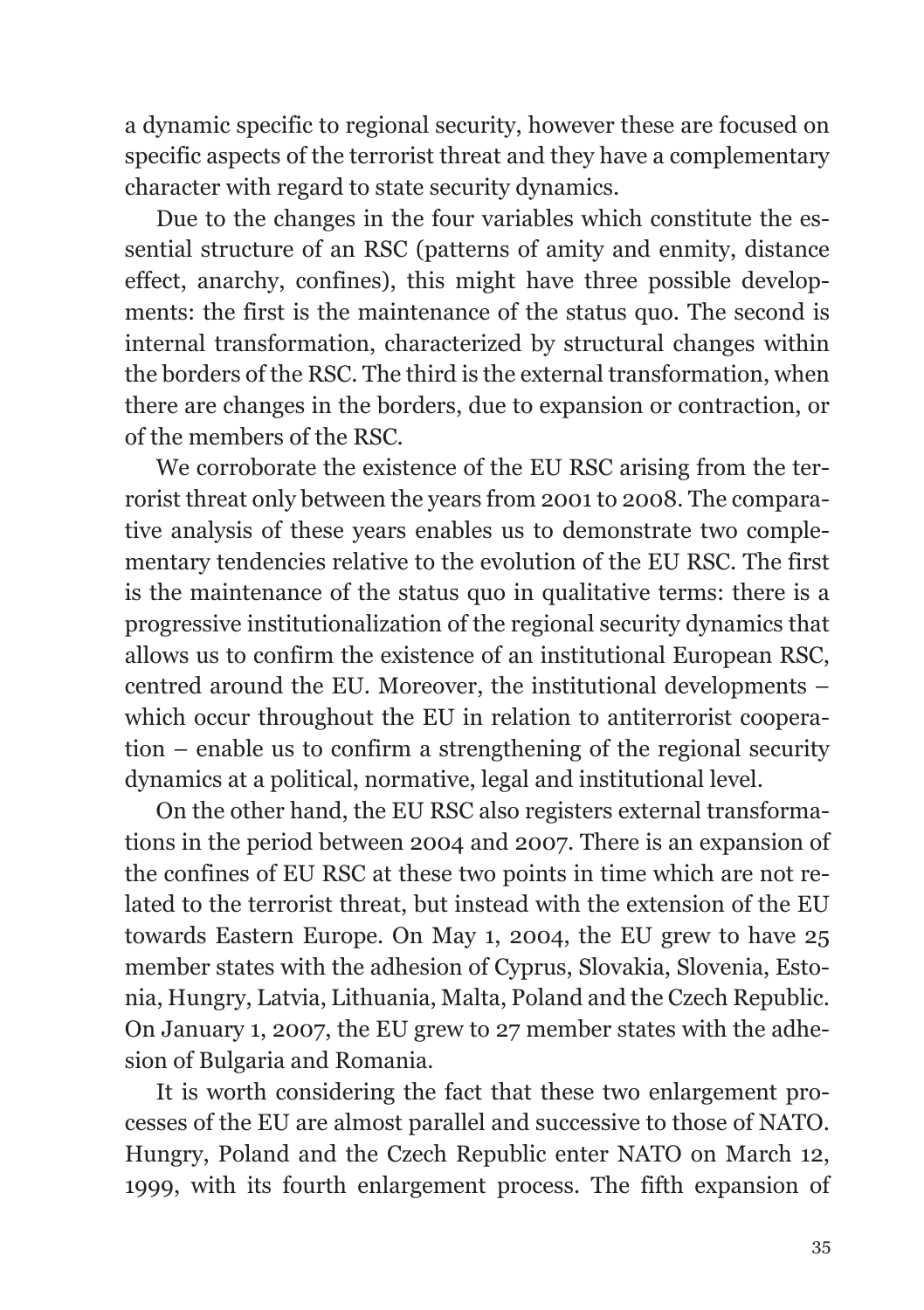NATO took place on March 29, 2004 and includes Bulgaria, Slovakia, Slovenia, Estonia, Latvia, Lithuania and Romania. The only two countries which are Members of the EU since 2004 and which are not part of the NATO are Cyprus and Malta.

In the latter part of this section, we strive to make certain **forecasts** about the European RSC relating to the terrorist threat. Analysis of the ten-year period between 2001 and 2011 shows us the appearance of the European RSC exclusively as a consequence of direct and successful terrorist attacks against the region of the European countries (and the US). When the terrorist threat becomes more specific (geographic location outside the EU) or the distinct nature (of a potential character), we encounter the impossibility to confirm the existence of the European RSC.

The most likely prediction is that it would be difficult to be able to register the reappearance of the European RSC without there being another successful terrorist attack, targeting EU member states or their closest allies (NATO). Institutional progress registered for the European RSC during the institutionalist stage (2001-2008) represents a solid base for multi-dimensional cooperation in the face of the threat from Islamist terrorism. It is difficult to predict that these advances might be modified and register a qualitative change without the appearance of a threat of a shocking nature, such as the terrorist attacks of 11-S, 11-M and 7-J. Without the appearance of a inflection point relating to Islamist terrorism which has significant repercussions for the regional security dynamics, state logic will continue being priorities. Cooperation between EU states in the fight against terrorism of an Islamist inspiration will in all probability be, «rational and limited», as was the case in the period between 2009 and 2011.

In the years ahead, the antiterrorist fight in the EU will continue to be multi-functional to adapt to the nature of the threat. Next to «classical» terrorist attacks, such as those perpetrated on 11-S, 11-M and 7-J, there exists the risk of attacks with CBRN weapons, which leads us to refer to «chemical terrorism», «bioterrorism» and «nuclear terrorism». In recent years, the risks derived from terrorist attacks against cyber security are also on the rise. The principle dangers derived from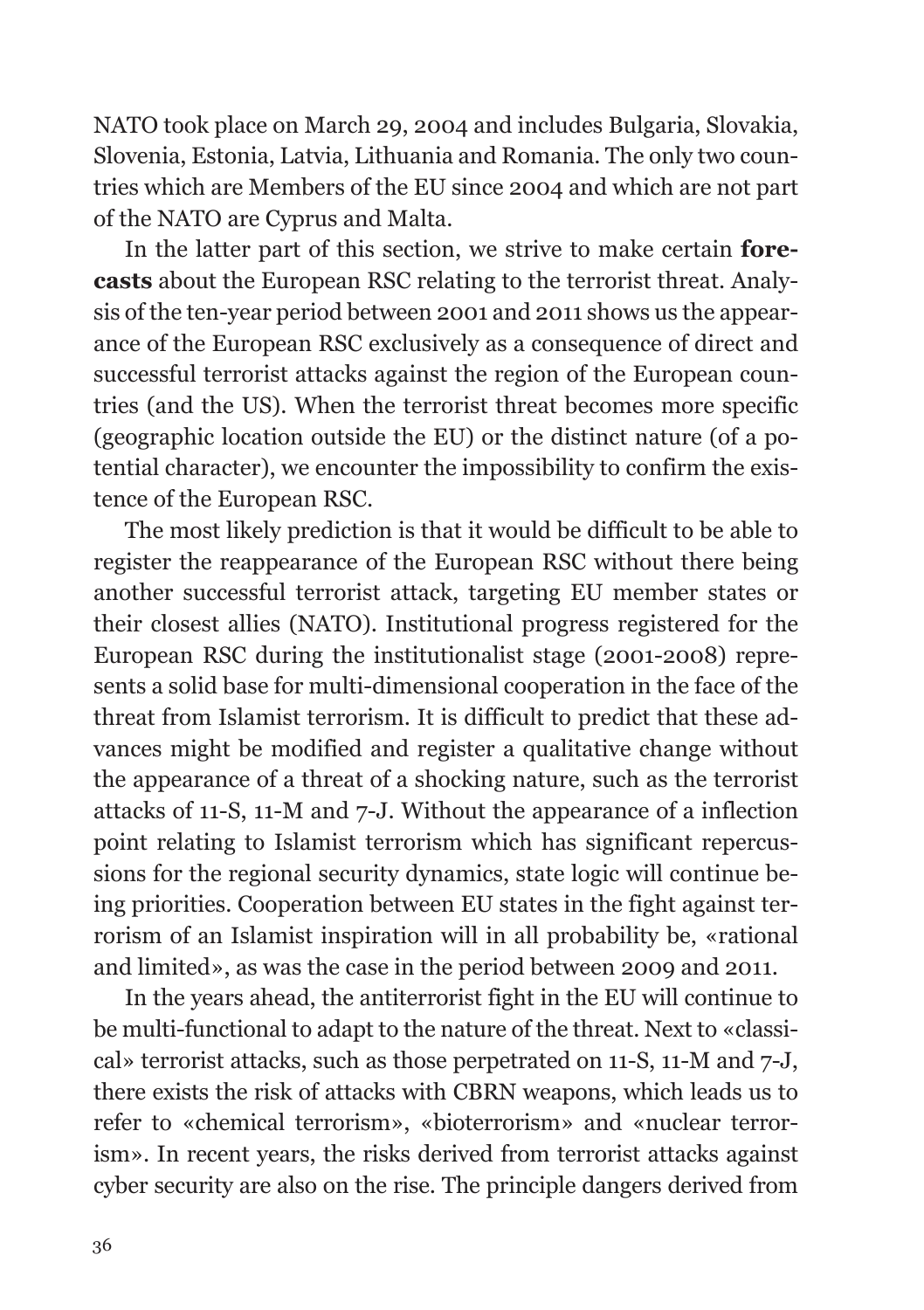cyber-crime are the attacks directed against «critical infrastructures» of the EU states. On October 20, 2004, the European Commission issues a communique to the Council and the European Parliament in which it defines critical infrastructures as being «those installations, networks, services and physical IT equipment and technology whose interruption or destruction might effect a significant repercussion to the health, security or economic wellbeing of citizens or in the efficient working of the governments of member states» (European Commission, 2004).

#### 3.2. EUROPEAN RSC IN RELATION TO THE THREAT FROM WEAPONS OF MASS DESTRUCTION

We used 816 documents to perform the analysis: 316 speech acts of public authorities; 421 articles from the five chosen national newspapers; 45 specific emergency measures adopted by state governments, the EU and NATO; 4 surveys from *Eurobarometer* and 30 national public opinion polls/surveys.

In the table below we summarize the type of European RSC arising out of each point of inflection:

| POINT OF INFLECTION                            | <b>TYPE OF EU RSC</b>                                                                          |
|------------------------------------------------|------------------------------------------------------------------------------------------------|
| 2001: Amerithrax                               | Partial evidence of the existence of a<br>institutional European RSC, centred<br>around the EU |
| 2003: ricin laboratory dismantled in<br>London | Partial evidence of the existence of a<br>institutional European RSC, centred<br>around the EU |
| 2003: the war in Iraq                          | Absence of a RSC: security proto-<br>complex                                                   |
| 2005: restart of Iran's nuclear<br>program     | Institutional European RSC, centred<br>around the EU                                           |

**Table 7:** The type of EU RSC arising out of each point of inflection relating to the threat of WMDs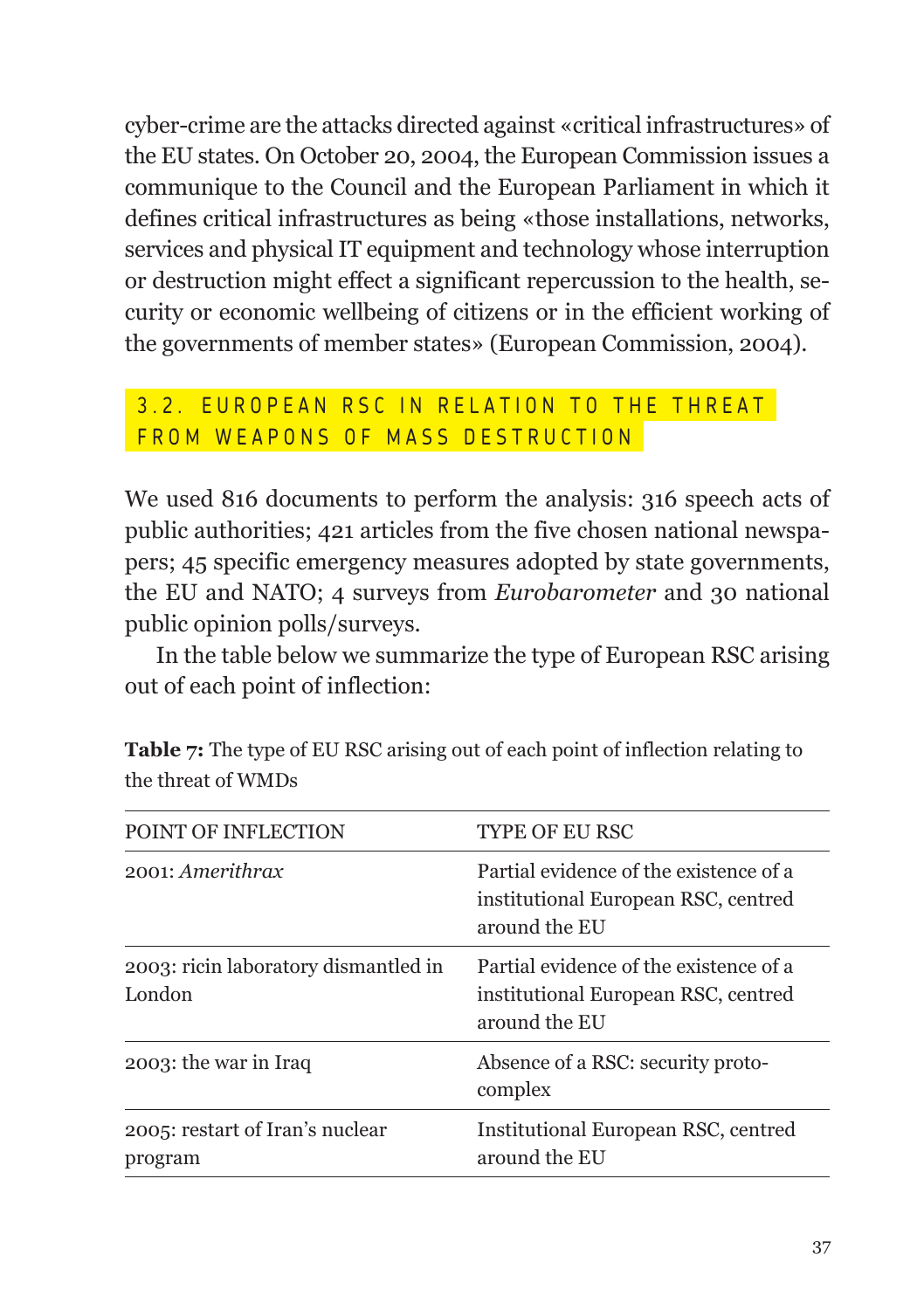| POINT OF INFLECTION                                                       | <b>TYPE OF EU RSC</b>                                |
|---------------------------------------------------------------------------|------------------------------------------------------|
| 2006: first North Korean nuclear test                                     | Institutional European RSC, centred<br>around the EU |
| 2009: second North Korean nuclear<br>test                                 | Institutional European RSC, centred<br>around the EU |
| 2010: UN resolution 1929 against Iran Institutional European RSC, centred | around the EU                                        |

*Source:* prepared by the authors.

In accordance with the seven inflection points chosen for the investigation, the **evolution of the threat from WMDs** between 2001 and 2010 can be divided into two stages or moments. The first stage covers the period between September 2001 and January 2003. The two inflection points studied for this period are the *Amerithrax* incident (September-November 2001) and the discovery of the ricin plot in London (January 2003). The perception of the threat from WMDs by EU states is focused on the risks of proliferation towards non-state actors, especially terrorist organisations.

The effects from the September 11, 2001 attacks on the security agenda of the countries studied are immediate: terrorism becomes the number one priority among the threats to military security. In addition, suspicions that Al Qaeda might be behind *Amerithrax,* which were only denied in 2008, as well as the discovery of the ricin plot add a new and worrying dimension to the terrorist threat: this is the possibility that the terrorists were able to use WMDs to carry out an attack, exponentially multiplying its devastating effects. This process means that the threat of proliferation of WMDs begins to be perceived as one of the most serious threats to the security of EU member states.

The second stage of the evolution of the perception of the threat from WMDs covers the period between March 2003 and 2010. The inflection points studied for this period are the alleged possession of WMDs by Saddam Hussein's regime in Iraq, which is the justification for the war in Iraq (March 2003), the uranium enrichment program in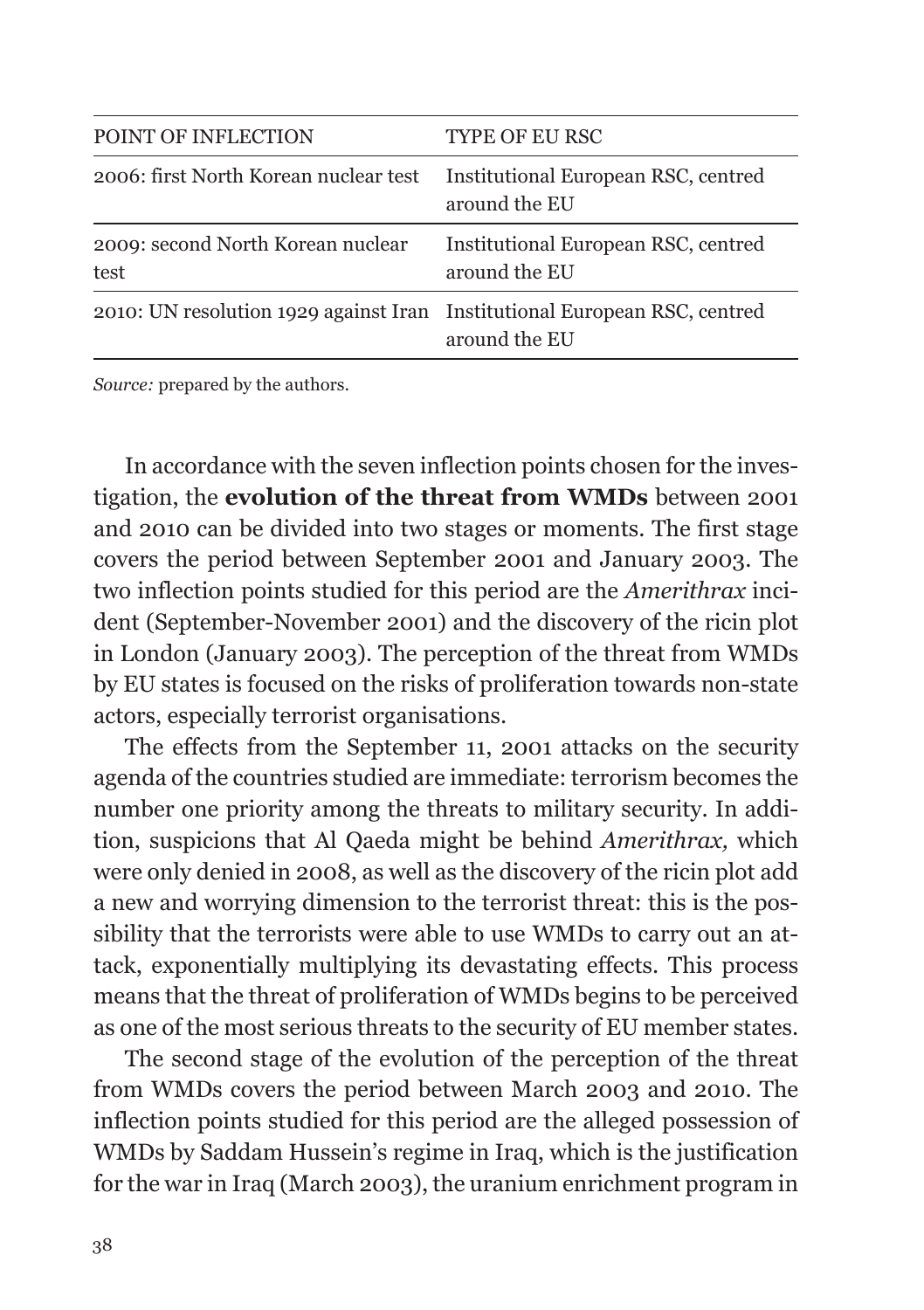Iran (2005 and 2010) and the two nuclear tests carried out by North Korea (2006 and 2009). The perception of a threat from WMDs is now focused on the three states included in US President George W. Bush's «axis of evil» in the «National Security Strategy of the United States of America» of September 2002 (George W. Bush, 2002).

Despite the fact that the war in Iraq began on March 20, 2003, the politicization of the threat began the foregoing months: public authorities from the five states analysed begin to securitize the Iraqi threat in 2002. In this sense, we can thereby state that there is a period of overlapping between the two evolution phases of the threat from WMDs, corresponding to 2002 and the early part of 2003.

The evolution of European RSC relating to the threat from WMDs follows a pattern associated with the evolution of threat. The first stage of the **evolution of the threat from WMDs** concerns two inflection points: *Amerithrax* and the ricin plot. In relation to this phase, the analysis demonstrates partial evidence of the existence of an institutional European RSC, centred around the EU. This is because not all the units analysed successfully securitize the threat from WMDs. In both cases, we register a high degree of interdependence between the securitisation processes of the five states analysed. Moreover, one can perceive a certain progress in the institutionalization of the dynamic specific to regional security, thanks to the actions of the EU and, to a lesser degree, NATO.

The third point of inflection concerns the threat derived from the alleged possession of WMDs by Iraq, which draws the USA and some of its allies into a war on March 20, 2003. This event represents a moment of fracture in the evolution of European RSC. The analysis demonstrates the absence of a RSC and the presence of a security protocomplex: there is security interdependence between the units in the system which enables us to differentiate it from other RSC; however the regional dynamics are too weak to uphold the existence of a RSC. The divisions between European countries over the conflict in Iraq provoked the paralysis of institutions in the EU, the rupture of friendly relations between states in favour and against the war and the ap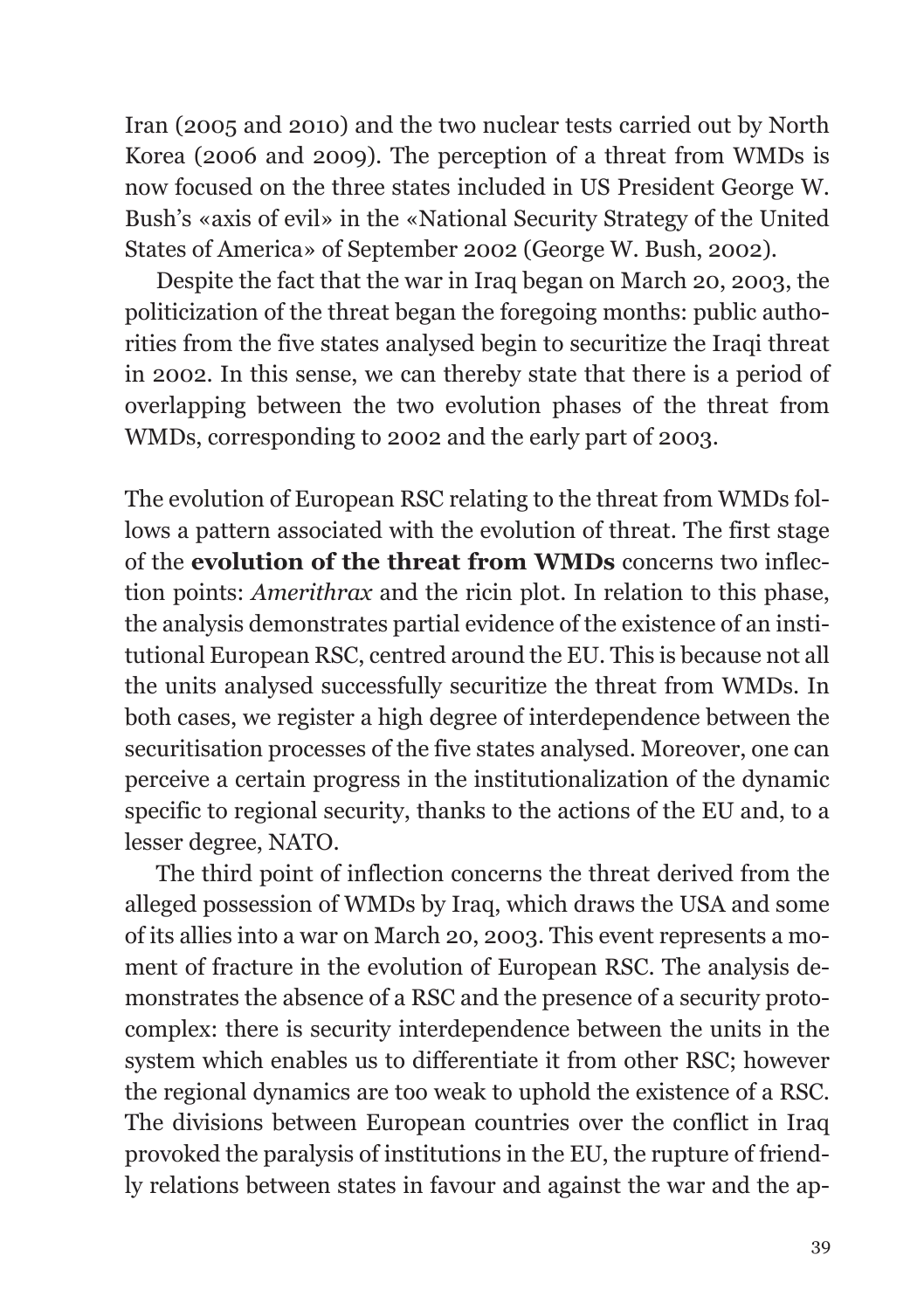pearance of different perceptions regarding the Iraqi threat. Anarchy between EU member states is Lockean: the relationship between countries in favour of the war (United Kingdom, Spain and Italy) and the countries against (France and Germany) cause rivalry and each block of countries acts according to its own interests, each one weighing up the costs and benefits to themselves and not those of the whole group of units in the system. State logic takes precedence over the logic of regional security.

In the third stage of European RSC evolution, the perception of the threat from WMDs for European countries is focused on nuclear programs being developed by the two remaining countries in President George Bush's «axis of evil»: Iran and North Korea. In each point of inflection chosen for the study, we can confirm the existence of an institutionalized European RSC, centred around the EU. Our study registers a high degree of interdependence between the securitisation processes of the states analysed: there is a sharing of the threat, there is unconditional support for the actions of the EU-3 + 3 group3 (in the Iranian case) and there is the adoption of specific emergency measures derived from the normative framework of the EU and the UN Security Council resolutions.

Furthermore, in the case of North Korea, European states do not adopt national measures to counteract the threat. On the contrary, the EU member states limit themselves to immediately applying legislation adopted by the European institutions, aware of the need to provide a common and coordinated response to counteract this threat. We define this phenomenon as the «Europeization» of specific actions of EU states.

The **evolution of the European RSC** between 2001 and 2010 is based around three different stages. The first stage covers the period between 2001 and 2003 and corresponds to the inflection points relative to *Amerithrax* in the USA and the discovery of the ricin plot in London. The analysis allows us to extract only partial evidence of the existence of an institutional European RSC, centred around the EU.

<sup>3.</sup> UK-FRA-GER+USA+RUS+CHI.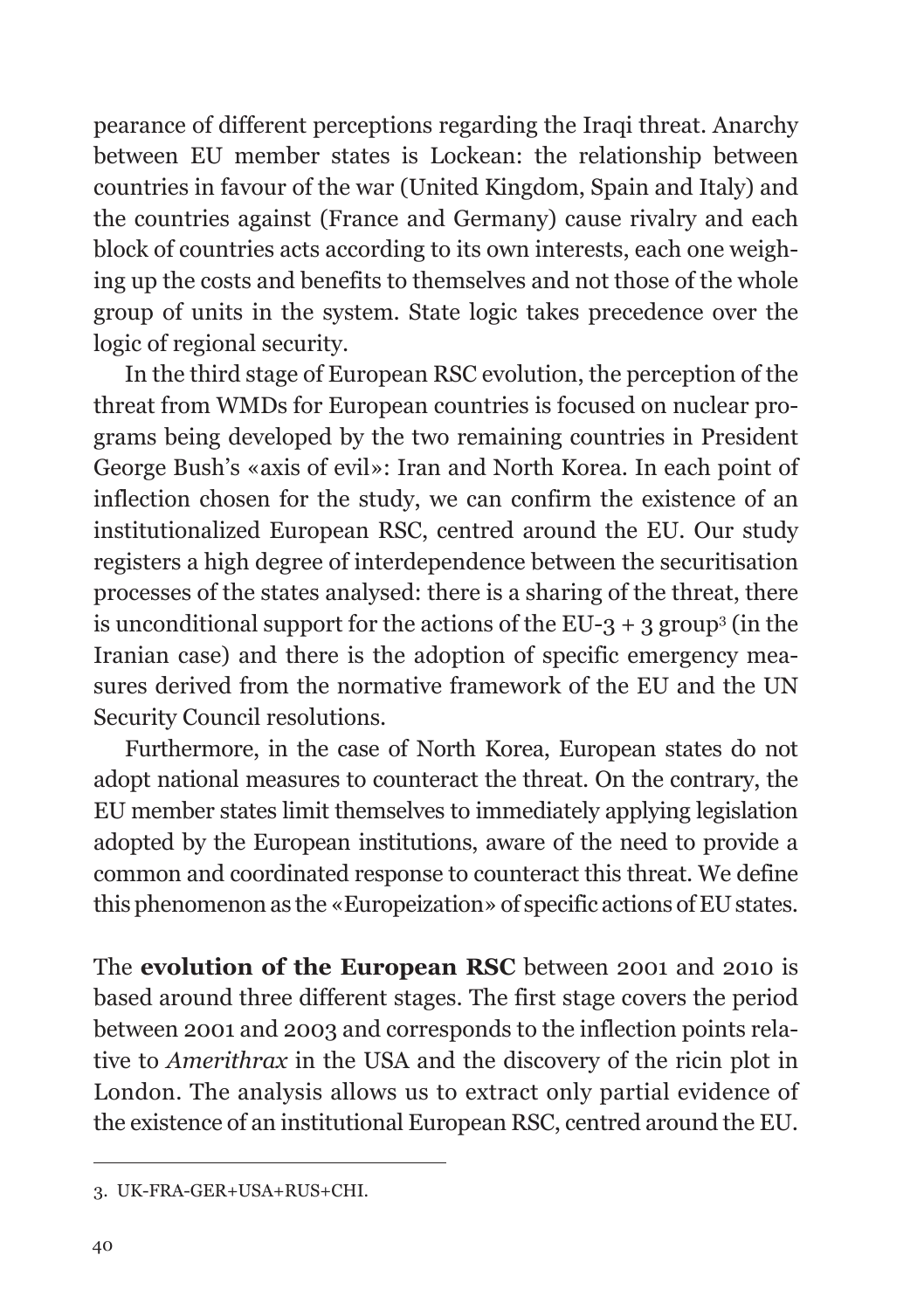We define this stage as the «pre-institutionalist stage» of the European RSC: not all the units chosen as case studies successfully securitize the threat from WMDs arising out of the two chosen inflection points. Despite this fact, we register a high degree of interdependence between the state securitisation processes and, above all, the favours a certain progress in the institutionalization of the dynamics specific to regional security.

Between September 2001 and the middle of 2003, the EU adopts four measures we can define as being the «institutional embryo» of European RSC. The first two measures are designed to combat specific threats such as «bioterrorism» or «chemical terrorism». The final two measures, on the other hand, represent the general political and normative framework within which EU directives for action are drawn up in order to address the more general threat of the proliferation of WMDs. This is the «Community mechanism for facilitating a strengthened cooperation in aid interventions in the area of civil protection» of October 23, 2001 (European Council, 2001), of the Cooperation program for the preparation and response to attacks using chemical and biological agents (Health security)» dated December 17, 2001 (European Council, 2001), of the «Declaration on weapons of mass destruction» dated June 20, 2003 (European Council, 2003b) and «EU strategy against the proliferation of weapons of mass destruction», adopted by the European Commission on December 10, 2003 (European Council, 2003a)**.**

The «pre-institutional stage» of European RSC development comes to an abrupt end in March 2003, when the war in Iraq breaks out. This event represents a moment of rupture in European RSC development, which is only highlighted by its absence. We can register the presence of a security proto-complex: there is security interdependence between the units within the system which enables it to be distinguished from other RSC; however the regional dynamics are too weak to support the existence of a RSC.

The overcoming of this moment of rupture in European RSC development occurs in 2005, with the worsening of the situation relating to the Iranian nuclear dossier. From 2005 until 2010, when the tem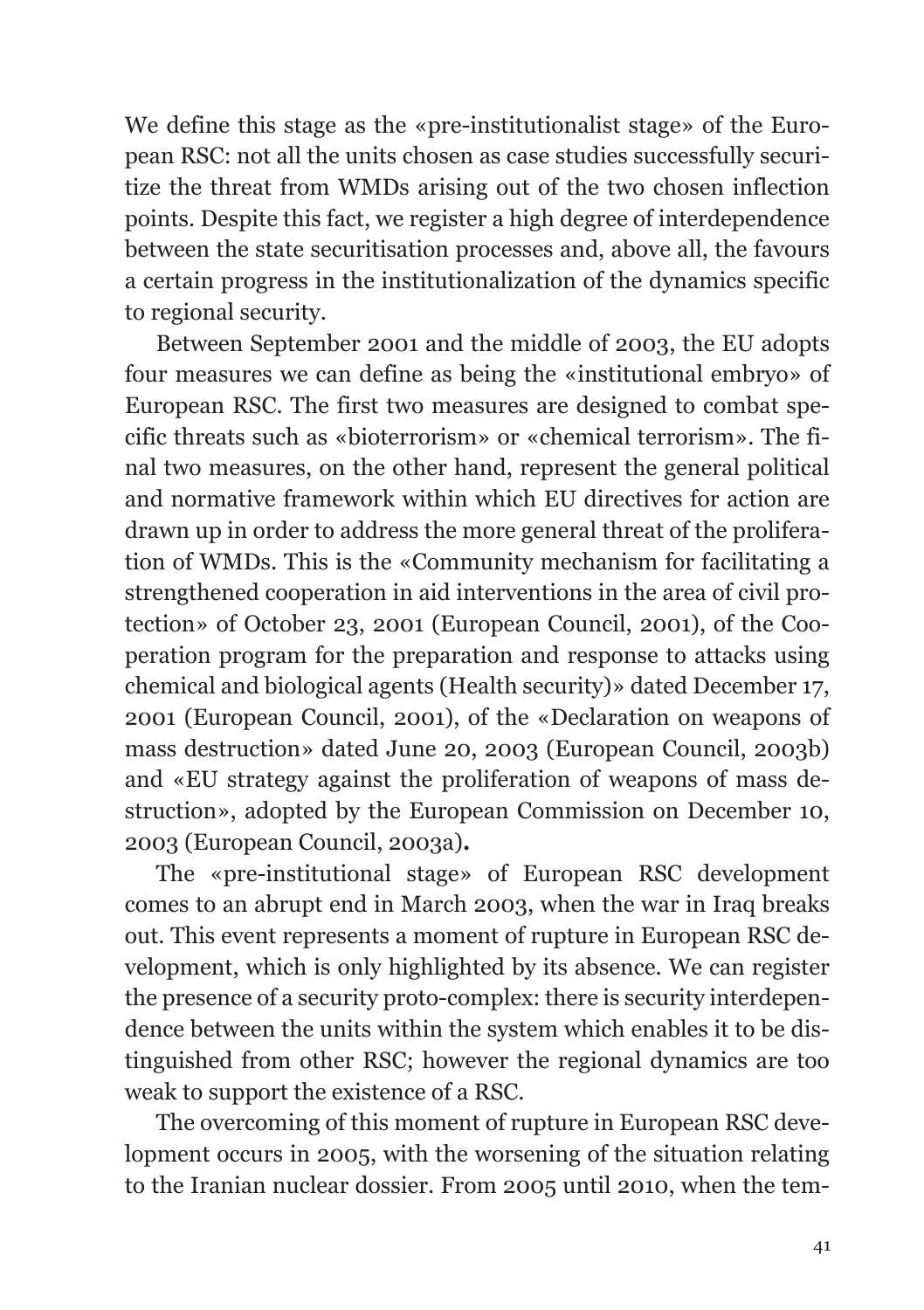porary study horizon of European RSC relating to WMDs comes to a close, we enter the «institutionalist stage». In relation to the four inflection points chosen, relating to the nuclear threat coming from Iran and North Korea, we can confirm the existence of an institutionalized European RSC, centred around the EU.

Due to the changes in the four variables that constitute the essential structure of a RSC (amity and enmity, distance effect, anarchy and confines), this might have three possible evolutions. The first is maintaining the status quo, the second is the internal transformation, characterized by structural changes within the confines of the RSC and the third is the external transformation, when there are changes in the confines, due to expansion or contraction, or of the RSC members.

As has been stated previously, we can corroborate the existence of the European RSC arising from the threat from WMDs only between the years 2005 to 2010. This developmental stage of the European RSC is preceded by a moment of rupture in European RSC development, corresponding to the war in Iraq in March 2003, which brings the «pre-institutionalist stage» of the period between 2001 and 2003 to an end. For this reason, we can register a trend towards the internal transformations of the European RSC: we have partial evidence of the existence of an institutionalized European RSC, centred around the EU, between the period 2001 and 2003. In March 2003, we registered the absence of an RSC and the presence of a security proto-complex. After 2005, we can confirm the presence of an institutionalized European RSC, centred around the EU.

If we focus exclusively in the years after 2005, corresponding to the «institutionalist stage» of the European RSC, the comparative analysis allows us to evidence the trend towards maintaining the status quo in qualitative terms: there is a progressive consolidation of the institutionalization of regional security dynamics which allows us to confirm the existence of an institutional European RSC, centred around the EU.4 The European Council adopts specific measures to combat the

<sup>4.</sup> The European RSC also is subject to an external transformation due to the entrance of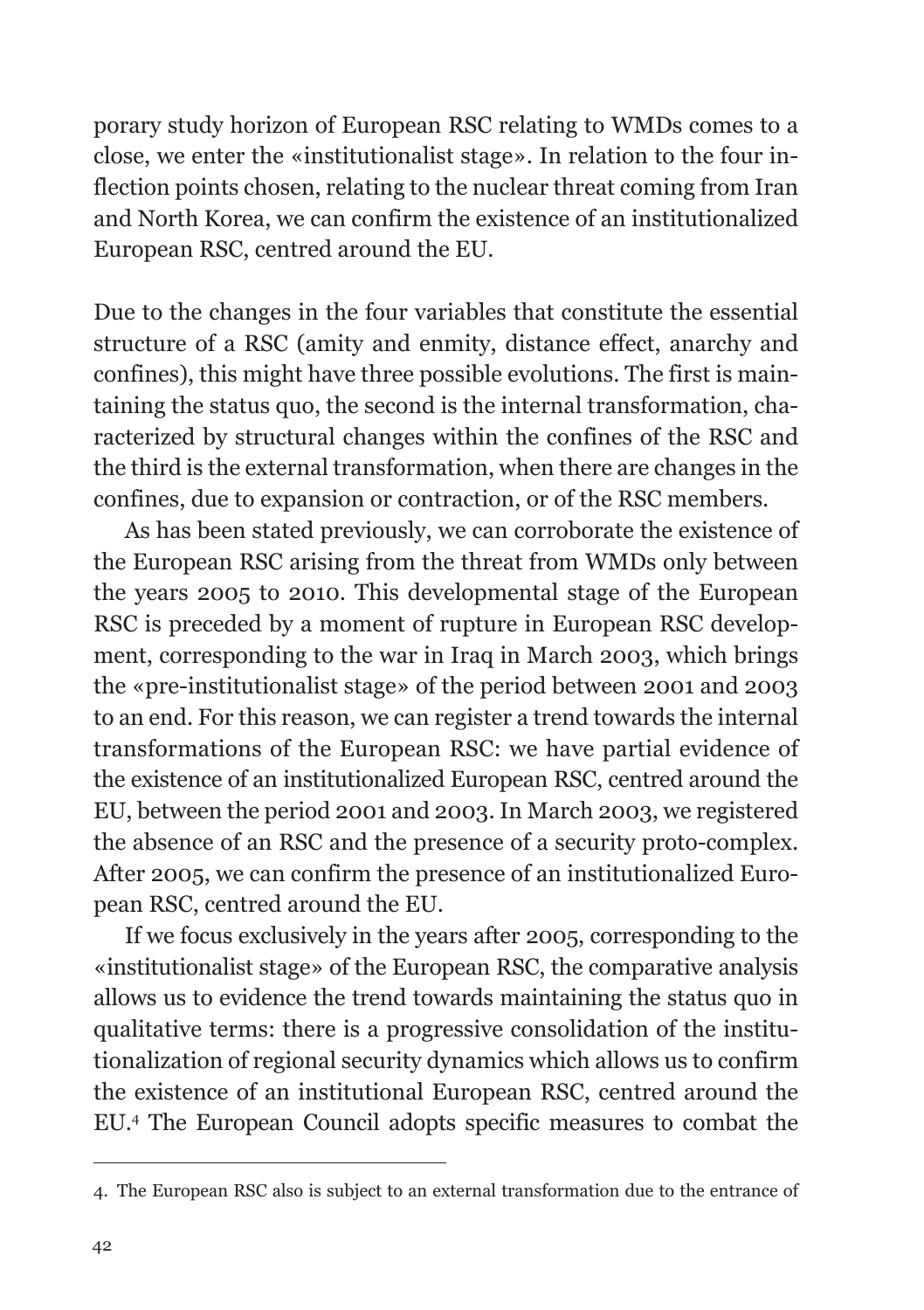nuclear proliferation of Iran and North Korea, which represents the common and «Europeized» response of its member states. Apart from the community regime of sanctions and restrictive measures against these two countries, we emphasise the action of the  $\kappa$ UE3 + 3 Group», in which Germany, France and the United Kingdom participate, and the High Representative of the EU for PESC, Javier Solana, in the negotiations with Iran. On the other hand, in relation to the North Korean nuclear threat, European states limited their response to supporting the work of the countries which take part in the «conversations between the six parties» which, apart from North Korea, include South Korea, Japan, China, USA and the Russian Federation.

In the latter part of this section we aim to provide several **predictions** regarding European RSC relating to the threat from WMDs. As we saw in the analysis, we can confirm the existence of the European RSC only in relation to the inflection points related to the threat of nuclear proliferation by Iran and North Korea. The events related to «bioterrorism» (*Amerithrax*) and «chemical terrorism» (the ricin plot) can only permit us to extract partial evidence of the existence of the European RSC.

As a result, it is reasonable to expect the appearance of the European RSC in two specific events which are different. The first is the deterioration of the situation relating to the nuclear programs of Iran and North Korea. In the case of Iran, if there was a suspension in the negotiations about the development of its nuclear program and a general deterioration in diplomatic relations. In the case of North Korea, if the regime in Pyongyang were to carry out another nuclear test or decides to attack South Korea or Japan. In both situations, it is to be expected that the actions of the EU and its member states would take place in accordance with United Nations Security Council resolutions.

There is a second supposition in which the appearance of the EU RSC is to be expected. This would be in the case of a successful terror-

Romania and Bulgaria into the EU, on January 1, 2007. This change is not related with the development of the EU RSC or the WMD threat.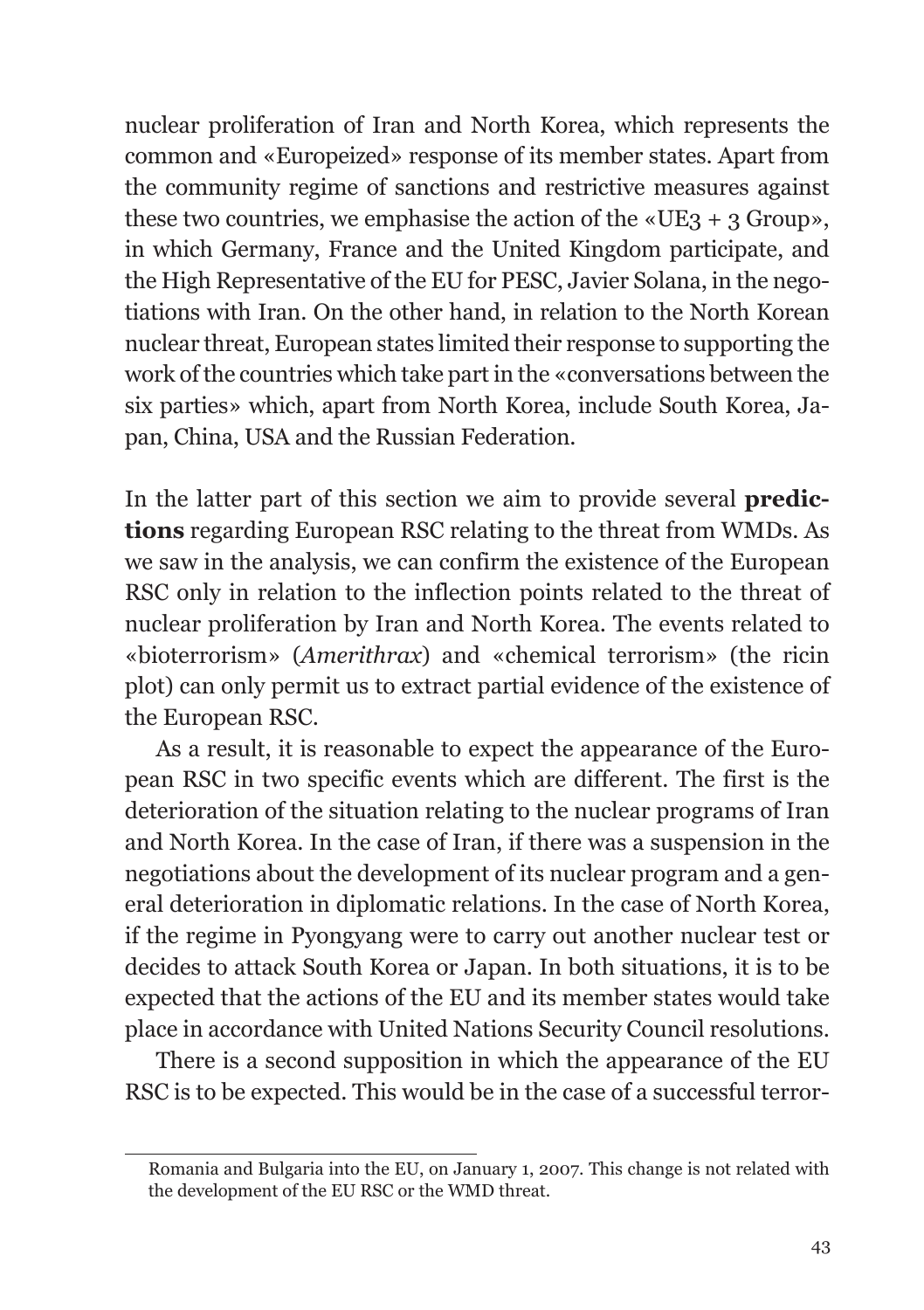ist attack, carried out using chemical, biological or even nuclear weapons against EU countries or their close allies (NATO). The existence of threats from «bioterrorism», «chemical terrorism» and «nuclear terrorism» – derived from the symbiosis between the terrorist threat and WMDs – on its own, does not appear to be enough to induce the development of regional security dynamics and interdependent securitisation processes, required conditions for the existence of the European RSC. In order for this to occur, it is reasonable to believe that a terrorist attack using WMDs would be successful.

As we have already seen, the outbreak of the war in Iraq provoked a rupture in European RSC development, with its consequent absence and the appearance of a security proto-complex. It is therefore appropriate to ask oneself in which events might we register a new moment of rupture. The most likely prediction is in the case of outbreak of a war carried out against a country which is a proliferator of WMDs, especially in nuclear terms, as is the case with Iran and North Korea. In this supposition, if the countries of the EU were to be divided into those who support and those who are against the war – as occurred in the case of Iraq – we would once again register the absence of the European RSC and the appearance of a security proto-complex.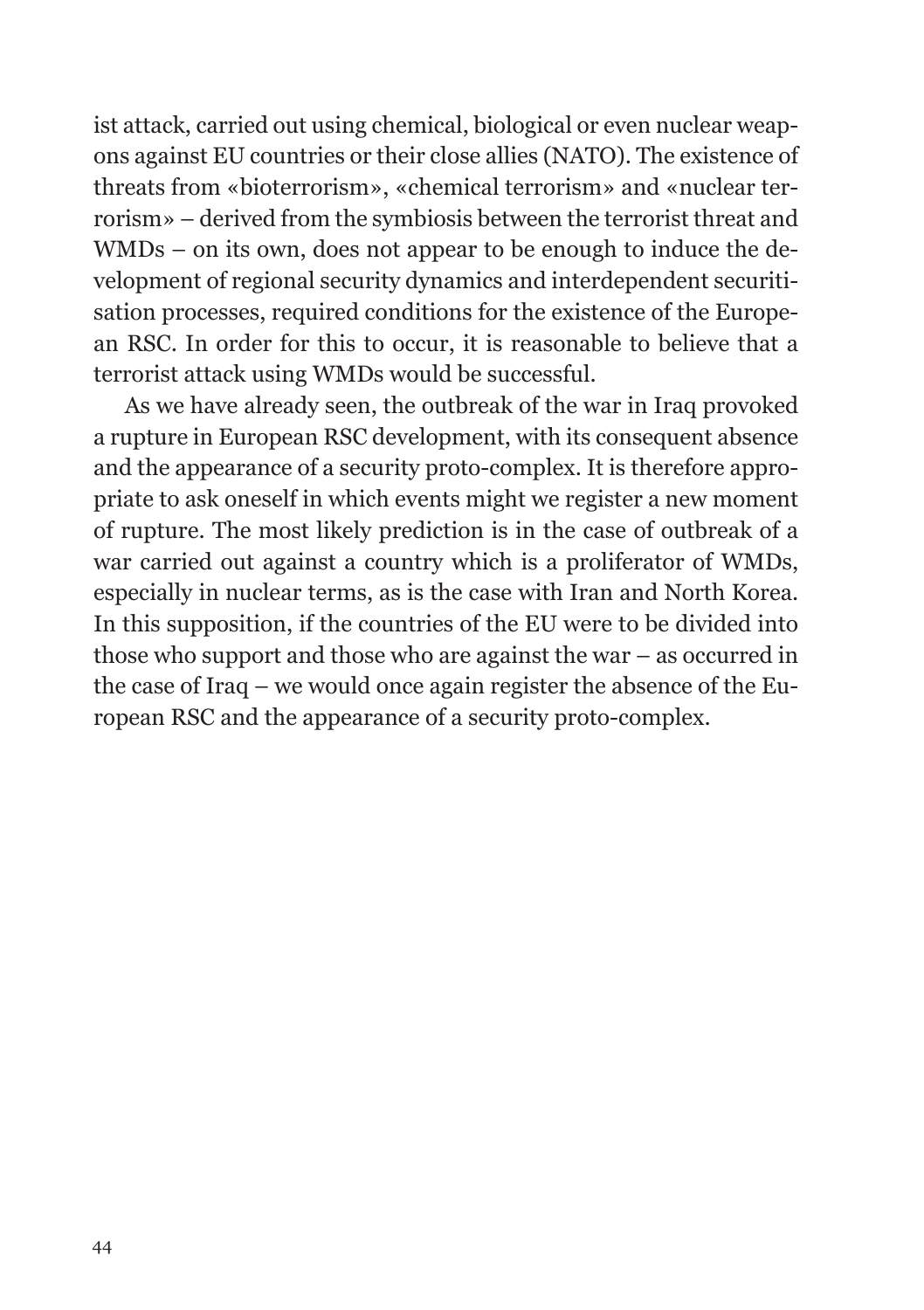## 4. FINAL CONCLUSIONS

#### 4.1. GENERAL CONSIDERATIONS REGARDING THE APPLICABILITY OF RSC AND SECURITISATION THEORIES

The theory of securitisation developed by Buzan, Waever and De Wilde in 1998 remains to this day a theory widely studied and applied. When it comes to its operational application, we encounter three main problems.

1. The first is the massive volume of data and documents to be pooled. This is the case because the application of the theory of securitisation is made up of several stages: four for the states, three for the EU and two for NATO.

2. The second issue of an operational nature we face when it comes to the operational application of the securitisation theory is the difficulty in sourcing certain documents. This is because, in some cases, on various national government websites, the public speech acts belonging to previous legislations are not present. This problem has been resolved by way of consulting the history for the websites in question. Furthermore, in order to consult articles from *Le Monde*  and *Süddeutsche Zeitung* it was necessary to consult paying sources.

3. The third problem is of a heterogeneous nature of the kind of data we handle, especially evident when it comes to analysing specific emergency actions of the units chosen as case studies. For the five EU states, (Germany, Spain, France, Italy and the United Kingdom), we refer to laws, decrees and other legislative or governmental acts. For the EU we use all types of documents adopted by the European Council in several areas (PESC, PESD-PCSD, JAI, common trade policy, etc.): these are actions, positions and common statements, strategies. In some cases we refer to documents drafted by the European Commission. In relation to NATO, we draw on all the documents available from the Alliance's website (plans of action, actions, declarations, decisions).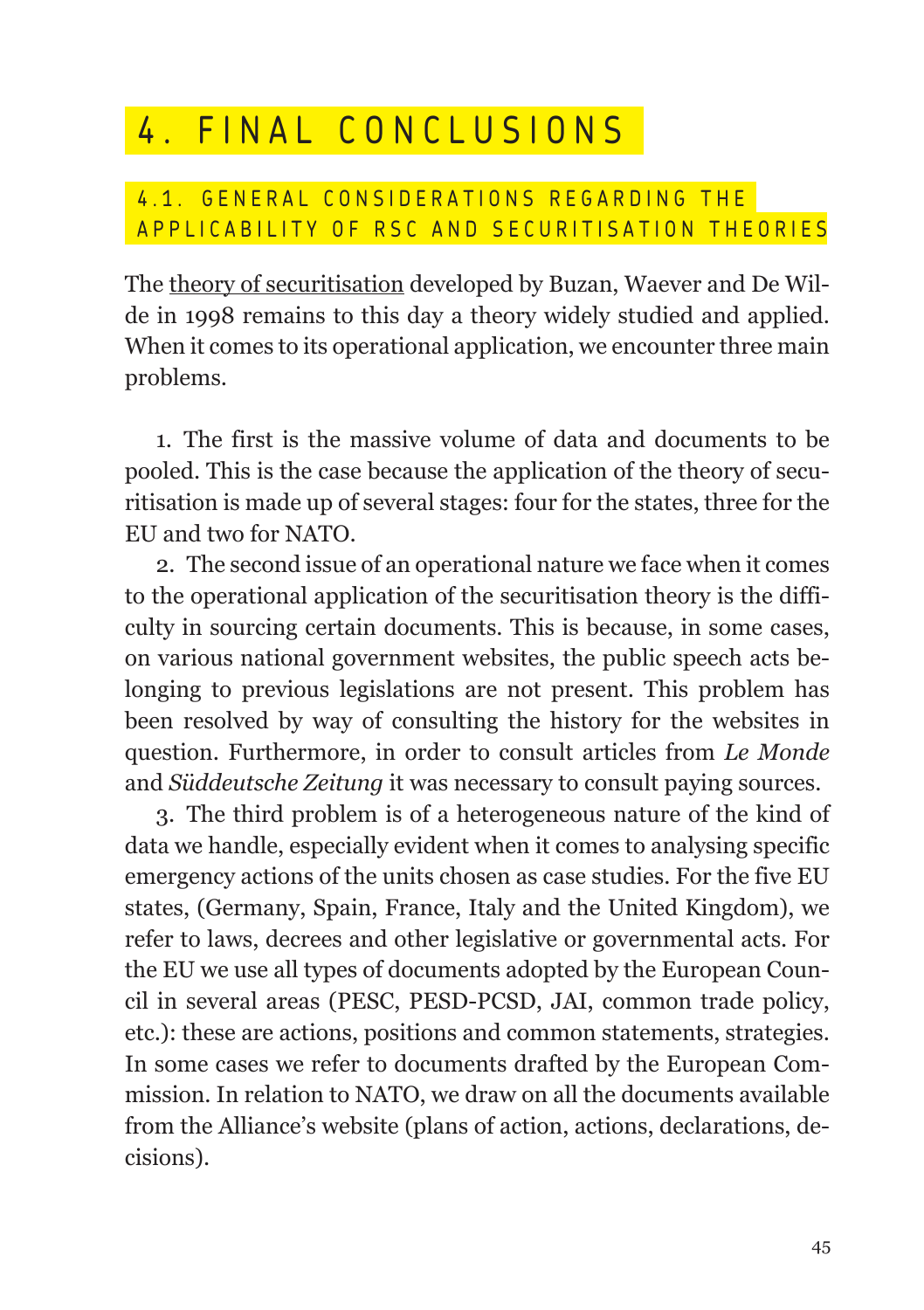We do not avail of previous studies regarding operational implementation of RSC theory. For this reason, we find ourselves with more problems of an operational nature concerning this theory.

1. Firstly, RSC theory shares the three operational difficulties of the theory of securitisation: the immense quantity of data to be managed, difficulty of finding said data and, in some cases, its heterogeneity.

2. Secondly, the applicability of RSC theory varies, depending on each case and the particular moment chosen for the study. This means that in order to compare one RSC at different moments we must repeat the study from the beginning for each inflection point chosen. This implies a remarkable amount of time and effort on the investigator's part.

3. The third operational difficulty of this theory concerns the conditions required to exist in order to corroborate the existence of an RSC. Due to the fact that this can only be confirmed when there is a sufficient level of interdependence between securitisation processes of its units, during the investigation we can see how on certain occasions the theory is difficult if not impossible to apply.

4. The fourth problem, associated with the previous one, is the ambiguity of the theory when there is only partial evidence of the existence of a RSC. This case occurs when not all the units register successful securitisation processes for the threat studied or when they register partially successful processes. In several inflection points relative to the two threats studied we can confirm the existence of partial evidence of an institutional European RSC, centred around the EU. One objection that might generate this confirmation is that European RSC either exists or it does not exist, in other words, that its existence is not a phenomenon that can be put into context. In the present investigation we opt to indicate partial evidence of the existence of the European RSC despite not being able to corroborate its existence in all of its aspects.

In spite of the operational difficulties encountered when it comes to the application of RSC theory to the European case, it is fitting to also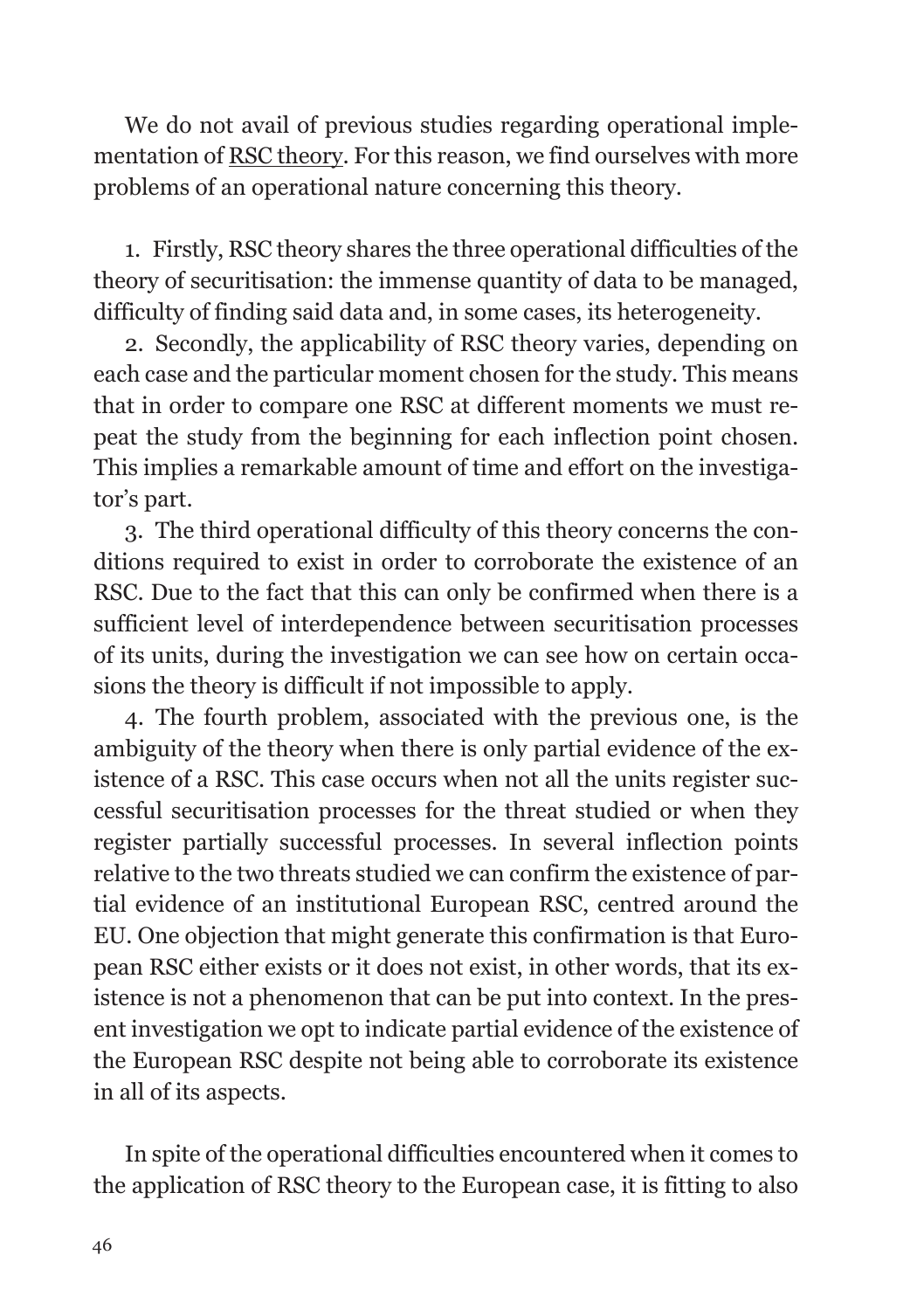highlight its utility. In general, RSC theory enables us to analyse, comprehend and explain the reality from an entirely new and innovative perspective. This is because it allows us to study the phenomenon of the regionalization of security through the perspective of the «lens» of securitisation. This means that this is the first theory that allows us to comprehend the phenomena the regionalization of security based on the perspective of the shared construction and perception of the threat. In short, we consider that – despite the aforementioned methodological and operational difficulties – the results obtained from this investigation are satisfactory and we emphasise the utility of the RSC theory.

#### 4.2. GENERAL CONCLUSION CONCERNING EUROPEAN R S C

1. RSC theory is not applicable to all the inflection points chosen for the analysis. In relation to the threat from Islamist terrorism, we confirm the existence of the European RSC arising out of the successful terrorist attacks against the USA (11-S, 2001), Spain (11-M, 2004) and the United Kingdom (7-J, 2005). In two cases – the kidnapping of European hostages in the Maghreb by AQIM between 2009 and 2011 and the speech at West Point given by Barack Obama in 2009 – we find partial evidence of the existence of the European RSC. In a further two cases – the failed terrorist attacks by AQAP of 29-O, 2010 and the death of Osama bin Laden in 2011 – we find ourselves faced with the impossibility of operational application of the RSC theory.

2. In relation to the threat from WMDs, we confirm the existence of the European RSC in relation to the threats derived from nuclear proliferation by Iran and North Korea. In the case of Iraq in 2003, the theory is applicable but we register the absence of the European RSC and the presence of a security proto-complex. In a further two cases – *Amerithrax* in 2001 and the «ricin plot» of 2003 – there is only partial evidence of the existence of the European RSC.

3. The third general consideration that we can extract from the previous data is that the applicability of RSC theory, as we have stated previously, depends on the inflection point chosen for the analysis.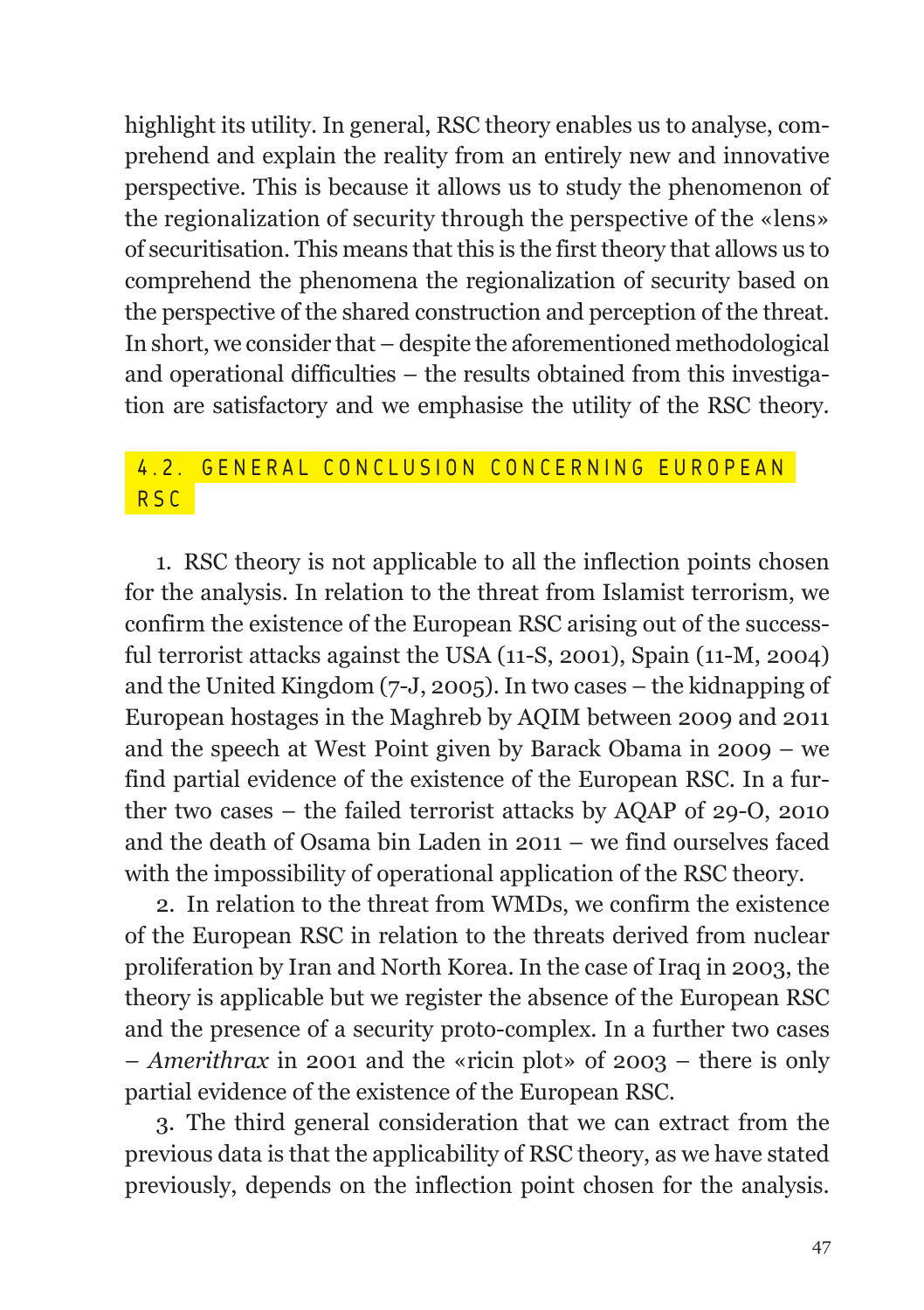The fourteen inflection points analysed in this investigation do not enable us to confirm that this theory has a validity and universal applicability. In 8 out of 14 of the cases we can apply it in all its aspects. In only 4 cases we can avail of partial evidence of the existence of the European RSC, which would give rise to problems of ambiguity when it comes to discussing the applicability of the theory. Finally, in 2 cases we cannot apply RSC theory because no unit chosen as a case study registers the complete and successful securitisation of the threat analysed.

4. Focusing on the two threats studied, we notice that the RSC theory is applied in two specific circumstances. In the case of Islamist terrorism, when there are successful terrorist attacks with a large amount of victims and which demonstrate the vulnerability of western countries to the threat: 11-S, 11-M and 7-J. In the case of WMDs, when the threat is identified with one specific state: in the case of this investigation, the nationalization of the threat from WMDs corresponds to the «axis of evil», a term elaborated by George W. Bush in 2002: Iraq, Iran and North Korea (George W. Bush, 2002).

5. Other considerations of a general nature that we can deduce from the investigation concern the two regional organisations studied: the EU and NATO. The EU represents the political-institutional centre which lay the bases of European RSC, when it is possible to corroborate its existence. The High Representative for CFSP, titled the High Representative of the Union for Foreign Affairs and Security Policy after December 1, 2009, politicize the threat placing the emphasis on the regional security dimension, either by referring to the dimension of EU military security or securitizing European values on several occasions. The European Council, for its part, adopts legislative acts which institutionalize regional cooperation and coordination between EU states in several areas: political, policing, judicial, economic, commercial, strategic, for the cooperation for development, for border control and air security. In addition, polls from *Eurobarometer* enable us to analyse perceptions of public opinion in Europe as a whole: during the period covered by the investigation, the EU increases the number of its member states from 15 to 27.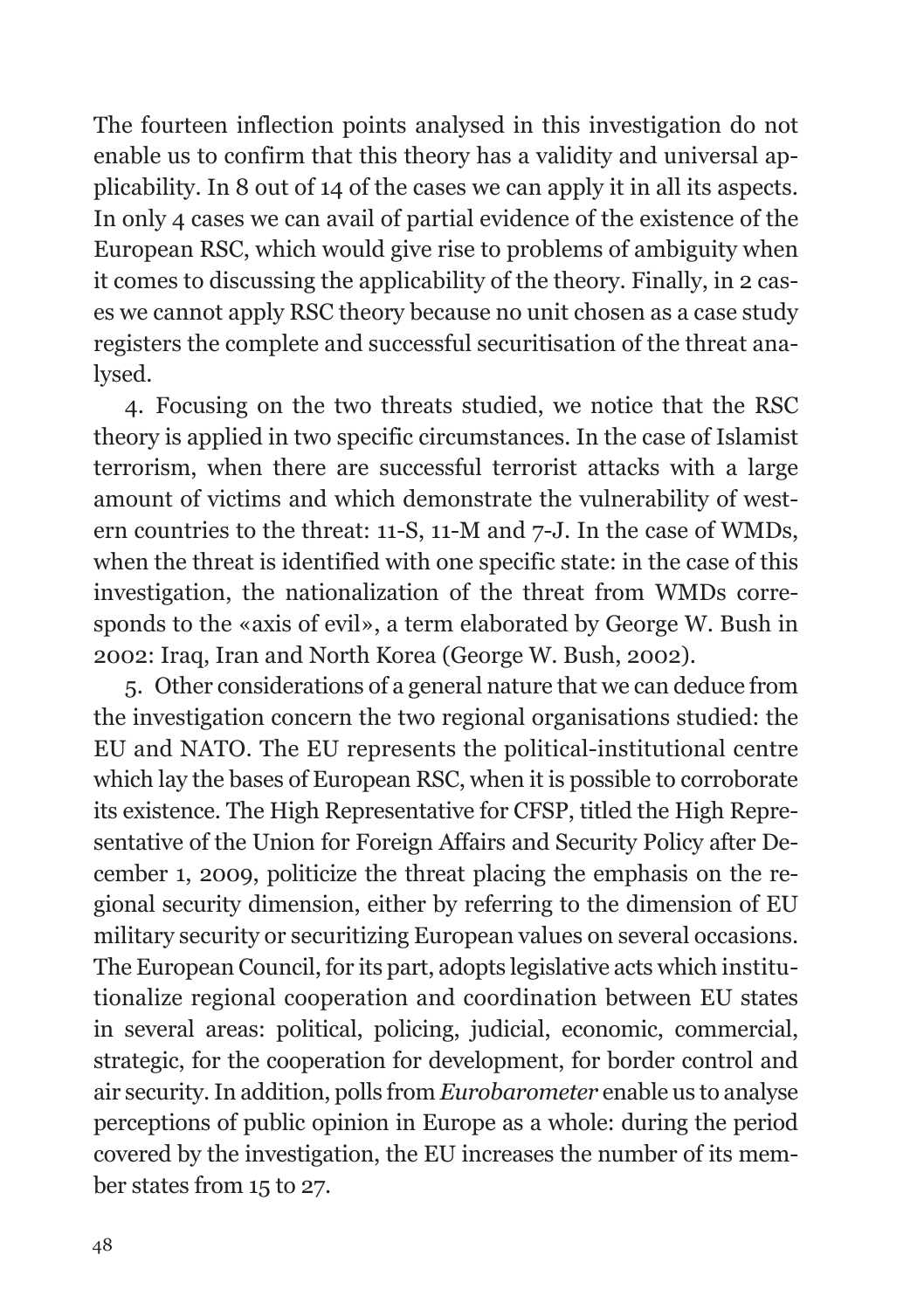6. On the other hand, NATO is treated as an intervening variable in this investigation. Our objective is to find out the role it plays in the formation and consolidation of the European RSC. The Atlantic Alliance plays a double role in this process. In the first place, in several circumstances, the Secretary General politicizes the threat by highlighting the regional security dimension, either by making reference to the dimension of military security of NATO, or by securitizing the strategic values and interests of the Alliance. In the second place, NATO opts in the majority of occasions to implement emergency measures of a military nature (deployment of air, naval or terrestrial operations; territorial surveillance and defence operations, among others) which strengthen the framework of security cooperation between its allies. NATO continues to represent the principal threshold for European military defence and its actions in the face of the threat from Islamist terrorism and WMDs continues to remain focused on the military dimension of security.

7. These considerations bring us to the conclusion that the two principal organisations responsible for security in Europe play a complementary role in the formation and consolidation of the dynamics and regional security logic which lay the foundations for European RSC. The EU focuses its efforts on bolstering the legal-legislative, political, institutional, judicial, policing and economic-commercial areas. NATO mainly focuses on the military aspects. This in no way impedes the EU from carrying out on occasion missions of a military nature, especially in the area of CFSDP.

8. There are certain general considerations we can draw from the comparative analysis of the European RSC relating to the threat from Islamist terrorism and WMDs. There is a high degree of interdependence and interconnection between securitisation processes of the units chosen for the case studies. These processes register similarities in the majority of the cases. We confirm this data in the politicization phase of the threat (identification of the threat, reference military dimension, securitised objects), in the type of specific measures adopted and in the perception of public opinion, in the case of the five states and the EU.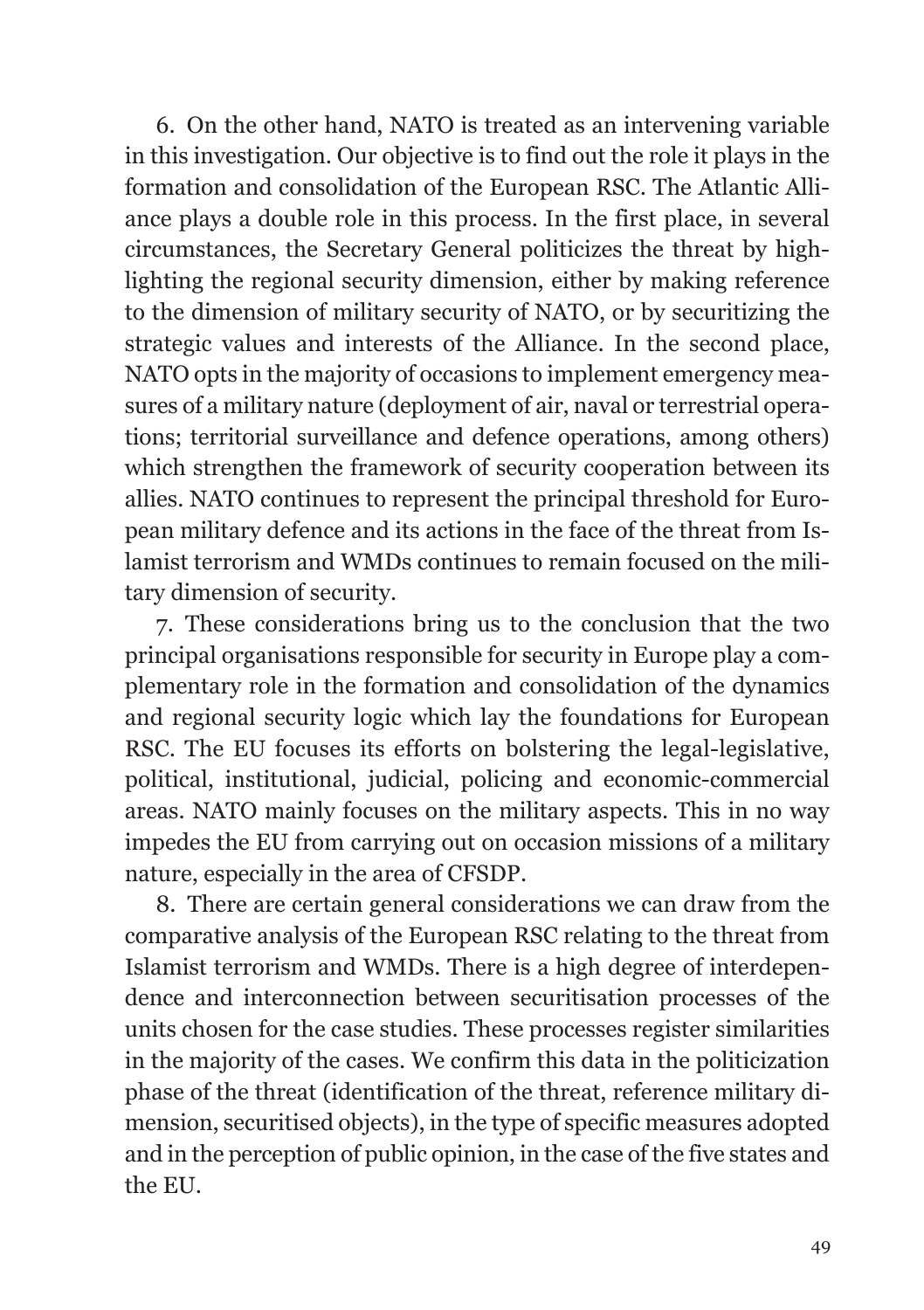9. The only case where divergence between the state securitisation processes was registered – and which caused the paralysis of the European Council – is related with the Iraqi threat and with the armed intervention in Iraq in 2003. In this case, there is an absence of the European RSC and the presence of a security proto-complex.

10. In reference to the politicization phase of the threat, the investigation demonstrates that the securitisation of Islamist terrorism refers to different securitised objects, principally western values, individual lives and strategic interests. On the other hand, securitisation of WMDs refers to a reduced quantity of securitised objects, among which the ones that stand out are western values and the continuation of day-to-day social life. Moreover, in the securitisation processes of WMDs there are fewer references to the military dimension of security when we compare this with Islamist terrorism.

#### 4.3. POTENTIAL FUTURE APPLICATIONS OF RSC THEORY

The third objective of the final conclusions is to provide suggestions about the potential future application of RSC theory. In relation to European RSC, the analysis of the threats studied in this investigation might apply to other states. This would provide us with a more comprehensive vision of the formation and consolidation processes of European RSC. For example, the role of Turkey, situated as it is between European RSC and Middle East RSC, as a «buffer state» might be studied.

A further interesting example to extend this investigation might be to add the perspective of the Nordic countries belonging to the EU (Finland, Sweden, and Denmark) and Norway, which is a member of NATO. This would serve to corroborate the results obtained using the five member states chosen as case studies for the investigation (Germany, France, Spain, Italy and the United Kingdom), in order to have a model for comparative purposes and, eventually, to determine whether the securitisation of the threats studied occur by way of a different logic.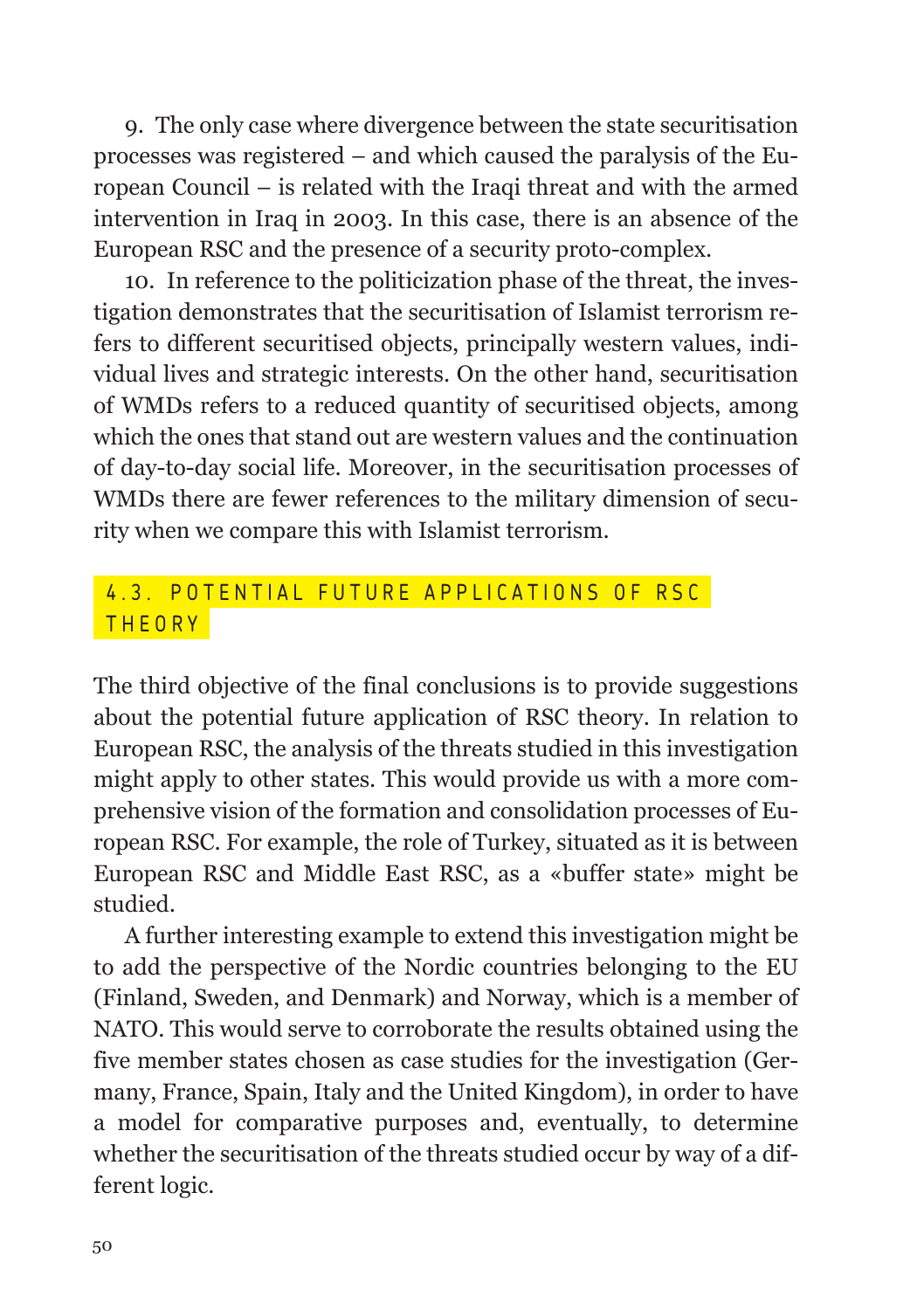Another interesting perspective which might complement the analysis of the European RSC relating to the threat from Islamist terrorism and WMDs is that of the Eastern European countries who joined the EU in 2004: the securitisation processes of Baltic States might be studied as an example (Estonia, Latvia and Lithuania). An analysis of this type would enable us to add a fresh geographic perspective to the investigation, including the countries situated at the most eastern confines of the EU and close to the Russian Federation.

On the other hand, RSC theory might be applied to other areas of security, such as economic, political, societal and environmental security relating to the European context. One interesting example of the application of RSC theory to the area of economic security could concern the debt crisis which several Euro region countries went through in recent years, as is the case with Spain, Italy and Greece. In the political and societal, the rise of extreme right-wing movements and political parties in the EU might be studied, such as the case of Golden Dawn in Greece or the National Front in France.

In relation to the military dimension of security, RSC theory might become a useful tool for studying cybernetic security threats. The phenomena of cyber-terrorism and cyber-crime have recently begun to occupy a far more pivotal role on the security agenda of EU member states. In addition, the threat represented by the advance of Islamic state of Iraq and the Levant in Syria and Iraq in recent times might also be the subject of study.

Finally, RSC theory could be applied to other regions. One study that might complement this investigation could be the analysis of securitisation processes of threat of Islamist terrorism and WMDs in the North American RSC (USA and Canada). This would enable us to have a more complete picture of the regionalization of security between countries members of NATO, treated as an intervening variable in this investigation. Moreover, we might therefore obtain a more comprehensive viewpoint of the role played by North American superpower in the consolidation of the logic and regional security dynamics among NATO allies.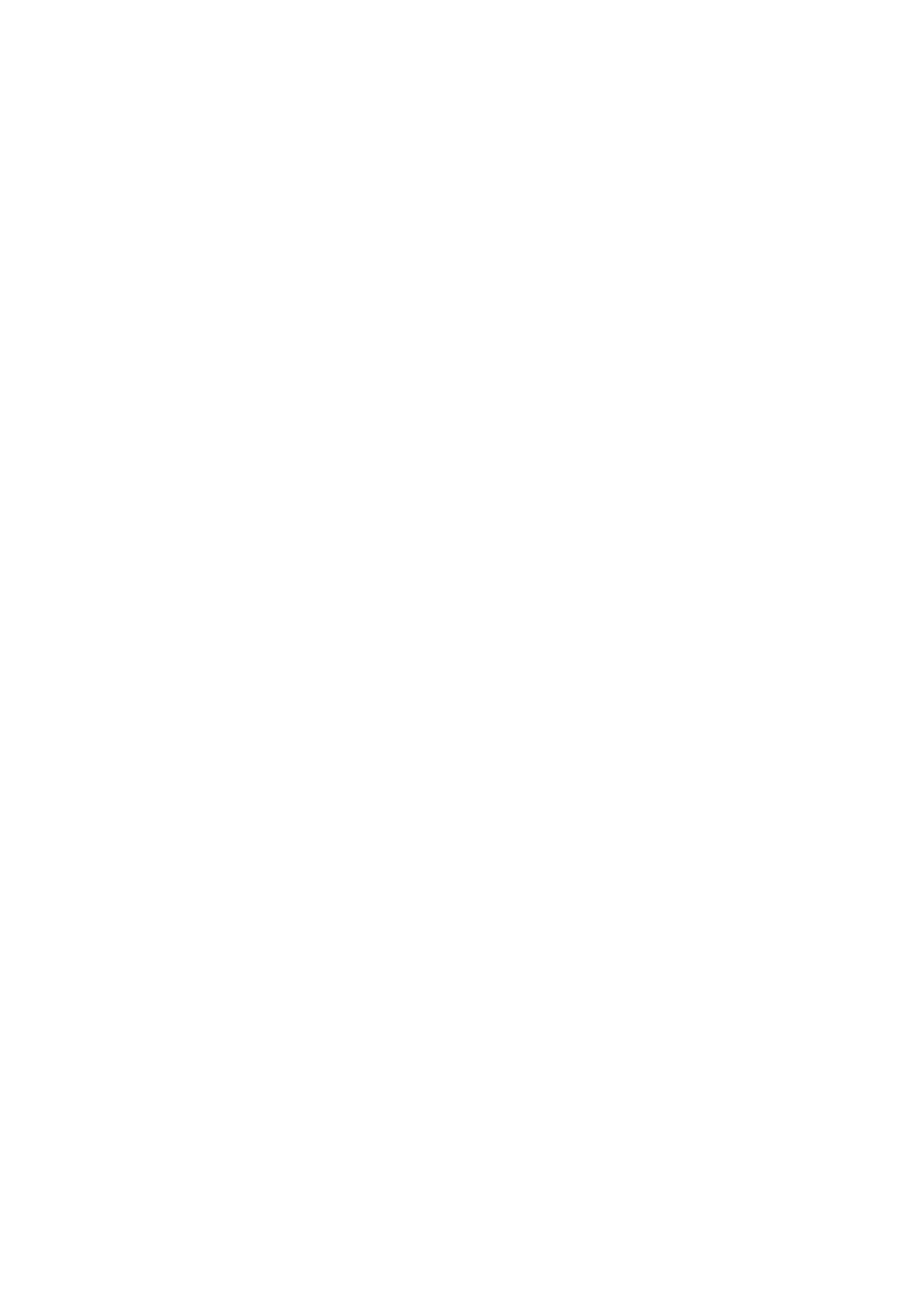## R E F E R E N C E S

- Bush G. W. (2002), *The National Security Strategy of the United States of America*, September 2002, available at http://www.au. af.mil/au/awc/awcgate/nss/nss\_sep2002.pdf (accessed 02/12/ 2013).
- Buzan B., Waever O. (2003), *Regions and Powers. The Structure of International Security,* Cambridge University Press.
- Buzan B., Waever O., De Wilde J. (1998), *Security: A New Framework for Analysis,* Boulder, CO: Lynne Rienner.
- European Commission (2004), «Communication from the Commission to the Council and the European Parliament – Critical Infrastructure Protection in the fight against terrorism», October 20, 2010, available from http://eur-lex.europa.eu/legal-content/ES/ ALL/?uri=CELEX:52004DC0702 (accessed 08/04/2014).
- European Council (2001), «Programme of cooperation on preparedness and response to biological and chemical agent attacks [Health Security]», 17/12/2001, available at http://ec.europa.eu/ health/ph\_threats/Bioterrorisme/bioterrorism01\_en.pdf (accessed 24/01/2014).
- European Council (2003a), «EU strategy against the proliferation of weapons of mass destruction», available at http://register.consilium.europa.eu/doc/srv?l=ES&f=ST%2015708%202003%20 INIT (accessed 24/01/2014).
- European Council (2003b), «Declaración del European Commission sobre la no proliferation de weapons of mass destruction», 37- 39, available from http://www.consilium.europa.eu/ueDocs/cms\_ Data/docs/pressData/es/ec/76282.pdf (accessed 24/01/2014).
- European Council (2001), «Decisión del Consejo, de 23 de octubre de 2001, por la que se establece un mecanismo comunitario para facilitar una cooperación reforzada en las intervenciones de ayuda en el ámbito de la protección civil», available from http://eur-lex. europa.eu/LexUriServ/LexUriServ.do?uri=OJ:L:2001:297:0007:0 011:ES:PDF (accessed 24/01/2014).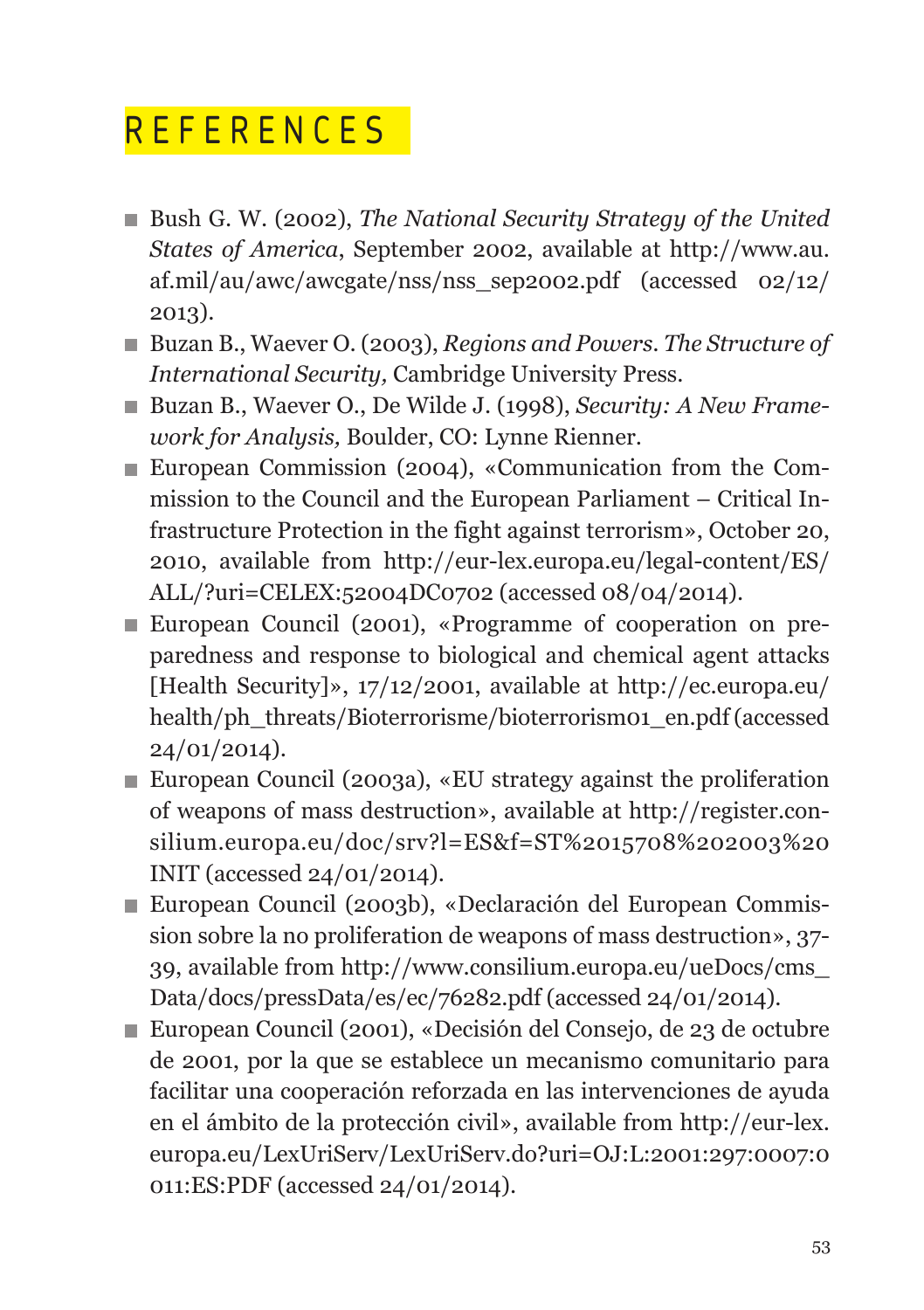Neuendorf K. A. (2002), *The Content Analysis Guidebook,* Sage Publications.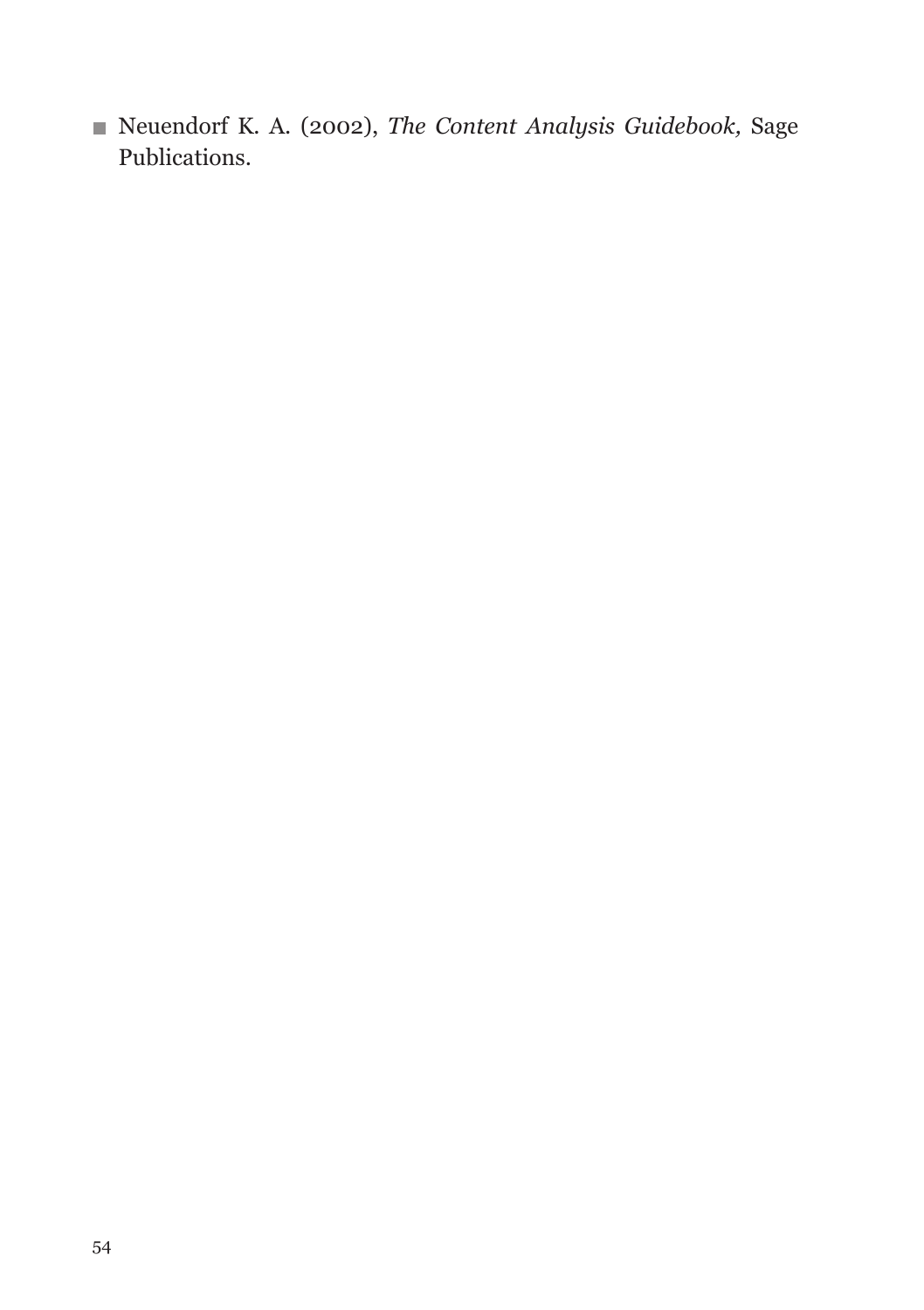## APPENDIX A

*Code book to analyse the securitisation of terrorism and weapons of mass destruction in Germany, Spain, France, Italy, United Kingdom, EU and NATO*

#### **1) Basic ID data**

V1 [DIS\_ACT]

Which state or organization does the person who made the speech belong to?

- 1. Germany
- 2. Spain
- 3. France
- 4. Italy
- 5. United Kingdom
- 6. EU
- 7. NATO

#### V<sub>2</sub> [DIS\_FEC]

What date was the speech made? [Free response, use format DD/MM/YY]

#### V3 [DIS\_AUT]

Who made the speech?

- 1. German Chancellor
- 2. German Minister of Foreign Affairs
- 3. Spanish President of the Government
- 4. Spanish Minister of Foreign Affairs
- 5. President of the French Republic
- 6. French Prime Minister
- 7. French Minister of Foreign Affairs
- 8. Italian Prime Minister
- 9. Italian Minister of Foreign Affairs
- 10. British Prime Minister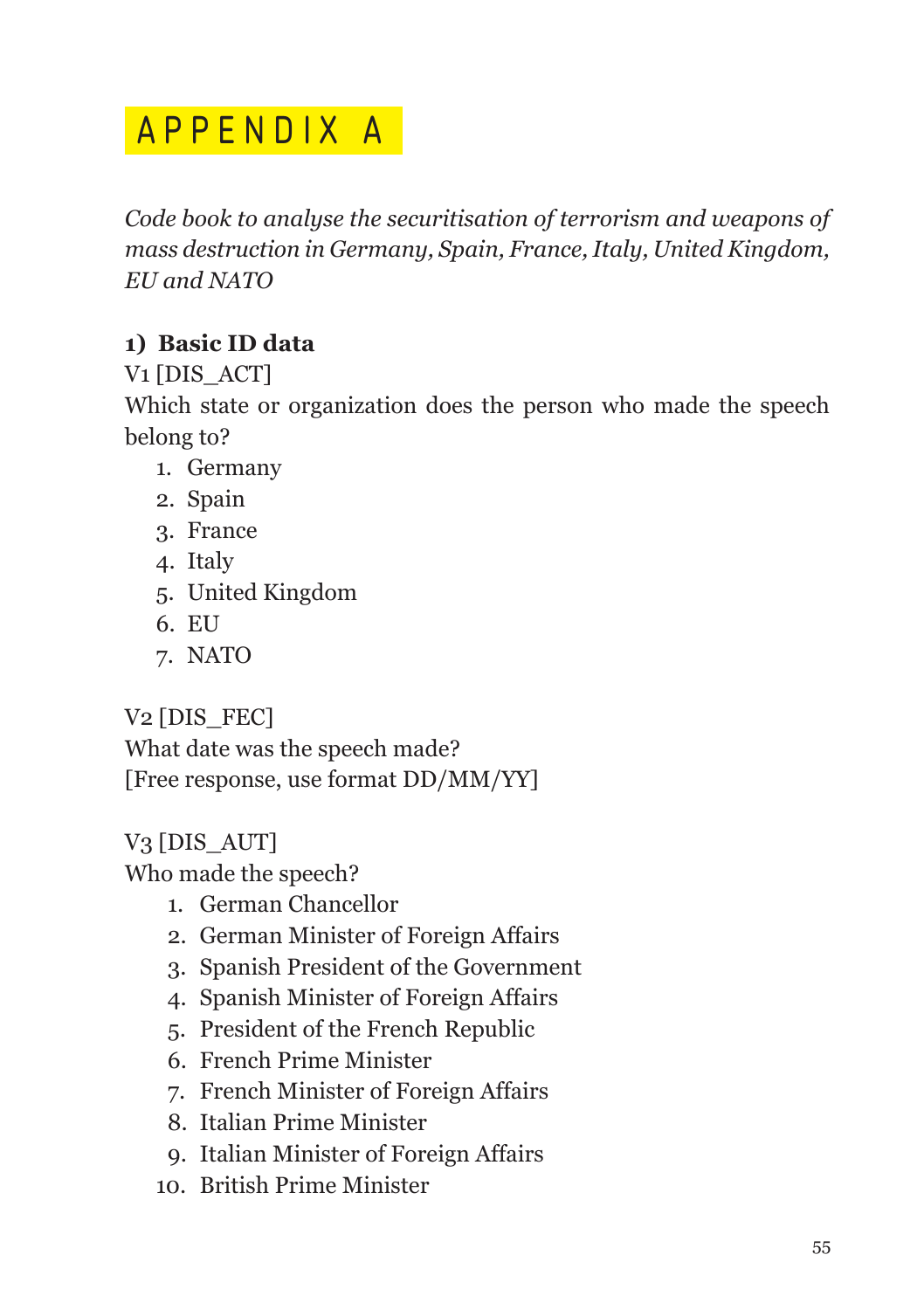- 11. British Minister of Foreign Affairs
- 12. EU High Representative for PESC
- 13. Secretary General of NATO

#### V<sub>4</sub> [ART\_PER]

In which newspaper does the article appear?

- 1. *Süddeutsche Zeitung*
- 2. *Le Monde*
- 3. *Corriere della Sera*
- 4. *El País*
- 5. *The Daily Telegraph*

V<sub>5</sub> [ART\_FEC]

When was the article published?

[Free response, use format DD/MM/YY]

*Instructions: in the case of having more than one article written on the same day, add a letter to the publication date, beginning with the letter «a».*

V6 [ART\_NUM] On what page of the newspaper does the article appear? [Free response]

#### **2) Dimension «constructing the threat»**

V7 [AME\_TER] Does the threat come from Al-Qaeda or from another group of an Islamic terrorist origin?

- 1. Yes
- 2. No

#### V8 [AME\_WMDs]

¿Does the threat come from any particular country?

- 1. North Korea
- 2. Iran
- 3. Iraq
- 4. No state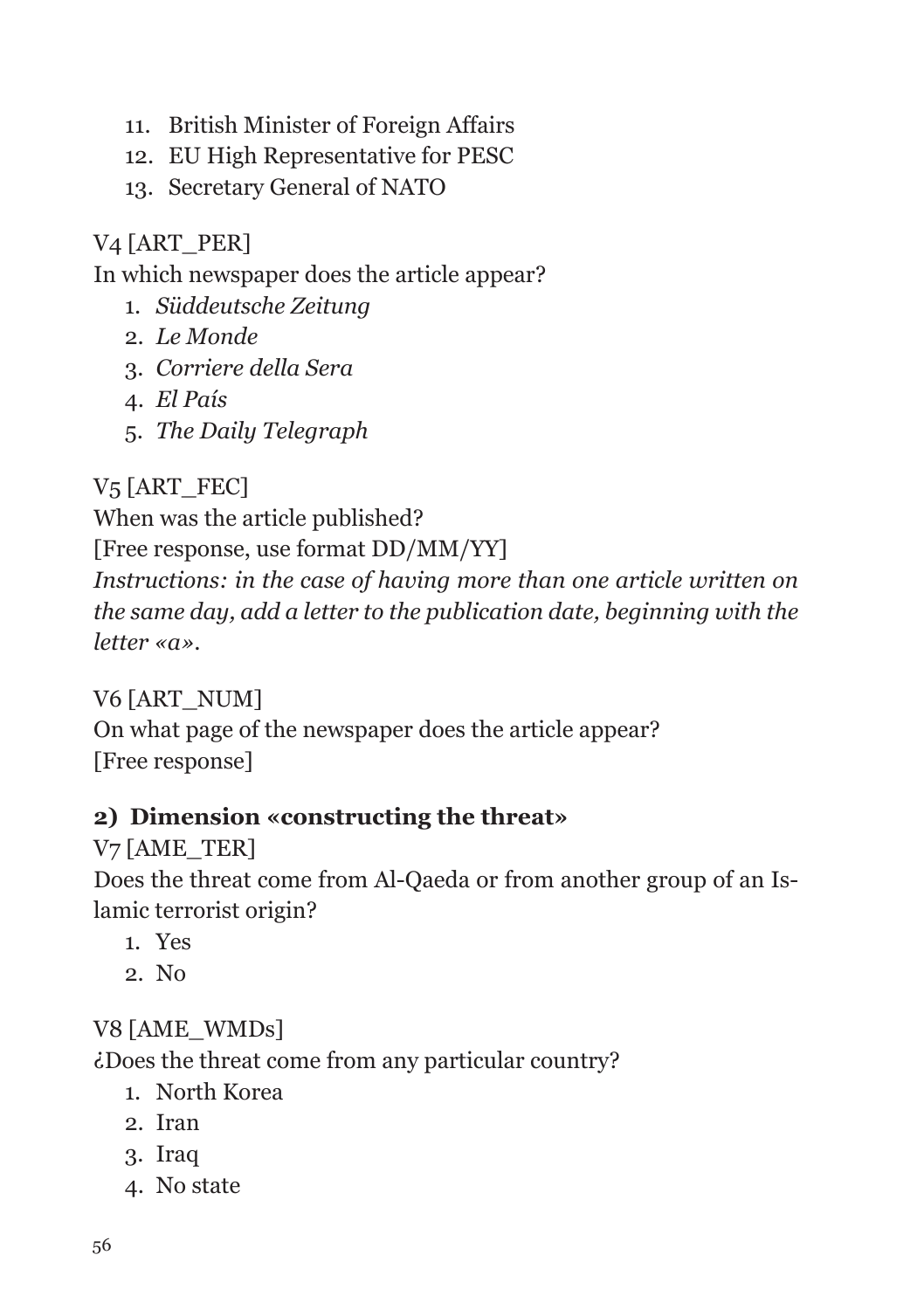#### V9 [AME\_DOS]

Does the threat emanate from the possibility that a terrorist group could use WMDs?

- 1. Yes
- 2. No

V10-a [OBJ\_SUE]

Is the securitised object the military security of the EU?

1. Yes *[including the possibility of direct attacks against the territory, attacks against the armed forces, against critical infrastructures, means of transport, public authorities and, in general, attacks designed to cause a large number of civilian casualties]*

2. No

#### V10-b [OBJ\_NAC]

Is the securitised object the military security of a state? *[Including the possibility of direct attacks against the region, attacks against the armed forces, against critical infrastructures, means of transport, public authorities and, in general, attacks designed to cause a large number of civilian casualties]*

- 1. Germany
- 2. Spain
- 3. France
- 4. Italy
- 5. United Kingdom
- 6. No state

#### V 10-c [OBJ\_OTA]

Is the securitised object the military security of NATO?

- 1. Yes *[Including the possibility of direct attacks against the region, attacks against the armed forces, against critical infrastructures, means of transport, public authorities and, in general, attacks designed to cause a large number of civilian casualties]*
- 2. No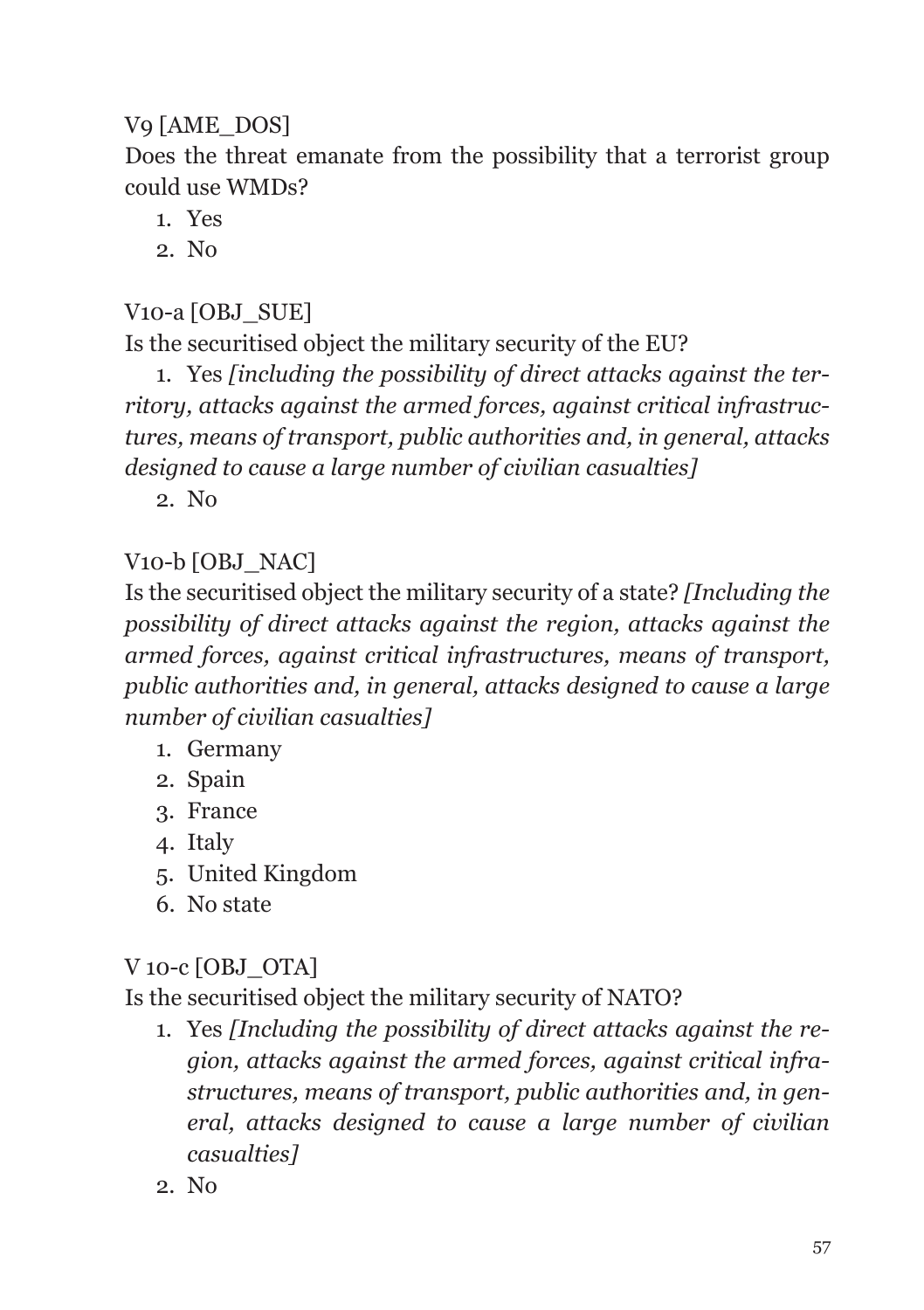#### V<sub>11</sub>-a [OBJ\_VID]

Is the securitised object the lives of individuals living in the region of the actor studied?

- 1. Yes
- 2. No

#### V11-b [OBJ\_RUT]

Is the securitised object the continuity of daily social life and the correct functioning of the society of the actor studied?

- 1. Yes *[including the danger of interrupting daily activities which enable the correct functioning of the society, such as work, transport, leisure activities, etc.]*
- 2. No

#### V12-a [OBJ\_EST]

Is the securitised object the fundamental values way of life of some state? *[Including values such as democracy, human rights, Rule of Law, respect for human life and individual liberties, prohibition of the use of force against civilian objectives, etc.]*

- 1. Germany
- 2. Spain
- 3. France
- 4. Italy
- 5. United Kingdom
- 6. No state

#### V12-b [OBJ\_EUR]

Is the securitised object the fundamental values way of life of the EU? *[Including values such as democracy, human rights, Rule of Law, respect for human life and individual liberties, prohibition of the use of force against civilian objectives, etc.]*

- 1. Yes
- 2. No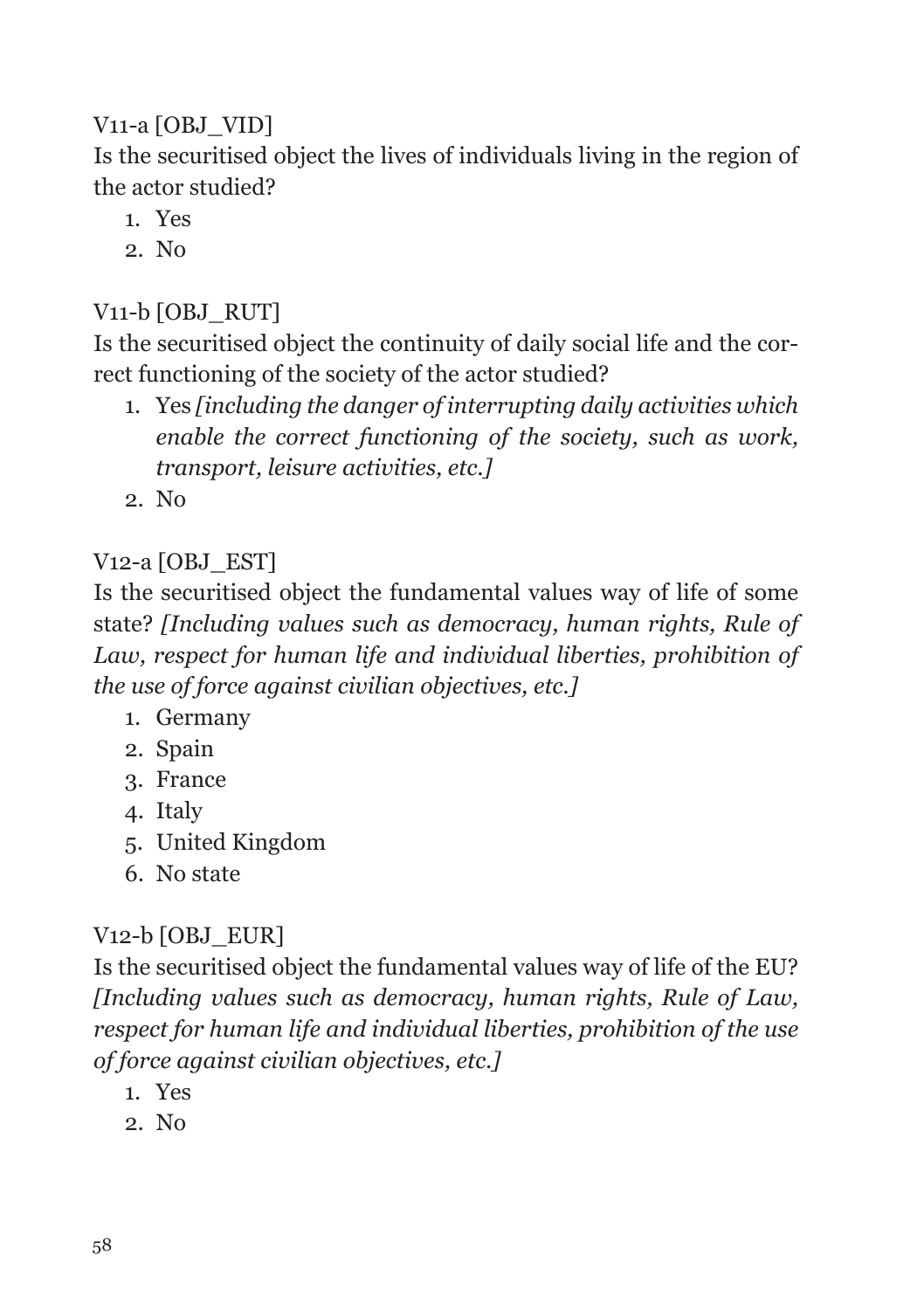#### V<sub>12</sub>-c [OBJ\_OCC]

Is the securitised object the fundamental values way of life, referring to the western community of countries? *[Including values such as democracy, human rights, Rule of Law, respect for human life and individual liberties, prohibition of the use of force against civilian objectives, etc.]*

- 1. Yes
- 2. No

#### V<sub>13</sub> [OBJ\_INT]

Is the securitised object the geopolitical and economic interests of the actor in question? *[Including the security of air or maritime routes, maintenance of spheres of economic influence, security of energy resources supply and maintaining geopolitical and geostrategic balance in a region, etc.]*

- 1. Yes
- 2. No

#### **3) «Adoption of emergency measures» dimension**

#### V<sub>14</sub> [NIV\_EST]

Have the emergency measures adopted been established by a government authority of a state?

- 1. Germany
- 2. Spain
- 3. France
- 4. Italy
- 5. The United Kingdom
- 6. No state

#### V<sub>15</sub> [NIV\_REG]

Have the emergency measures adopted been established by a government authority of an EU state or NATO?

- 1. Yes
- 2. No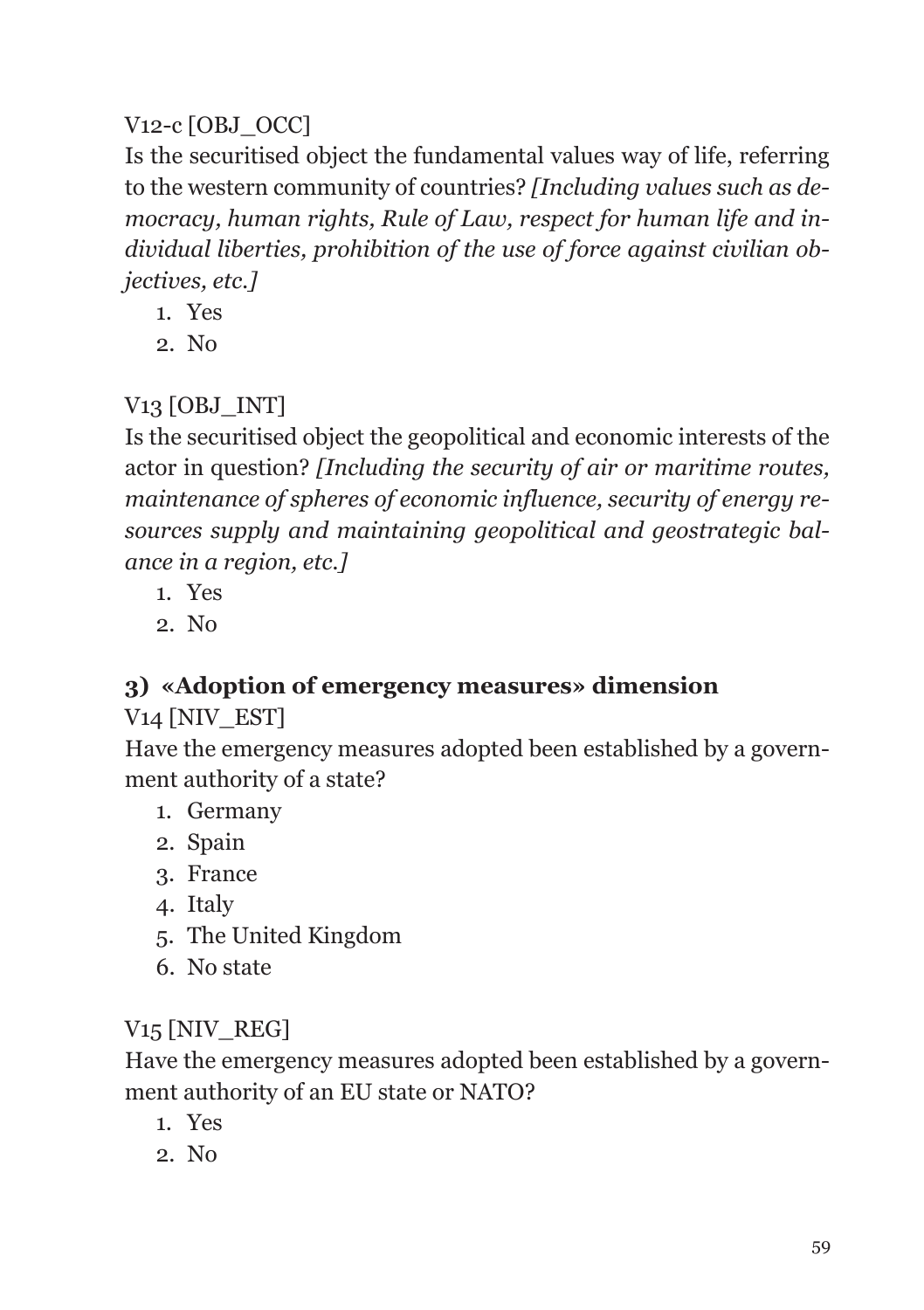#### V<sub>16</sub> [NIV INT]

Have the emergency measures adopted been established by an authority of an international organization (for example, the UN)?

- 1. Yes
- 2. No

#### V17 [MED\_MIL]

Did the emergency measures adopted include the use of military installations, the employment of military personnel or personnel belonging to security bodies? *[Including the sending of air, sea or land based troops, sending of civilian personnel to support or monitoring a mission; sending of personnel belonging to police forces, internal missions to dismantle terrorist cells, access to military installations for allied states, etc.]*

- 1. Yes
- 2. No

#### V18 [MED\_PRE]

Do the emergency measures adopted include an increase in intelligence workload and prevention measures? *[including the creation of new intelligence bodies; reinforcing cooperation between intelligence apparatus on an internal level, with other states or other international organisations; increase in border controls to counteract arms trafficking or the circulation of terrorists; increase in the presence of intelligence personnel abroad, freezing funds belonging to organisations that are suspected of terrorist activity, reinforcing legal framework, etc.]*

- 1. Yes
- 2. No

#### V19 [MED\_CON]

Do the emergency measures adopted include an increase in domestic controls on behalf of the actors? *[Including stricter controls in air, sea and rail transportation; increase in police controls on the occasions and events drawing large numbers of the public (such as sports*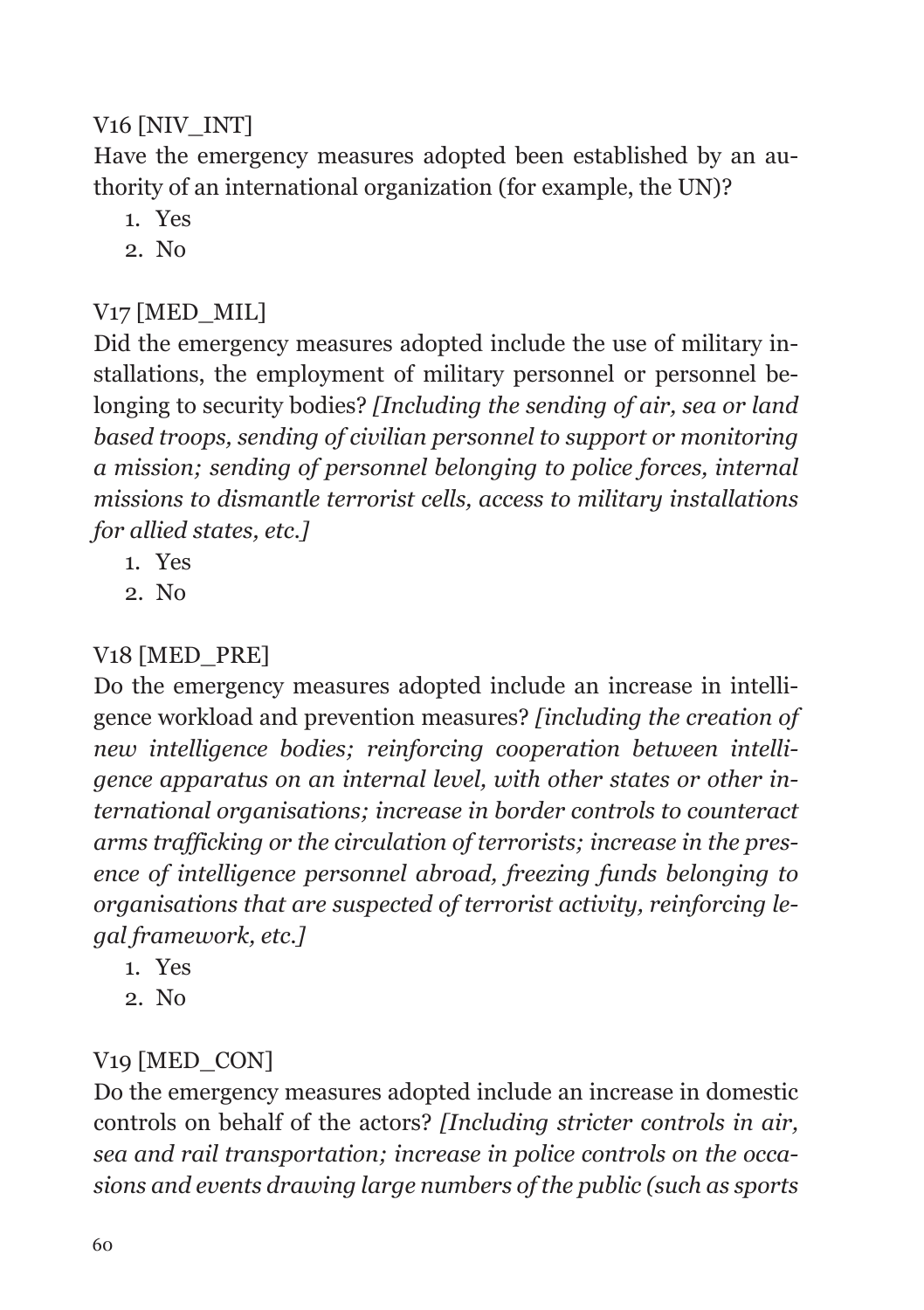*competitions or national holidays); approval of legislation designed to reinforce the prerogatives of the security and police forces; etc.]*

- 1. Yes
- 2. No

#### V20 [MED\_SAN]

The emergency measures approved include the approval of sanctions against a state, terrorist group or any other organization? *[Including economic sanctions, trade embargoes, suspension of funding for cooperation and developmental aid, diplomatic sanctions (such as severing of diplomatic relations, withdrawal of ambassadors and official representatives, suspension of granting of visas), political sanctions, etc.]*

- 1. Yes
- 2. No

#### V21 [MED\_DER]

The emergency measures approved include the suppression or restriction of human rights and individual liberties? *[Including limitation of free movement of individuals, violation of the right to privacy, decrease in the necessary requirements for police detention, etc.]*

- 1. Yes
- 2. No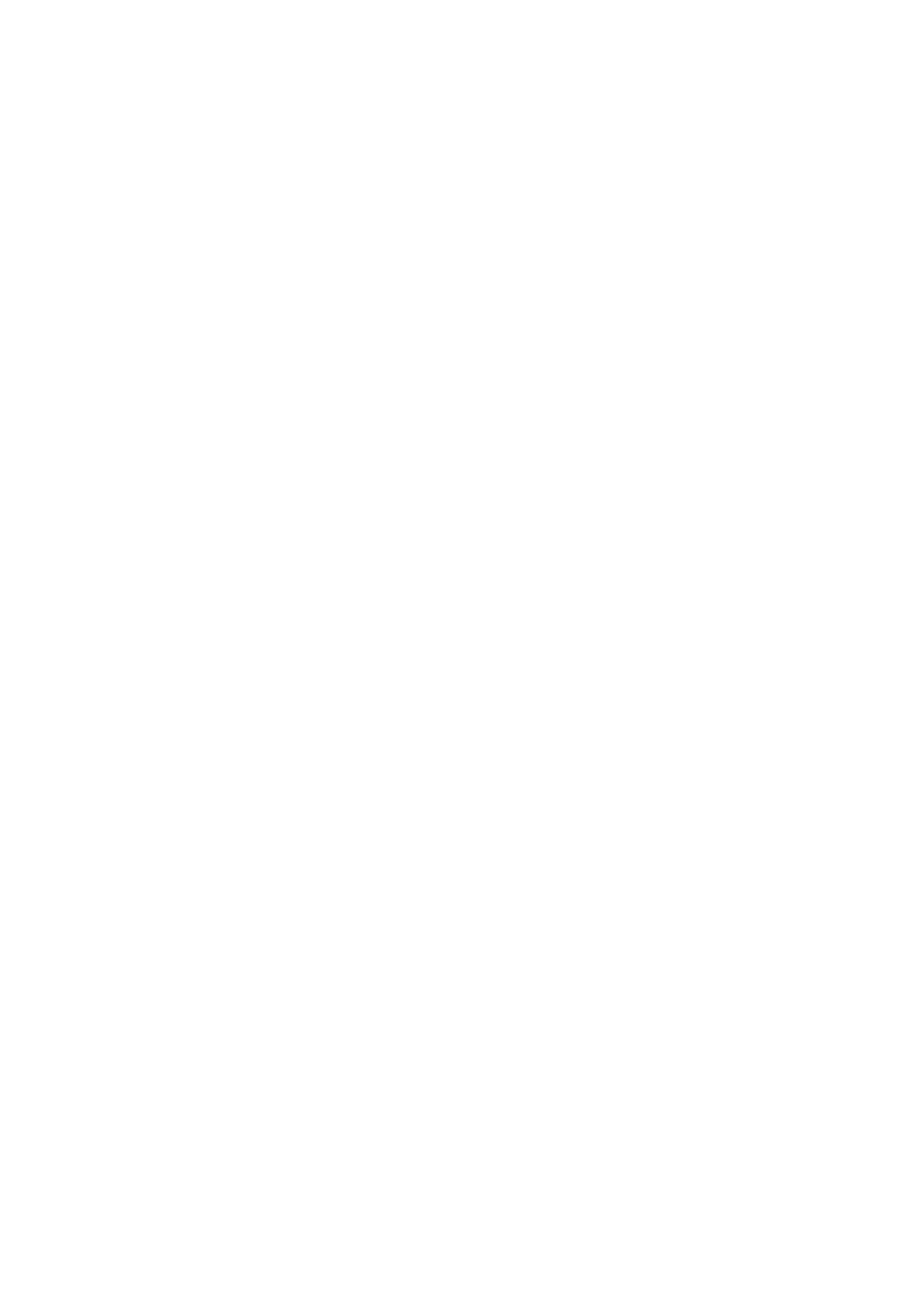## APPENDIX B

*Code book for analysing securitisation of terrorism and weapons of mass destruction in Germany, Spain, France, Italy, the United Kingdom, the EU and NATO*

#### **1) Basic ID data**

*[Write the corresponding number indicated in the code book in each box: if a speech made by a public authority is analysed, fill in variables 1 to 3 if it is a public speech and variables 4 to 6 if it is an article in the press]*

| V1<br>DIS_ACT | V2 | V3 | V4<br>DIS_FEC   DIS_AUT   ART_PER   ART_FEC | V5 | V6<br>ART<br><b>NUM</b> |
|---------------|----|----|---------------------------------------------|----|-------------------------|
|               |    |    |                                             |    |                         |

#### **2) Dimension «construction of threat»**

*[Write the corresponding number indicated in the code book in each box]*

| V7<br>AME<br>TER | V8<br>AME<br><b>WMDs</b> | V9<br>AME<br><b>DOS</b> | V10-a<br><b>OBJ SUE</b> | $V10-b$<br>OBJ NAC | $V10-c$<br>OBJ<br><b>NATO</b> |
|------------------|--------------------------|-------------------------|-------------------------|--------------------|-------------------------------|
|                  |                          |                         |                         |                    |                               |

| $V11-a$<br>OBJ VID | V11-b | $V12-a$ | $V12-b$<br>OBJ_RUT   OBJ_EST   OBJ_EUR   OBJ_OCC | $V12-c$ | $V_{13}$<br>OBJ INT |
|--------------------|-------|---------|--------------------------------------------------|---------|---------------------|
|                    |       |         |                                                  |         |                     |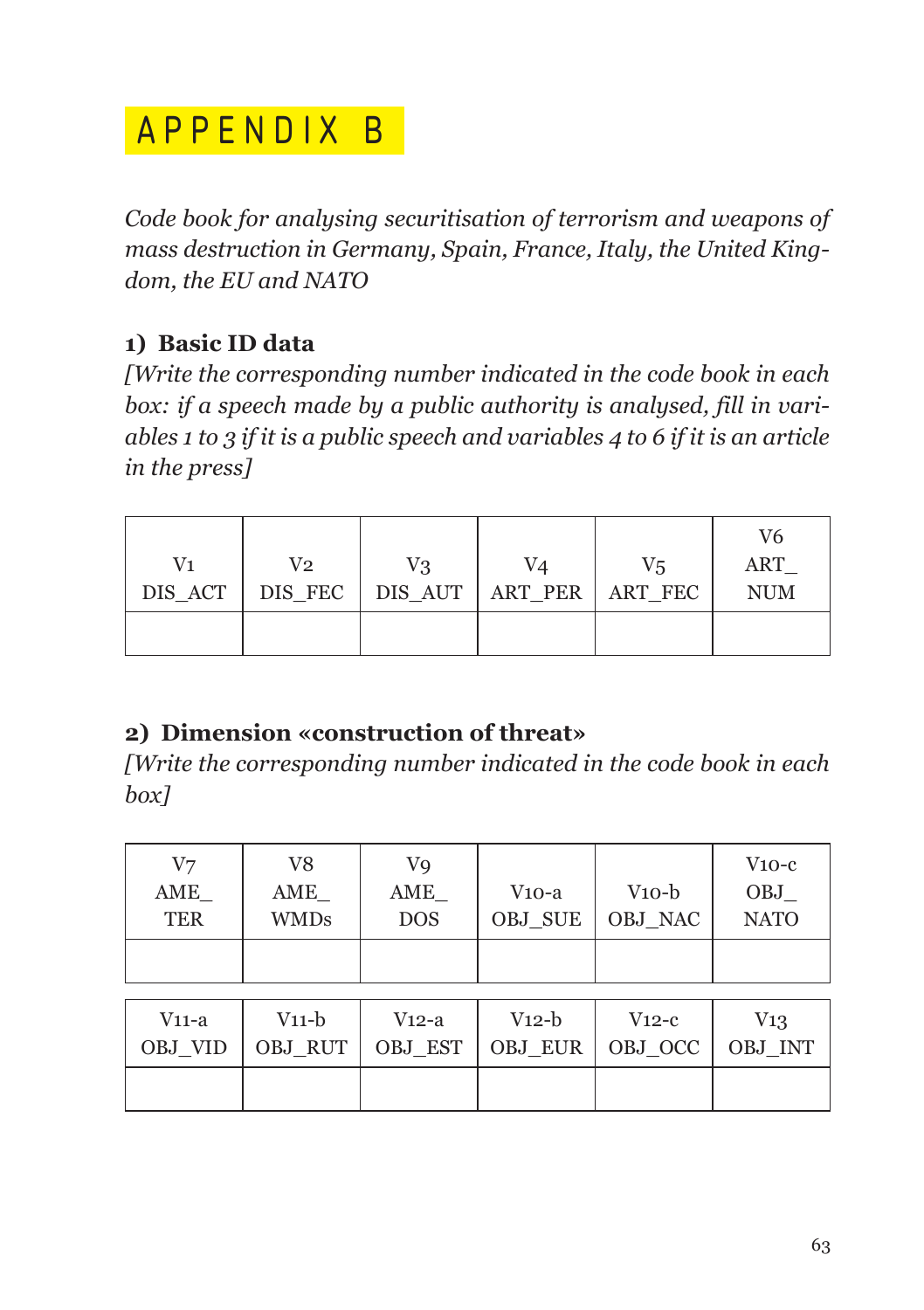#### **3) Dimension «adoption of emergency measures»**

*[Write the corresponding number indicated in the code book in each box]*

| V14        | $V_{15}$   | V16           | V17        | V <sub>18</sub> | V19        | V20        | $\operatorname{V21}$ |
|------------|------------|---------------|------------|-----------------|------------|------------|----------------------|
| NIV        | NIV        | $\rm NIV_{-}$ | <b>MED</b> | <b>MED</b>      | <b>MED</b> | MED        | <b>MED</b>           |
| <b>EST</b> | <b>REG</b> | <b>INT</b>    | MIL        | <b>PRE</b>      | <b>CON</b> | <b>SAN</b> | <b>DER</b>           |
|            |            |               |            |                 |            |            |                      |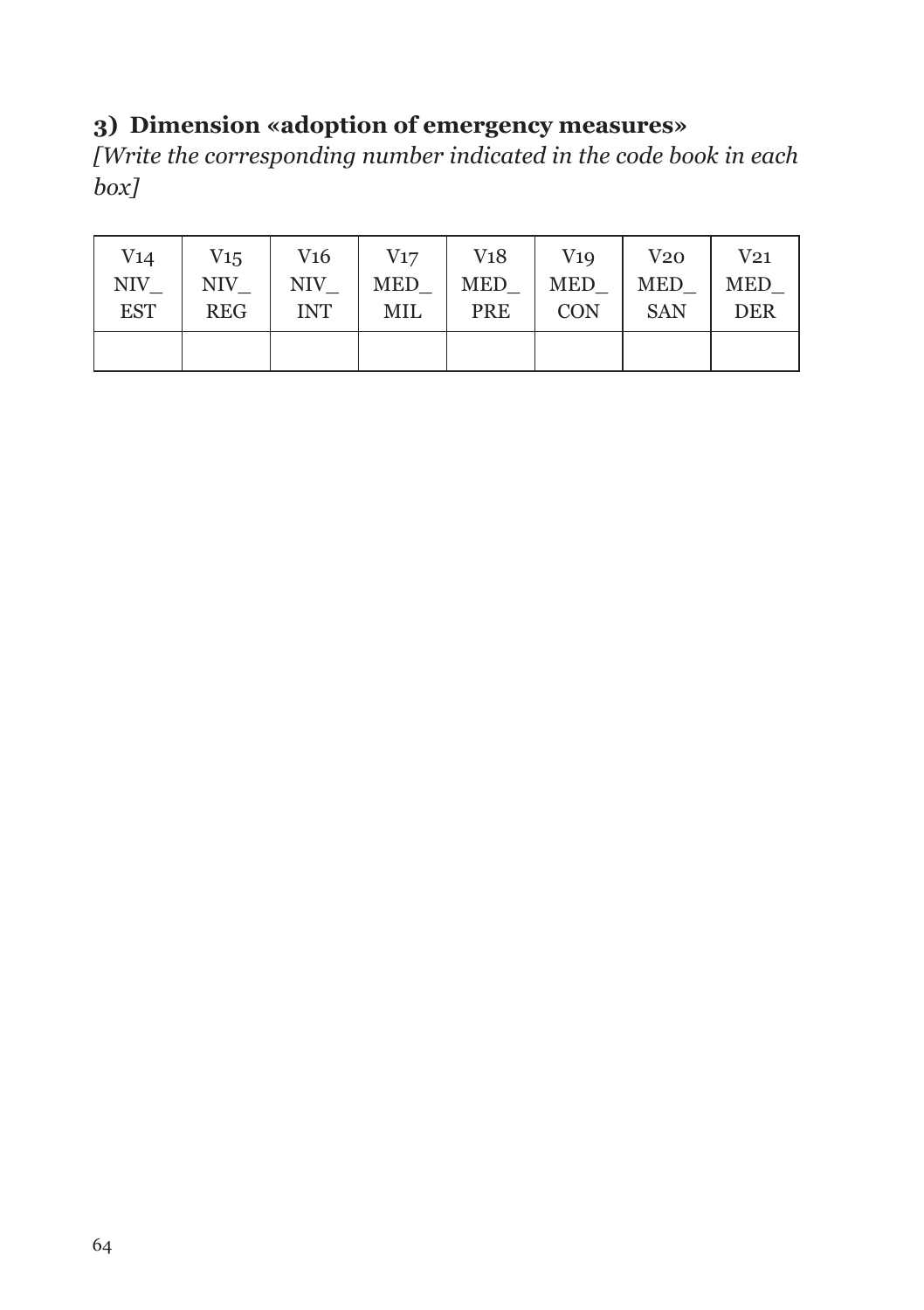#### IcIp workINg papers subMIssIoN guIdelINes:

#### **International Catalan Institute for Peace (ICIP)**

■ The principle purpose of the ICIP is to promote a culture of peace in Catalonia as well as throughout the world, to endorse peaceful solutions and conflict resolutions and to endow Catalonia with an active role as an agent of peace and peace research. The ICIP, seeking consistency between ends and means, is governed by the principles of promoting peace, democracy, justice, equality and equity in relationships between individuals, peoples, cultures, nations and states. It holds the aim of working for human security, disarmament, the prevention and peaceful resolution of conflicts and social tensions, and strengthening the roots of peace and coexistence, peace building and advocacy of human rights.

#### **Objectives of the Publication**

■ The ICIP wants to create an open forum on topics related to peace, conflict and security. It aims to open up debate and discussion on both theoretical and contemporary issues associated with the pursuit and maintenance of peace in our world. It strives to connect an eclectic group of voices including career academics, PhD students, NGO representatives, institutional representatives, and field workers and field writers to celebrate ground-breaking and constructive approaches to peace and conflict resolution.

#### **Scope of the Publication (List of Themes)**

■ The ICIP is interested in works related to peace, conflict and security research. It aims to provide an innovative and pluralist insight on topics of methodology of peace research, the history and development of peace research, peace education,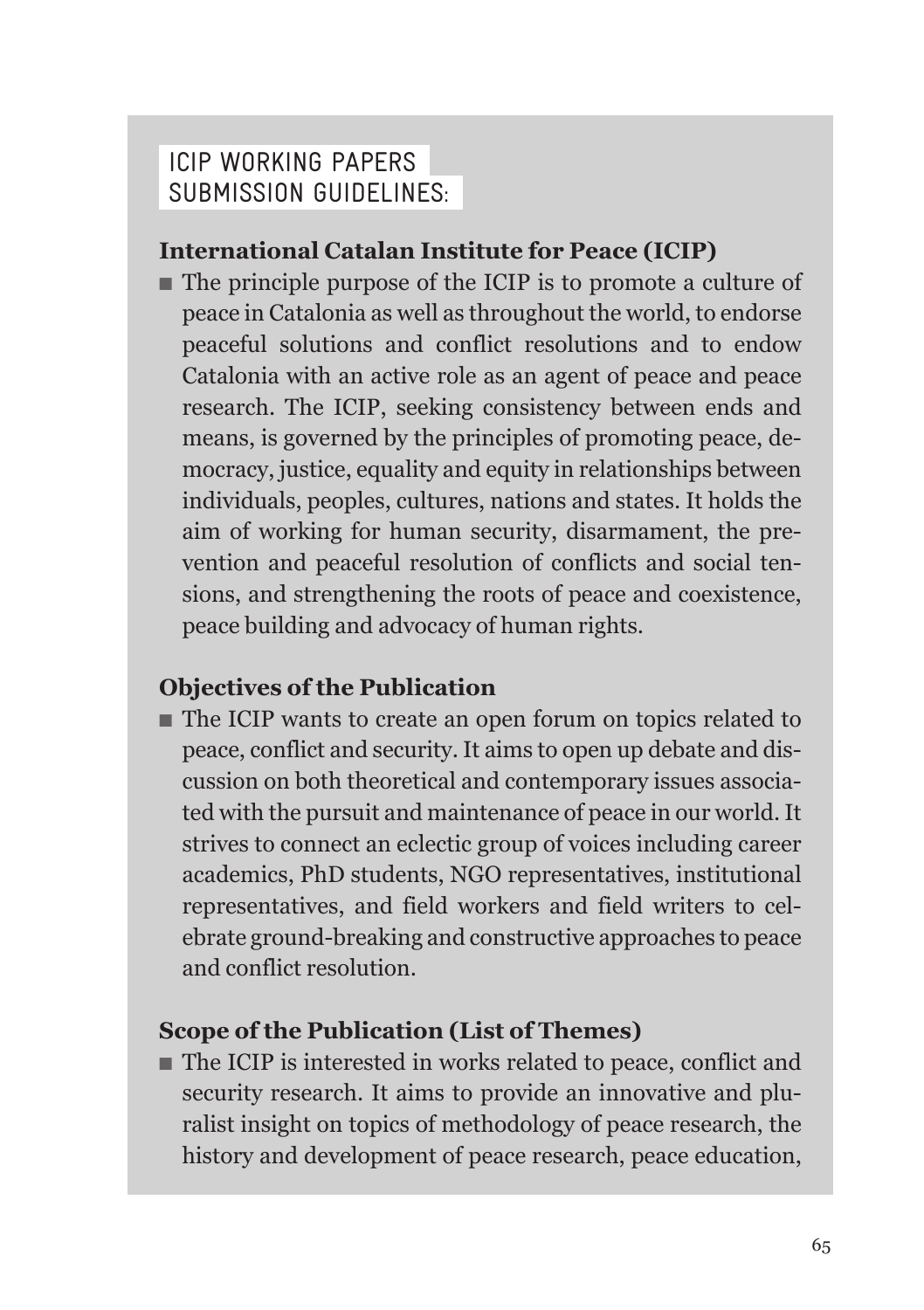peace-keeping and peace-creating, conflict resolution, human security, human rights, global security, environmental security, development studies related to peace and security, international law related to peace, democracy, justice and equality, disarmament, gender, identity and ethics related to peace, science and technology associated with peace and security.

#### **Audience:**

■ The ICP aims to provide accessible, valuable and well-researched material for all those interested in the promotion of peace. Our audience includes fellow academics and researchers, student of peace ands security, field workers, institutional and governmental representatives as well as the general public.

#### **The review process**

- Peer reviewed. Submissions should be sent directly to the series editor (recerca.icip@gencat.cat), who will check whether the paper meets the formal and general criteria for a working paper and will commission a review.
- The review procedure is double-blind. The series editor will choose two anonymous reviewers, generally from the Editorial Board, but may also commission an external review from outside the ICIP.
- Reviewers are asked to write a review within a month after having received the paper. Reviews should clearly indicate one of four options: (1) accept without changes; (2) accept with minor changes; (3) allow for resubmission after major changes (4) reject. Options 2 to 4 require some detailed comments. If a paper is accepted (option 1 or 2), reviewers are kindly asked to help authors correct minor linguistic or other errors by making notes in the manuscript. If they use the track changes function for this purpose they should make sure that their comments are anonymized.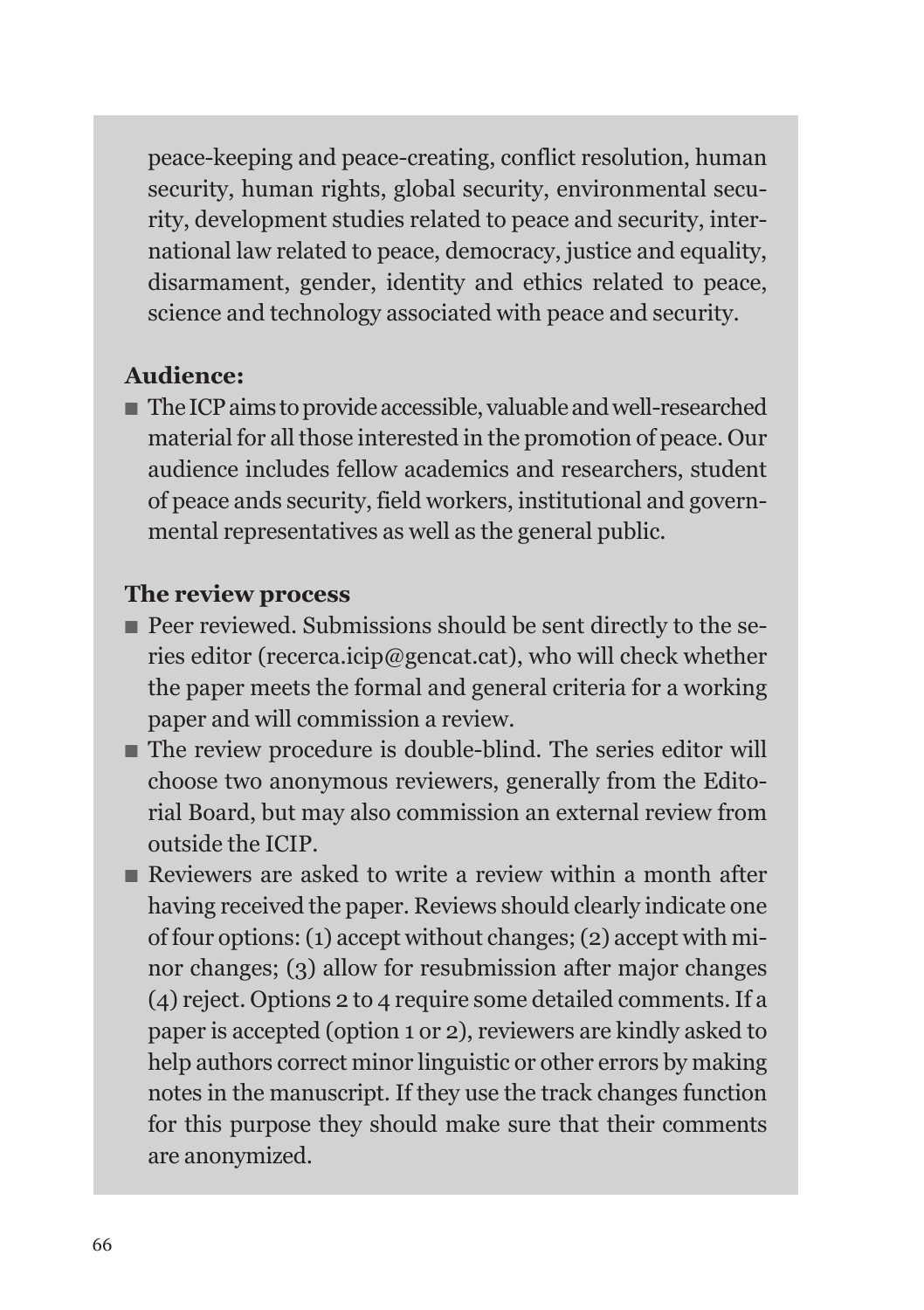#### **Who may submit working papers?**

- The main criterion for the submission of Working Papers is whether this text could be submitted to a good academic journal.
- ICIP staff and other fellows and visitors affiliated with the ICIP are expected to submit a working paper related to their research while at the ICIP.

#### **Submission System**

■ All submissions can be made to the ICIP e-mail address: recerca.icip@gencat.cat with *Working Papers – submission* in the subject line.

#### **Author Biographical Statement**

■ Authors must all provide a short biographical note including full name, affiliation, e-mail address, other contact information if necessary and a brief professional history. This information should be provided on a separate sheet with the title. All other personal references should be removed from the submission to ensure anonymity.

#### **Abstract**

■ All papers must include English language abstracts (150 words) max.)

#### **Keywords**

■ A list of four to six keywords is also required.

#### **Language and Style**

■ Authors may submit in Catalan, Spanish or English. The submission must be clearly written and easy to follow with headings demarcating the beginning of each section. Submission must in be Arial 11, double spaced and pages must be numbered.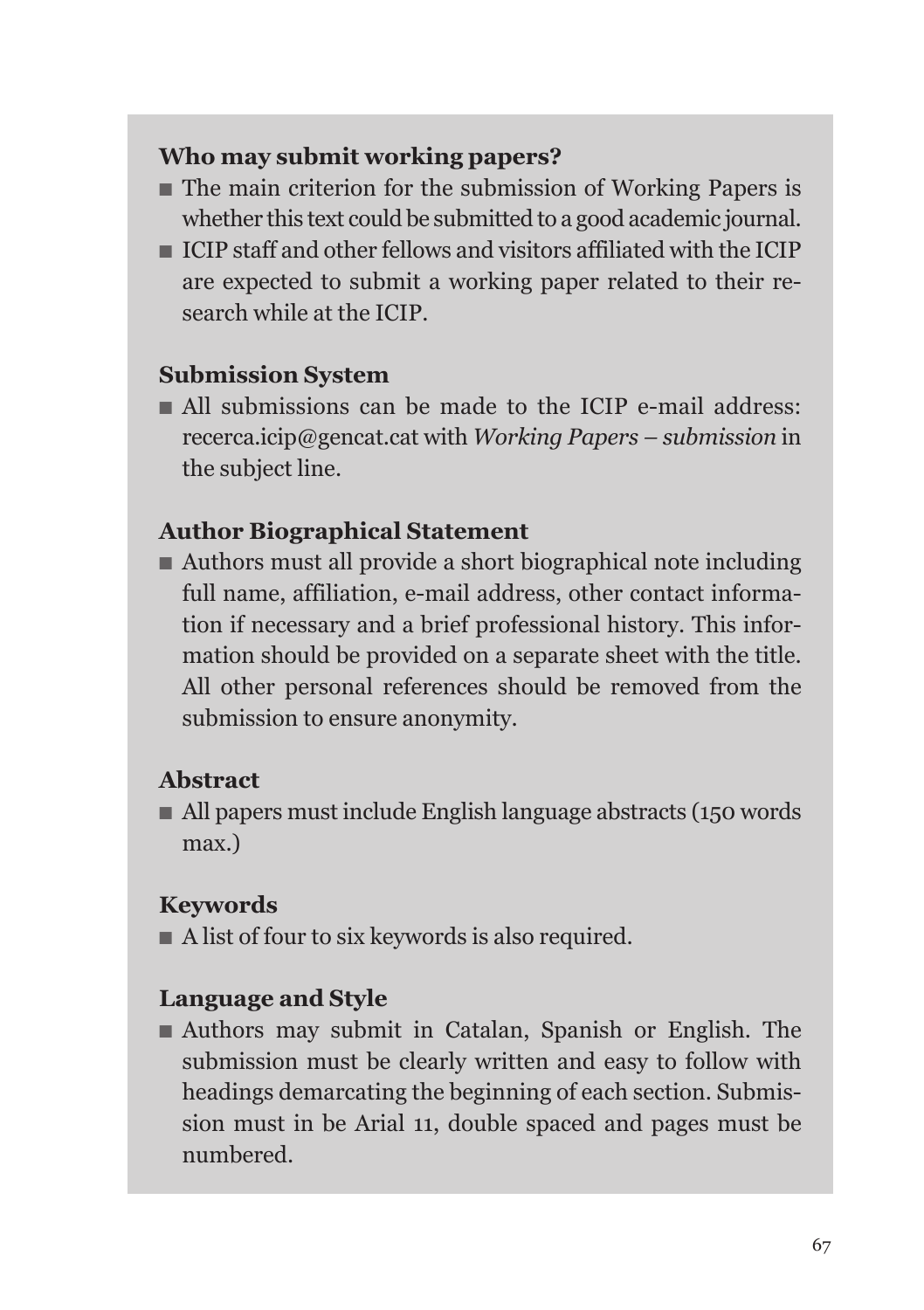- Papers should not be longer than 15,000 words (incl. footnotes and references). Longer papers may be returned with a request to shorten them. Papers that require more extensive presentation of data may add these in an appendix that will count separately. Appendices should, however, present data in a reader-friendly and condensed format.
- Papers that will require extensive linguistic editing will not be accepted for review. Minor linguistic corrections (as well as required revisions) suggested by the reviewer must be implemented by the author before the final editing of the paper.

#### **Footnotes**

■ Footnotes may be used to provide the reader with substantive information related to the topic of the paper. Footnotes will be part of the word count.

#### **References**

■ The Harvard author-date system. In this system, sources are briefly cited in the text, usually in parentheses, by author's last name and date of publication. The short citations are amplified in a list of references in alphabetical list, where full bibliographic information is provided. Bibliographic references must follow *The Chicago Manual of Style* (15<sup>th</sup> edition). See a *Chicago-Style citation quick guide* at:

http://www.chicagomanualofstyle.org/tools\_citationguide.html Citation generators:

http://www.workscited4u.com/ http://citationmachine.net/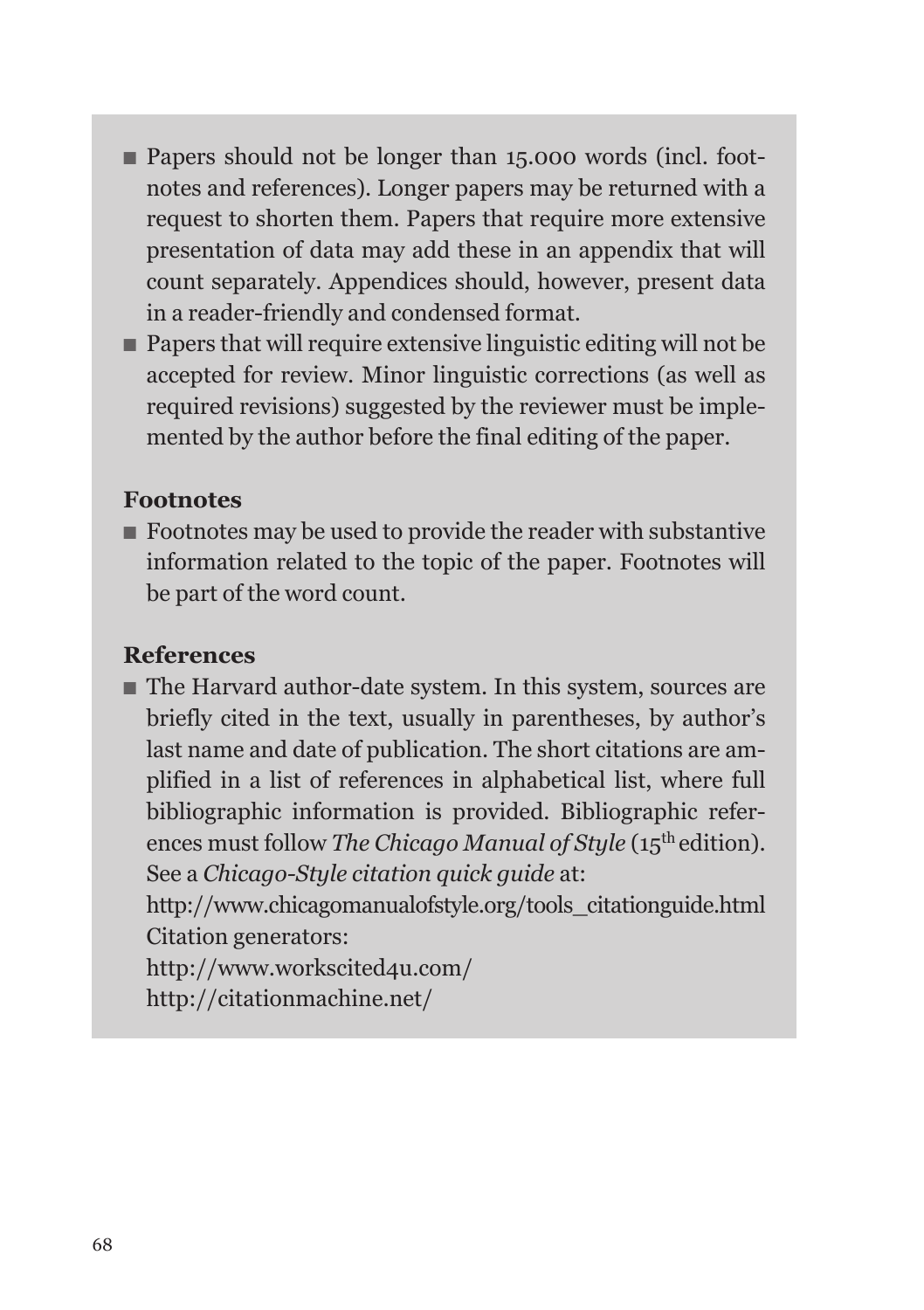#### ICIP WORKING PAPERS

#### 2014/4

Disembedding Terrorists: Identifying New Factors and Models for Disengagement Research by Diego Muro, Sandra Levi (available in english)

#### 2014/3

El Alien Tort Claims Act de 1789; Su contribución en la protección de los derechos humanos y reparación para las víctimas by Maria Chiara Marullo (available in spanish)

#### 2014/2

Los programas de reparaciones y los colectivos más vulnerables: Asháninkas de Selva Central de Perú by Luis García Villameriel (available in spanish)

#### 2014/1

Do democracies spend less on the military? Spain as a long-term case study (1876-2009) by Oriol Sabaté Domingo (available in english)

#### 2013/8

L'est del Congo: arribarà mai el final de la guerra? by Gérard Prunier (available in catalan)

#### 2013/7

La transición geográfica de Asia Central en el nuevo contexto geopolítico by Elvira Sánchez Mateos, Aurèlia Mañé Estrada, Carmen de la Cámara, Laura Huici Sancho (available in spanish)

#### 2013/6

New quantitative estimates on long-term military spending in Spain (1850-2009) by Oriol Sabaté Domingo (available in catalan and english)

#### 2013/5

La memoria histórica, ¿activo transformador de la desigualdad de género? Análisis crítico del discurso del Centro de Memoria Histórica en Colombia a partir de una mirada de género e interseccionalidad by Marta Grau (available in spanish)

#### 2012/8

Political Humor as a confrontational tool against the Syrian regime. A study case: Syria, 15th March 2011-15th May 2012 by Blanca Camps-Febrer (available in english)

*All numbers available at / Tots els números disponibles a:* http://www.gencat.cat/icip/eng/icip\_wp.html